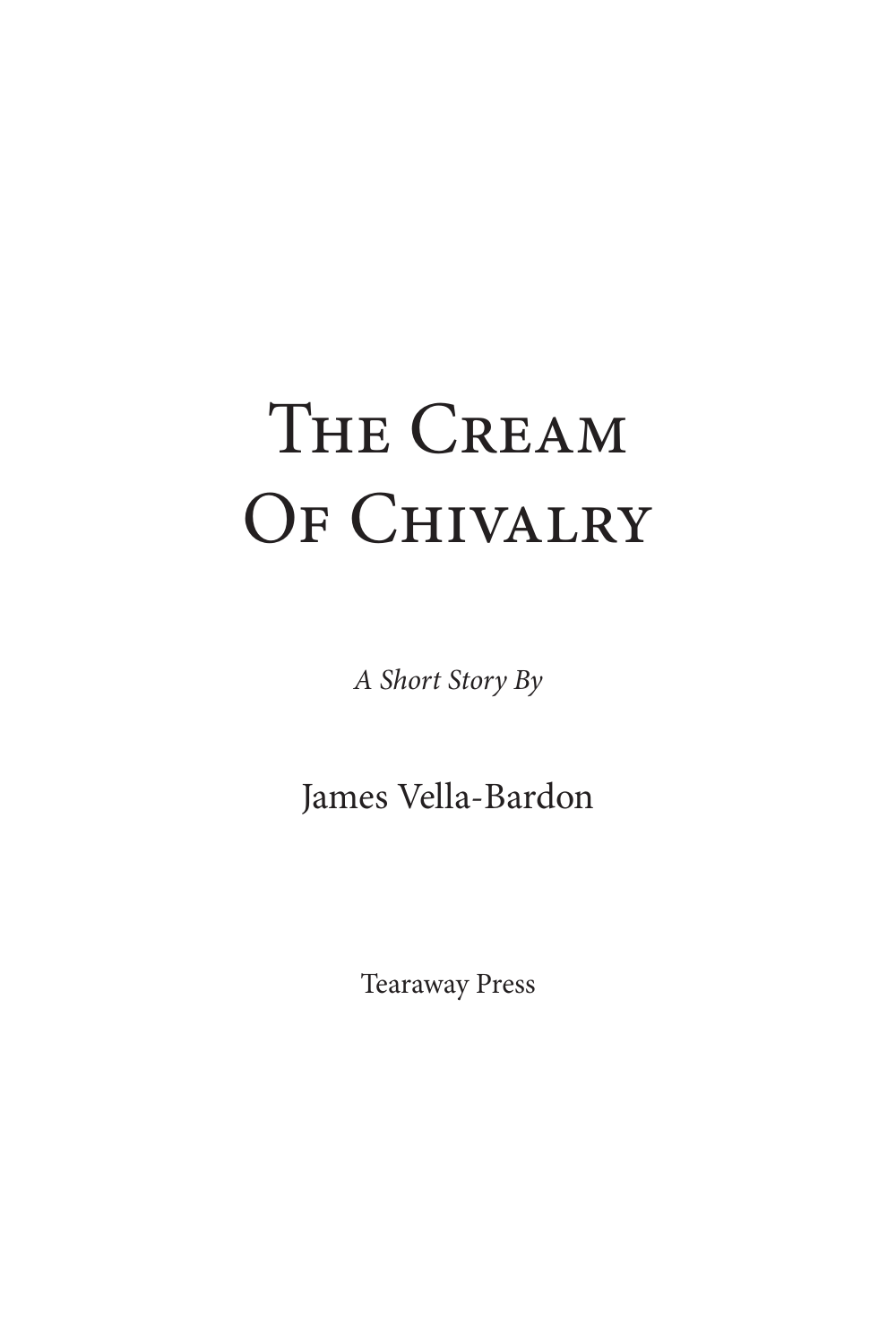#### TEARAWAY PRESS

Copyright Published by Tearaway Press 2022 PO Box 477, Belrose West, Sydney NSW2085 Copyright © James Vella-Bardon 2022 James Vella-Bardon asserts the moral right to be identified as the author of this work. ISBN: 978-0-6451230-4-3

This novel is a work of fiction.

The names, characters and incidents portrayed in it are the work of the author's imagination. Any resemblance to actual persons, living or dead, events or localities is entirely coincidental.

All rights reserved under International Copyright Conventions. By payment of the required fees, you have been granted the non-exclusive, non-transferable right to read the text of this book. No part of this text may be reproduced, transmitted, downloaded, decompiled, reverse engineered or stored in or introduced into any information storage and retrieval system, in any form or by any means, whether electronic or mechanical, now known or hereinafter invented, without the express written permission of the author.

Typesetting by Rafael Andres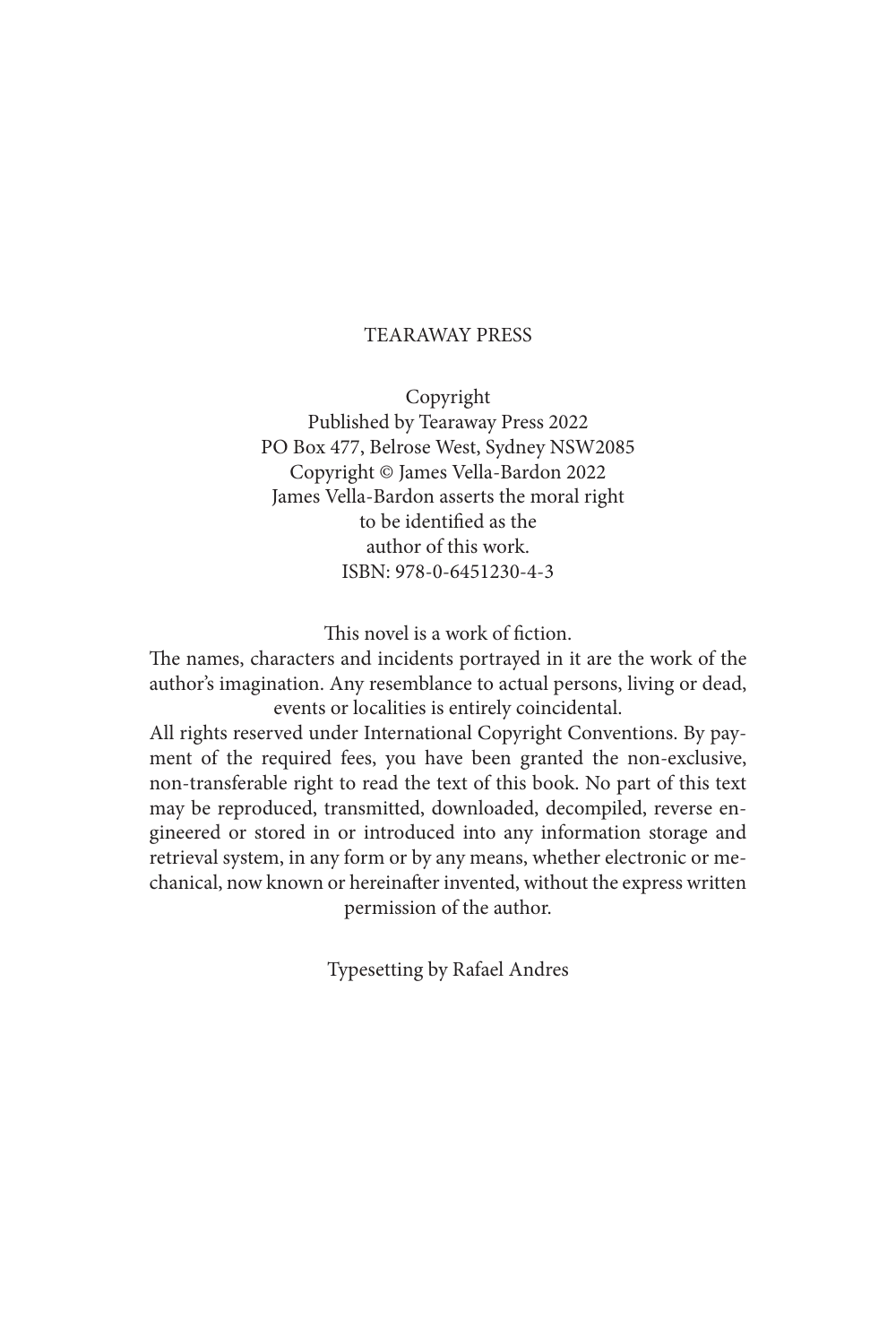*To our mate Dery and his big heart.*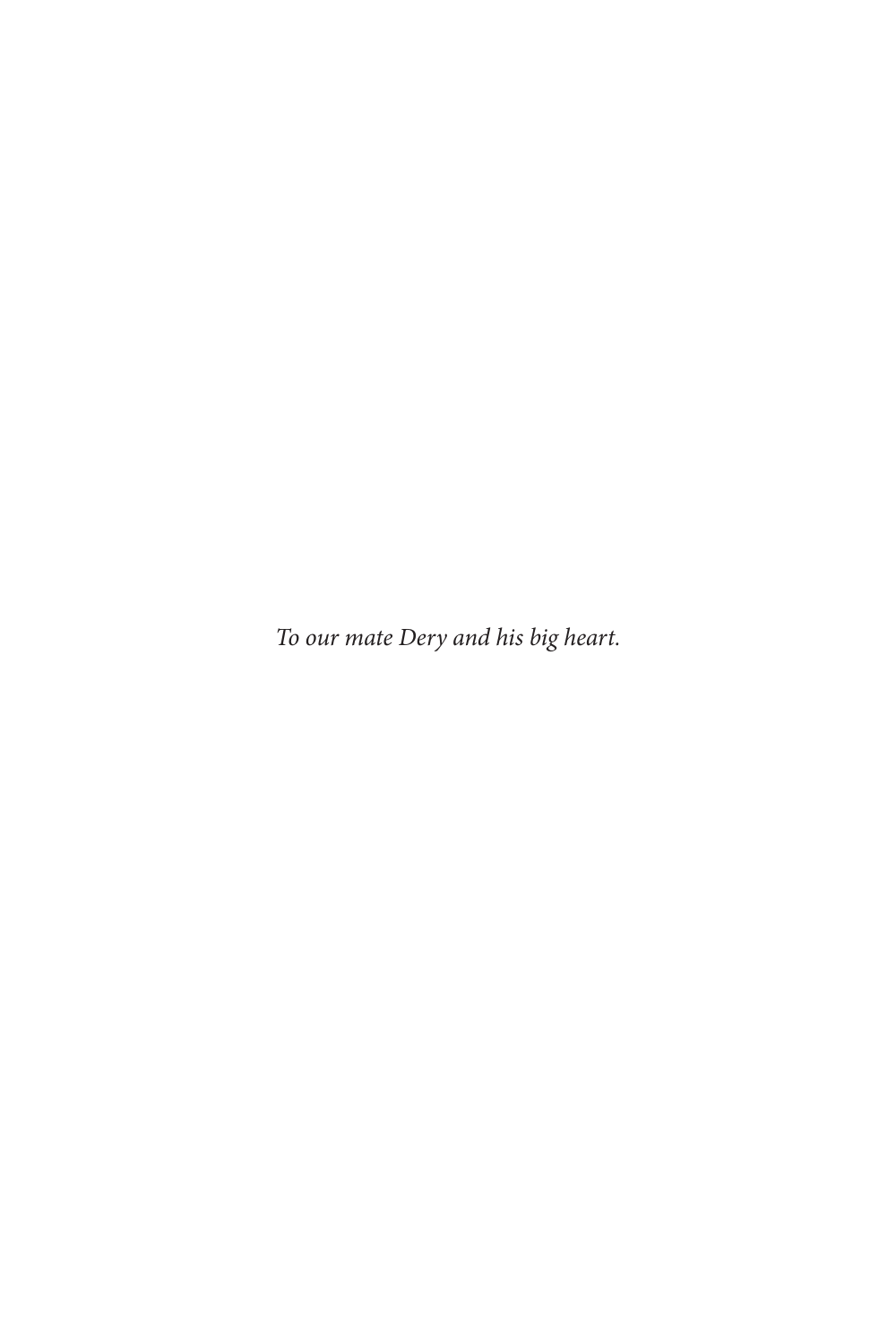## **Historical Backdrop**

*On 19 March 1286, King Alexander III of Scotland dies after falling off his horse. His granddaughter and sole heir, Margaret the Maid of Norway, also dies unexpectedly four years later. Upon finding itself without a monarch, the Scottish parliament appoints six Guardians of the Realm to select the next king of Scotland. Due to the looming threat of civil war, the Guardians invite the neighbouring King Edward I of England, renowned for his warlike nature and huge ambition, to help them choose the next king of Scotland.*

*Upon receiving the Guardians' invitation, Longshanks travels north to meet them with a huge English army. He accepts their invitation to choose a new Scottish king, if they recognise him as overlord of Scotland. Longshanks' attitude instantly worries the Guardians, who fear that he has designs to control his smaller neighbour to the north.*

*The main rivals to the Scottish throne are the Comyns and the Bruces, who are Scotland's most powerful families. To the Bruces' great dismay, Longshanks decides to choose John Balliol as the new Scottish king, who is supported by the Comyns. Yet the English king proceeds to treat Balliol like his vassal, while involving the Scots in wars that do not concern them. The Scots rise up against Longshanks under both Balliol and eventually the famous patriot William Wallace. Yet all Scottish uprisings are quashed by Longshanks, with Balliol fleeing to France and Wallace torn to pieces by the English in 1305.*

*With Balliol gone, the leading bishops of the Scottish*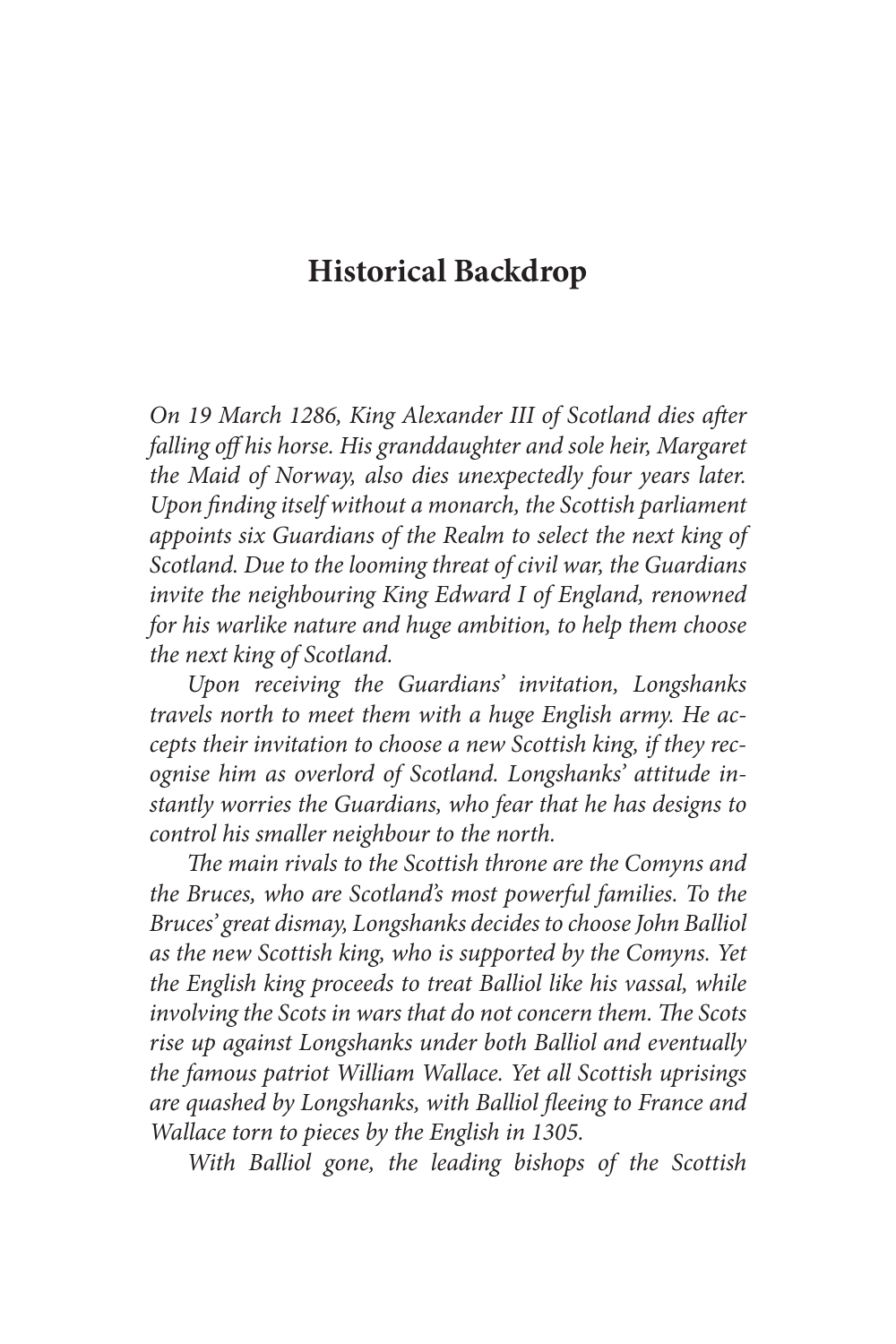*church eye the learned Robert the Bruce, a powerful knight in the court of Longshanks in London, as the next Scottish king. With the secret blessing of the Scottish bishops, the Bruce enters into a secret pact with his rival the Red Comyn, with the Red agreeing to support the Bruce's claim to the Scottish throne to effectively become the second most powerful man in the realm.*

*Yet the Red proceeds to reveal this secret pact to Longshanks, who is enraged. The Bruce barely manages to flee England with his life, then slays the Red Comyn in a chapel in Dumfries. This outrageous act turns half of Scotland against the Bruce, who proceeds to obtain absolution for the slaying of the Red from the Scottish church. The Bruce is also crowned King of Scotland at Scone on 25 March 1306, an act that further enrages Longshanks in London. The Bruce is instantly declared an outlaw by the English king who also convinces the Pope in Rome to excommunicate the new Scottish king.*

*Longshanks also orders the Earl of Pembroke, brother by marriage of the late Red, to lead an army to Scotland. Pembroke's invasion is as swift as it is unexpected, as his army proceeds to capture two of the leading Scottish bishops before taking the city of Perth. Meanwhile the Bruce hastens to assemble an army in those Scottish domains that recognise his kingship. No sooner is this accomplished, than the new Scottish king marches south to Perth to face Pembroke and protect his kingdom from the invading English force…*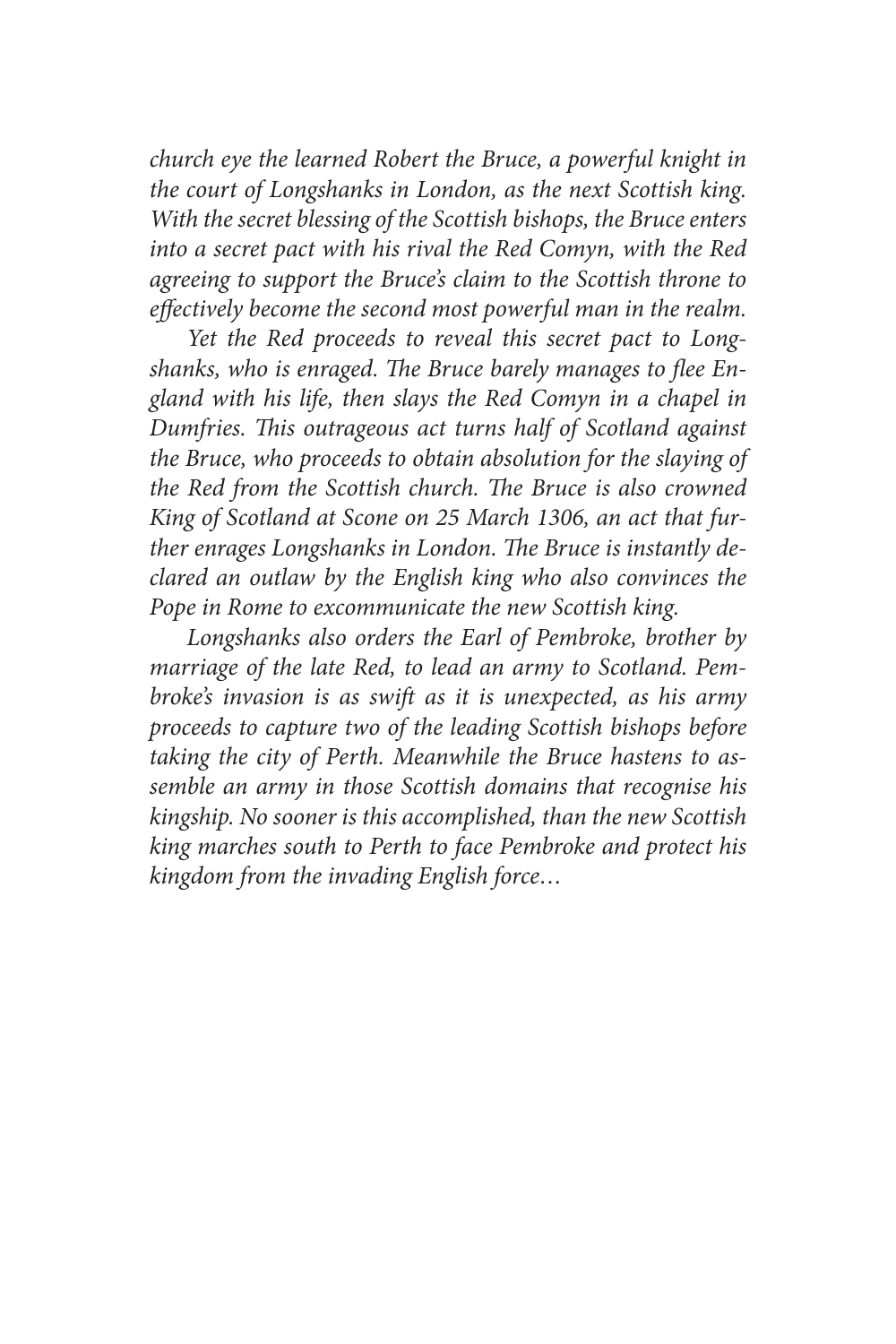**I**

#### *Perth to Methven, 18-19 June 1306*

It was late afternoon when Clifford was summoned to the city gates. The soldiers found the Warden of the Marches in bed, recovering from his exertions over recent days. For the English had only recently taken the city of Perth after a long journey north. Yet although Clifford was tired, he was soon on his feet. For he was nothing if not always keen to attend to his duties. The flint-faced, battle-hardened veteran served the Crown in every way no matter how arduous or trying, earning himself a solid reputation among his peers. So he never once complained as his squire helped him into his mail. Yet no sooner was his sword belt fastened, than he issued a low sigh upon learning that the Bruce approached the Red Brig Port.

The city was all astir at the sight of the Bruce's approaching army. On the parapets men could already be heard yelling and pointing beyond the walls. Clifford did his best to ignore the awful stink of tanneries as he and his men silently made their way down the length of the Skinnergate. They next climbed the steps to the top of the gate where English and Scottish lords were already gathered. Clifford ignored the knaves who bowed reverentially to him, then spotted the azure lion on the yellow surcoat of the Earl of Percy. Percy scowled and wrinkled his nose as the Warden stepped alongside him.

'Trust the damned Bruce to approach from the north,'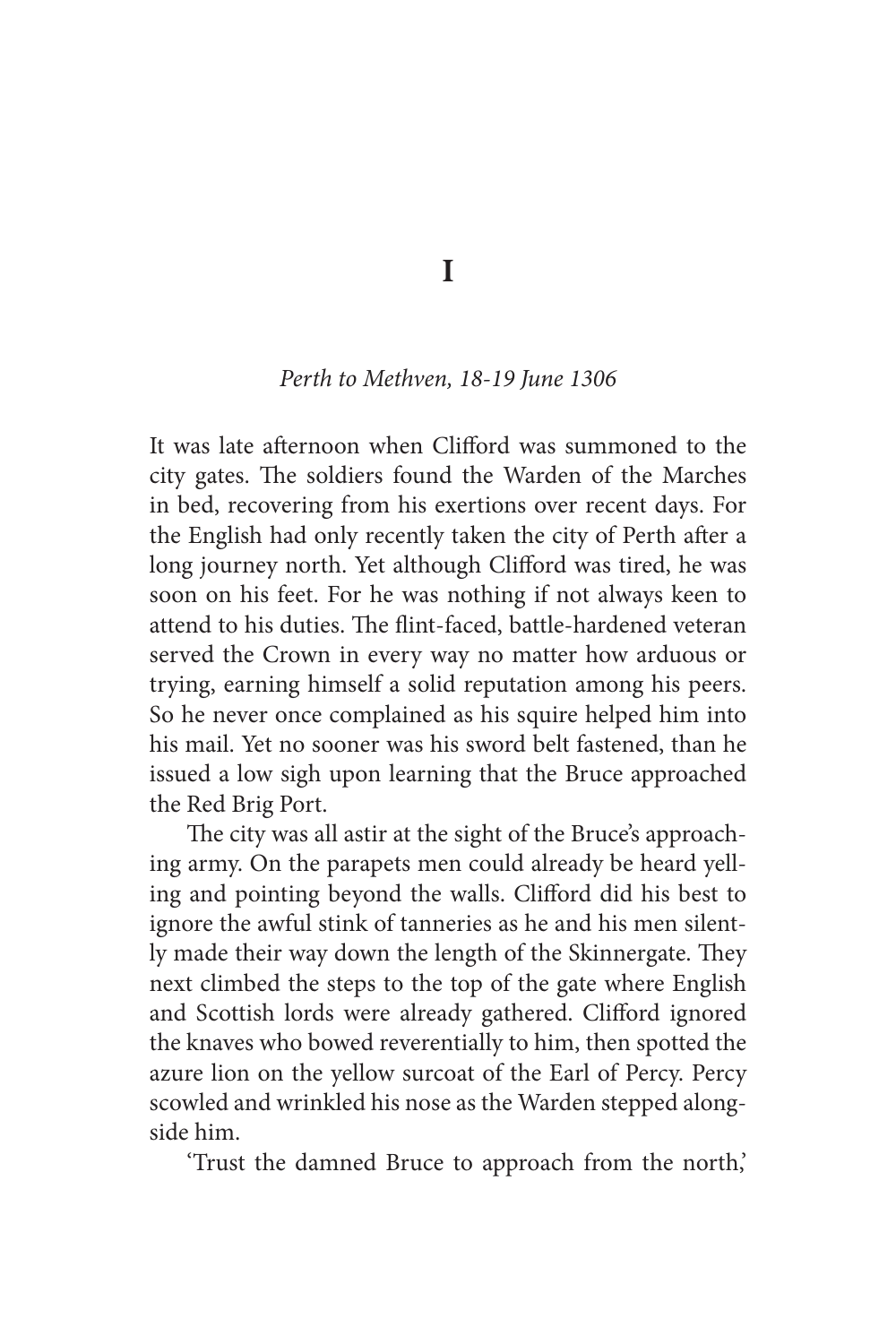said the Earl, for the stench of the tanners' pits just outside the city walls was as bad as that from the Skinnergate.

Clifford nodded politely, as he took in the view of the countryside beyond the city walls. Hundreds of men could be seen making their way towards Perth, after fording the rivers Almond and Tay that sparkled in the sunlight. To the right of the Tay, the Warden could make out the old Augustinian priory in the village of Scone, where the Bruce had been crowned king of Scotland less than three months earlier.

Clifford frowned at the approaching force and at the first grey clouds to the west which were being blown inland. He quickly crossed himself and hoped that the rainclouds, together with the stench of the pits and the approach of the Bruce's army, were not a bad omen. Yet he next berated himself for his little faith, since he knew that the English cause was righteous and they had much on their side.

The previous days had, after all, been glorious summer weather, ever since the earl of Pembroke had led them past the Borders. The English advance north had been a rapid one, as they even surprised and captured the Scottish bishops of Glasgow and St Andrews. Both clerics were loyal supporters of the Bruce, so that they were both sent to England in chains to meet with Longshanks' justice. The Warden was also reassured by the many Scottish lords who had joined the English army, causing it to more than double in number. These nobles were all supporters of the Comyns who hated the Bruce.

As the Bruce's army drew nearer, men drew their breath at the sight of the Scottish king's standard bearer, as the banners of the Saltire and the lion rampant flapped wildly in the summer breeze.The Warden studied the other riders in the vanguard, noting with a scowl that many of the Scottish king's knights wore white linen shirts over their surcoats, so that they could not be recognised.

*Yet we'll find out who they are, soon enough,'* thought Clif-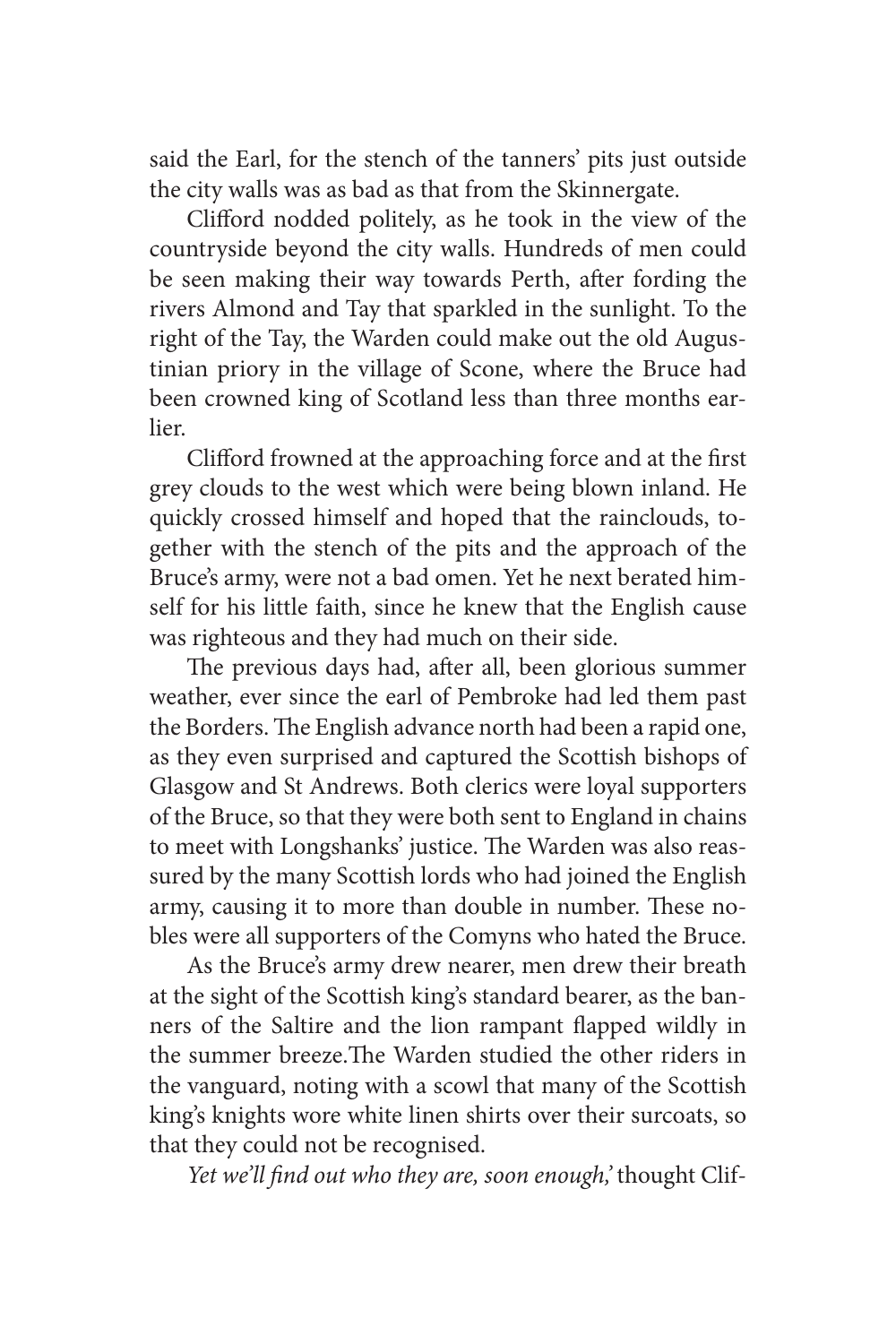ford*, 'in time all will pay.'*

'It seems,' remarked Percy, 'that the Bruce rides to the city gate to address us.'

'So it seems, my lord,' replied Clifford.

'Chivalrous,' observed Percy with a note of mild astonishment, 'for an excommunicated, outlawed, murderous usurper.'

'Treacherous dog!' bellowed someone behind them, 'does he seriously have the gall to show his face here?!'

Percy and Clifford never looked back, for they instantly recognised the voice of Sir Philip Mowbray. Sir Philip was the uncle of the recently murdered Red Comyn, who had been slain in a chapel by the Bruce and his men. It was an act which had sparked the ire of half of Scotland, which supported the Comyns' claim to the Scottish throne.

Yet their anger was nothing when compared to the rage which had erupted in London, for the English king, Edward Longshanks was incensed upon receiving news of the Bruce's coronation. Longshanks had swiftly appointed the Earl of Pembroke as special Lieutenant in Scotland and ordered him to ride north at the head of an army. Pembroke's own sister Joan had recently been widowed by the Bruce, since she was the wife of the Red Comyn killed at Dumfries. All of which meant that Longshanks' special Lieutenant did not need much encouragement to ride to Scotland and hunt down the Scottish king.

'Hail, my lords' said Mowbray as he stepped alongside them, then fell silent as Clifford jerked his head sideways.

All present knelt and bowed as they noticed the Earl of Pembroke walking towards them with a severe expression. Longshanks' special Lieutenant in Scotland cast a knightly figure in his chain mail, worn beneath the blue and white rings on his surcoat. The red martlets across his breast completed the colours of his house. Pembroke's eyes were like a pair of robin eggs, with their pale blue hue unnerving most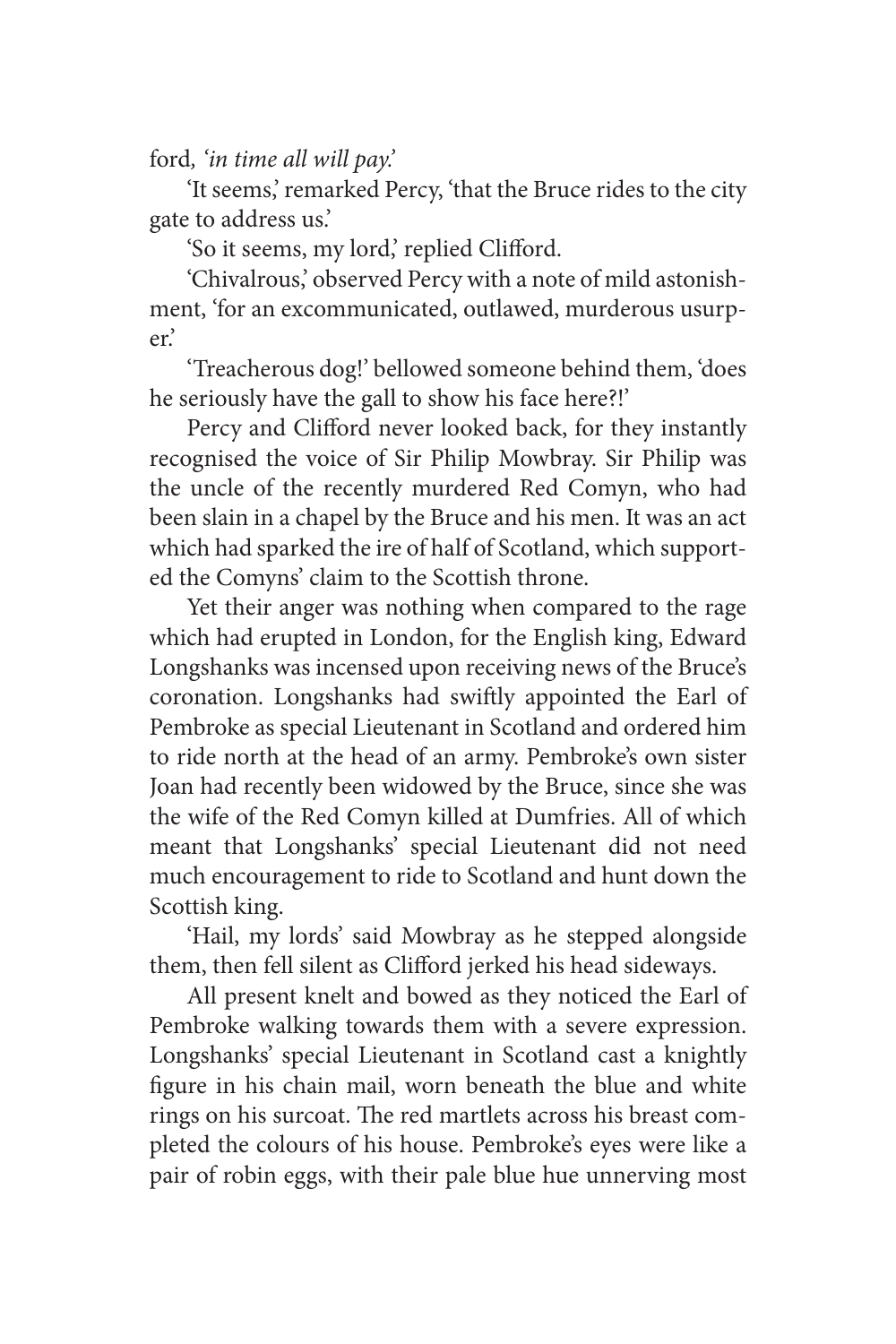people they fell upon. The Earl briefly looked askance at Clifford who nodded back to him, so as to confirm the reported numbers led by the Bruce. Then Pembroke swiftly withdrew his stare and stepped towards the battlements.

Alongside him a dozen Welsh archers fitted arrows to their bows, producing the sound of creaking strings as the Bruce's army ground to a halt. The Scottish knights in the front were a fair few feet away from the ditches and the tanners' pits, yet already complaining of the stench of animal entrails. Clifford could hardly blame them, for although he had stood on many battlefields filled with the stench of gore, the stink at the Red Brig Port was unbearable.

Eventually the Bruce's standard bearer, Sir Alexander Scrymgeour, kicked his steed towards the walls. Scrymgeour had not hidden his house's colours, for he had once been standard bearer of the Scottish patriot William Wallace, as well as being the first knight to declare for the Bruce. A golden lion holding a scimitar adorned his scarlet surcoat, as his knave issued a loud bugle blast.

'All hail His Royal Highness, King Robert Bruce of Scotland!' yelled Scrymgeour, warily eyeing the bowmen atop the walls, 'he who holds dominion over all these fair lands, whose city you unlawfully occupy! Surrender to His Majesty, who may forgive your unlawful invasion! Surrender, and you may yet leave these lands to return to your homes and your wives and children!'

Pembroke never once acknowledged Scrymgeour or his words. He looked on impassively as the standard bearer withdrew and the Bruce himself rode forward. The Scottish king cast a formidable figure with a rampant red lion adorning the breast of his yellow surcoat, and a golden circlet upon his head. A great murmuring was heard upon the walls of Perth, for the Bruce was one of the most formidable warriors of his age. He was also possessed of an awesome, kingly aura, despite being an excommunicated outlaw. As he drew rein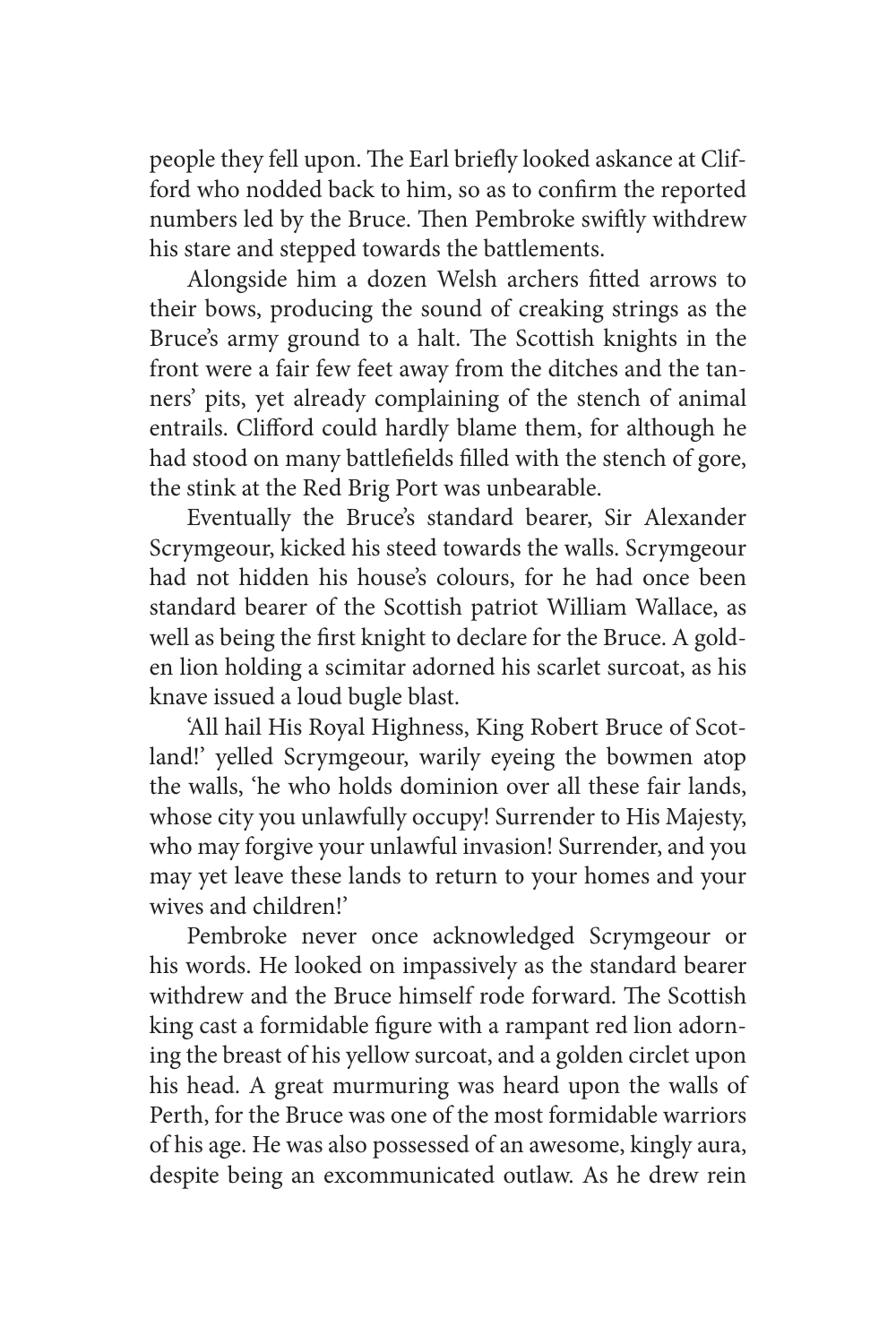within a few feet of the pits, the Bruce rose in his stirrups and called out to Pembroke.

'Hail, my lord Pembroke! Will you cede the castle?'

For a few instants the two famous knights beheld each other in silence.

'No,' replied Pembroke.

The Bruce appeared to be taken aback by the curt answer, as his horse pawed the ground and whinnied. Then a low murmuring was heard along the battlements again, as the king proceeded to raise the visor on his helmet. Clifford noted that the Bruce's face was somewhat haggard, despite his recent ascendancy to the Scottish throne.

*As is to be expected,* thought Clifford, *for who would wish to trade places with him right now? More than half the Scots want him dead for slaying the Red, and the English king wants his head on a spike. We thought he'd never show his face, and yet here he is.*

'Mad King Robin!' yelled Mowbray alongside Clifford, stunning the Warden of the Marches with his sudden outburst.

'Usurper!' screamed the Earl of Percy, who stood alongside Sir Philip.

Pembroke was irritated by the men's yelling and he whirled upon them with a glare of foreboding. The earl's standing ensured that his dark stare served as sufficient reprimand. For both noblemen instantly fell silent as Pembroke returned his attentions to the Scottish king below him. On his part the Bruce appeared to be cursing beneath his breath and struggling to bridle his anger at the men's insults, while his soldiers yelled threats at the walls. As he breathed the rank air Clifford prayed that the leaders of both armies would resume their dialogue. He was relieved when the Bruce finally spoke again.

'If you will not cede the castle, Pembroke, will you bring your men out to fight? I shall withdraw my army until you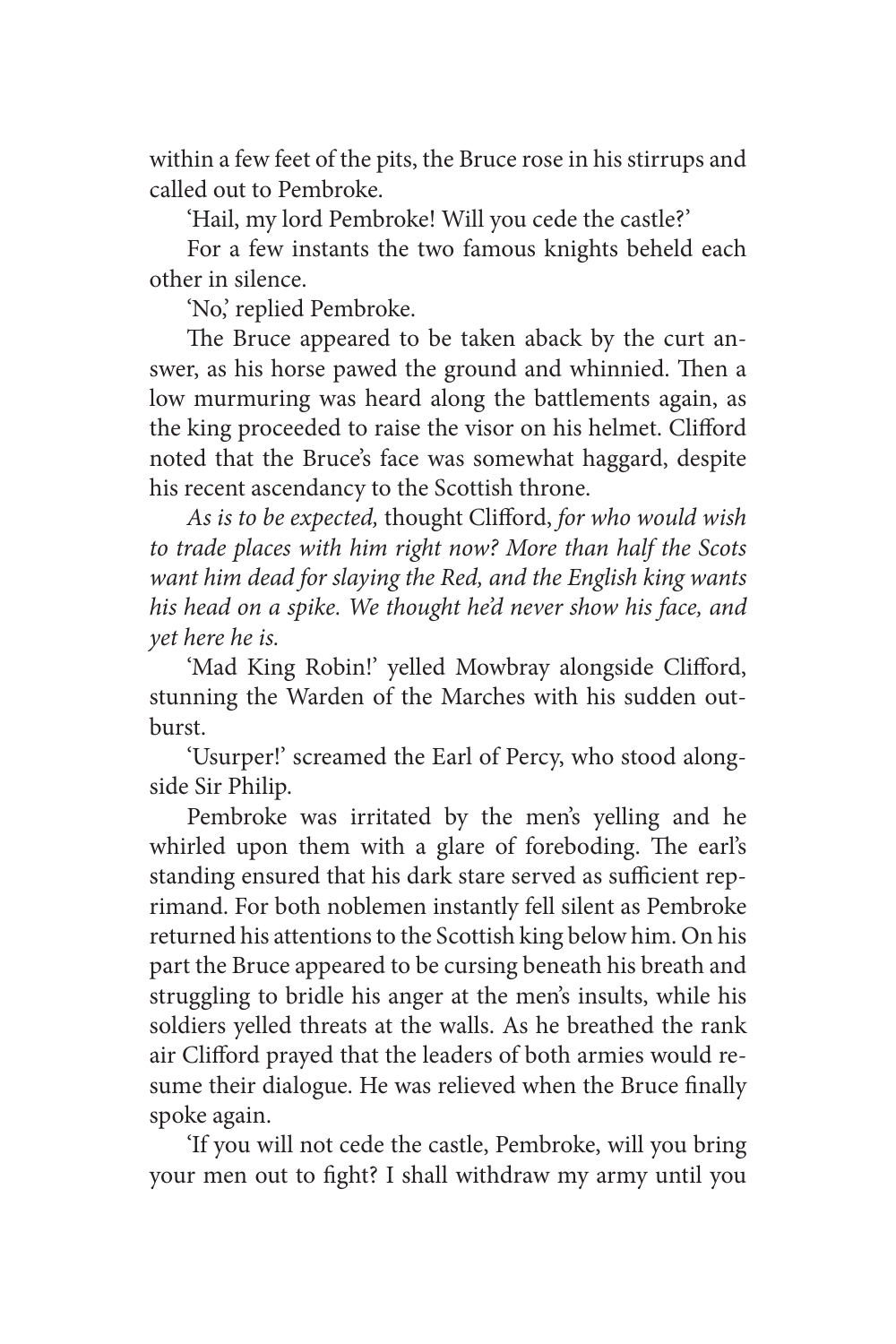take up your positions on the field.'

'Very chivalrous,' replied the special Lieutenant sharply. 'But alas, Bruce, the day is far too advanced for combat. Yet I will readily meet your challenge tomorrow morning.'

The Scottish king fell silent for a few moments, then called out again.

'Very well, my lord. Yet do I have your word that you will ride out?'

'Of a certainty,' replied Pembroke, 'I swear that my army shall ride out. You have my word.'

The Bruce appeared to mull over the special Lieutenant's reply, then nodded slowly.

'Very well my lord, until our next meeting.'

The Scottish king kicked his horse away from the walls, back towards his men. Clifford was in awe as he watched the Bruce ride off. He could never imagine disobeying a single order by the English king, let alone lead a hopeless revolt against him.

*The man is indeed mad,* thought Clifford, *and now we have snared him.*

Meanwhile Pembroke quickly turned on his heel and walked over to the Warden of the Marches, who instantly fell to one knee.

'No dragon banner,' remarked Pembroke, as he looked at the St George's flag flapping atop Perth castle.

Clifford said nothing as he met the earl's stare.

'Very good,' said the special Lieutenant, 'have it raised at dawn.'

He looked away and walked past Clifford, who felt like he was about to burst with pride.

The Bruce rode his palfrey in the direction of the two rivers, keen to flee the awful stench of the pits. His subalterns quickly spurred their horses after him, beckoning to their men to follow them. The summer sun was at noontime height as the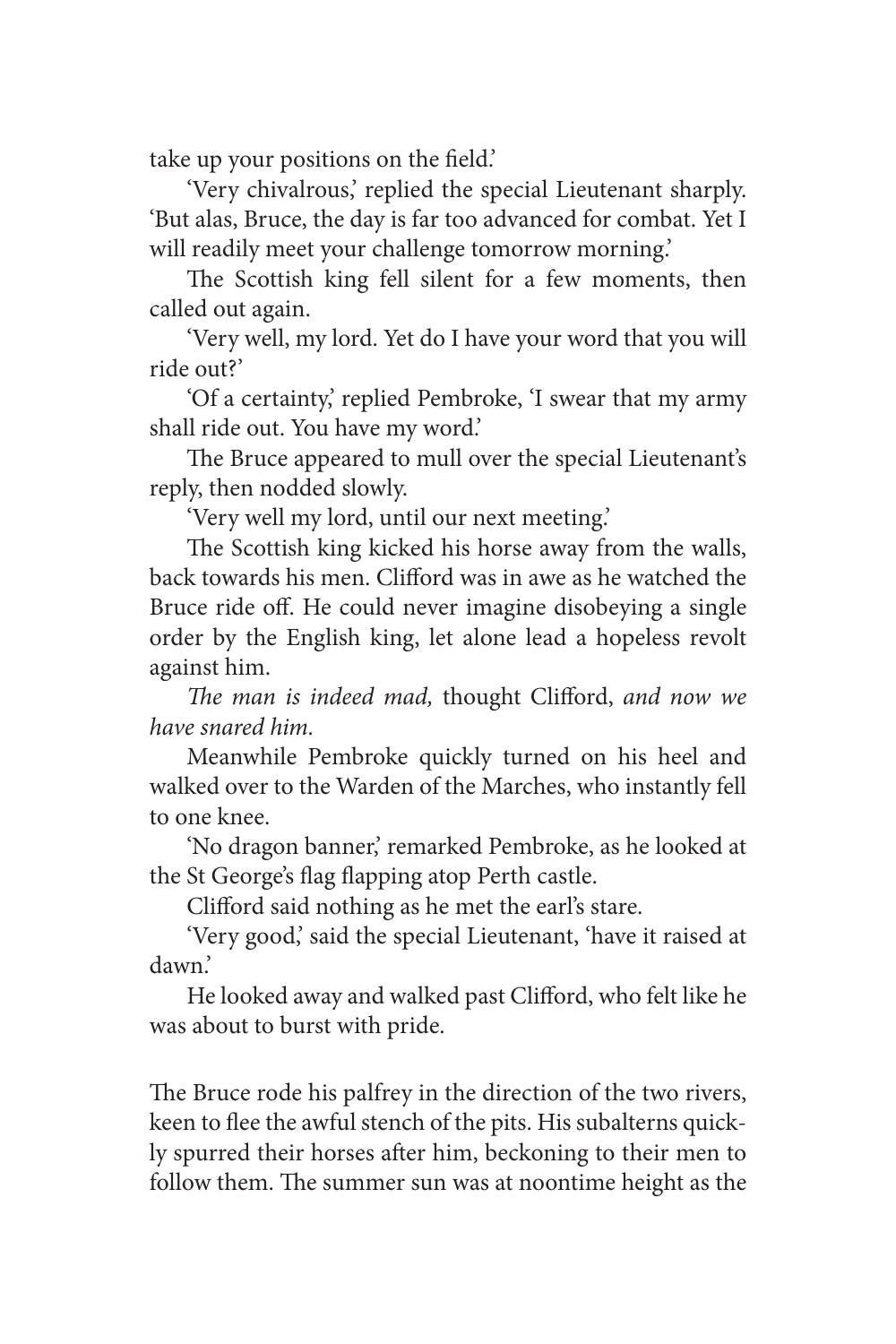Bruce veered to the right of his large body of soldiers, then galloped towards the banks of the Tay. He drew rein when he finally reached the womenfolk, who were guarded by his brother-in-law, Sir Christopher de Seton.

De Seton cast a forbidding figure as he glowered at the Scottish king. The Bruce sometimes thought that Sir Christopher had not forgiven him for the outrage at the chapel in Dumfries, when the Bruce and his men slew the Red Comyn. Sir Christopher had been involved in the resulting brawl, even killing a Scottish lord who was about to end the Bruce's life. The Bruce shivered at the memory of the terrible affair, then realised that de Seton's eyes still bore into him.

'So will Pembroke engage?' asked his brother-in-law.

'He has sworn to ride out tomorrow,' said the Bruce, 'we will engage with his army then.'

De Seton tilted his head sideways.

'Curious,' he said, 'very curious.'

'He has not our numbers,' replied the Bruce.

Sir Christopher was silent for a few moments as he mulled over his king's reply.

'Perhaps…our spies said he crossed the Forth with three thousand...'

The Bruce nodded, for both he and de Seton knew that their army was made up of four thousand five hundred men.

De Seton said nothing more while the Bruce's sister Mary spoke up behind him, addressing her brother.

'So where to now, Your Highness?'

'The Earl of Atholl, John de Strathbogie, knows these parts,' replied the Bruce, 'he mentioned a clearing near a village called Methven. We should repair there.'

So saying, the king spurred his horse westwards along the River Almond. His queen, Elizabeth de Burgh, was soon riding alongside him. His subalterns next caught up with him, with the Bruce's brother Eideard breaking the silence.

'The men are in high spirits about tomorrow's battle.'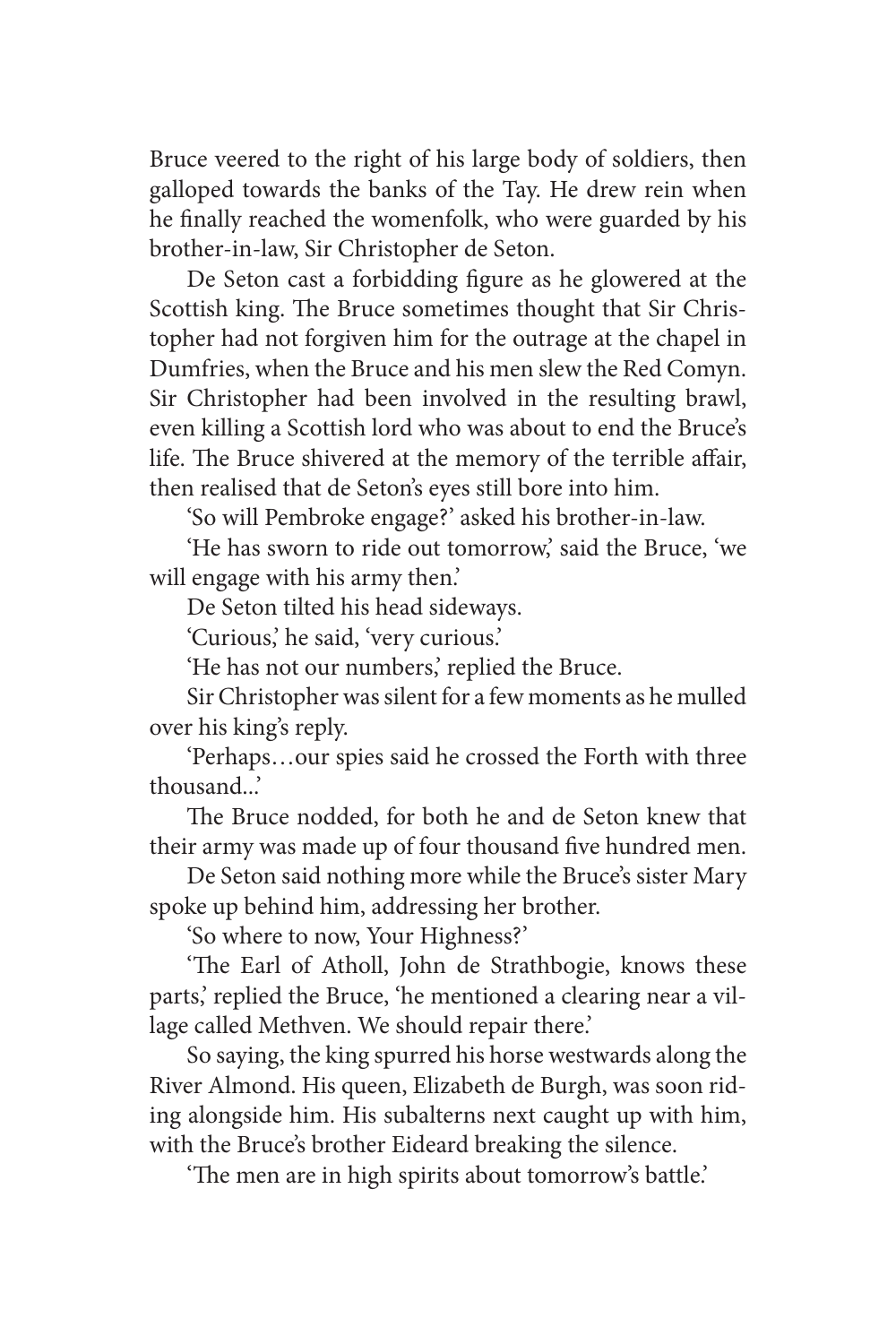'That is good tidings,' replied the Bruce.

'Your first battle as king,' declared the Black Douglas, who rode behind Eideard.

Sir James Douglas, also known as the Black Douglas, had received his education in Paris following the death of his father William the Hardy. He subsequently returned to Scotland and served as the squire of Bishop Lamberton, then swore loyalty to the Bruce shortly after the Red was slain at Dumfries. In the brief time he had spent with the Scottish king, Douglas had already shown himself to be a wily and resourceful sort.

'So will he show?' asked Eideard Bruce, the Earl of Carrick, with a note of concern in his voice.

'Of course he will show,' said Thomas Randolph, the king's squire and nephew, 'there is no knight more honourable than the earl of Pembroke. He is a man of his word, and the cream of chivalry.'

'Why, you hold him in high esteem, nephew,' remarked the Bruce's brother with a chuckle.

'The very highest esteem,' said Randolph, 'for all who know him, know I speak true.'

'Shut your face, Tam,' sneered Douglas, and most of the men burst out laughing.

Randolph turned crimson, while resisting the urge to draw his sword and turn on the Black Douglas. For Douglas' cocksure bearing and confidence greatly irked the more deferential Randolph, particularly since they were both the same age. Of particular annoyance to Randolph was how the Bruce had taken to the young Douglas, trusting him with various responsibilities, despite his younger years.

*And for him to speak to me thus*, thought Randolph, as his hands quivered on his horse's reins, *in the presence of such distinguished company like the Earls of Atholl and Lennox! As well as the de la Hayes! I swear that one of these days I will strangle him with my own hands.*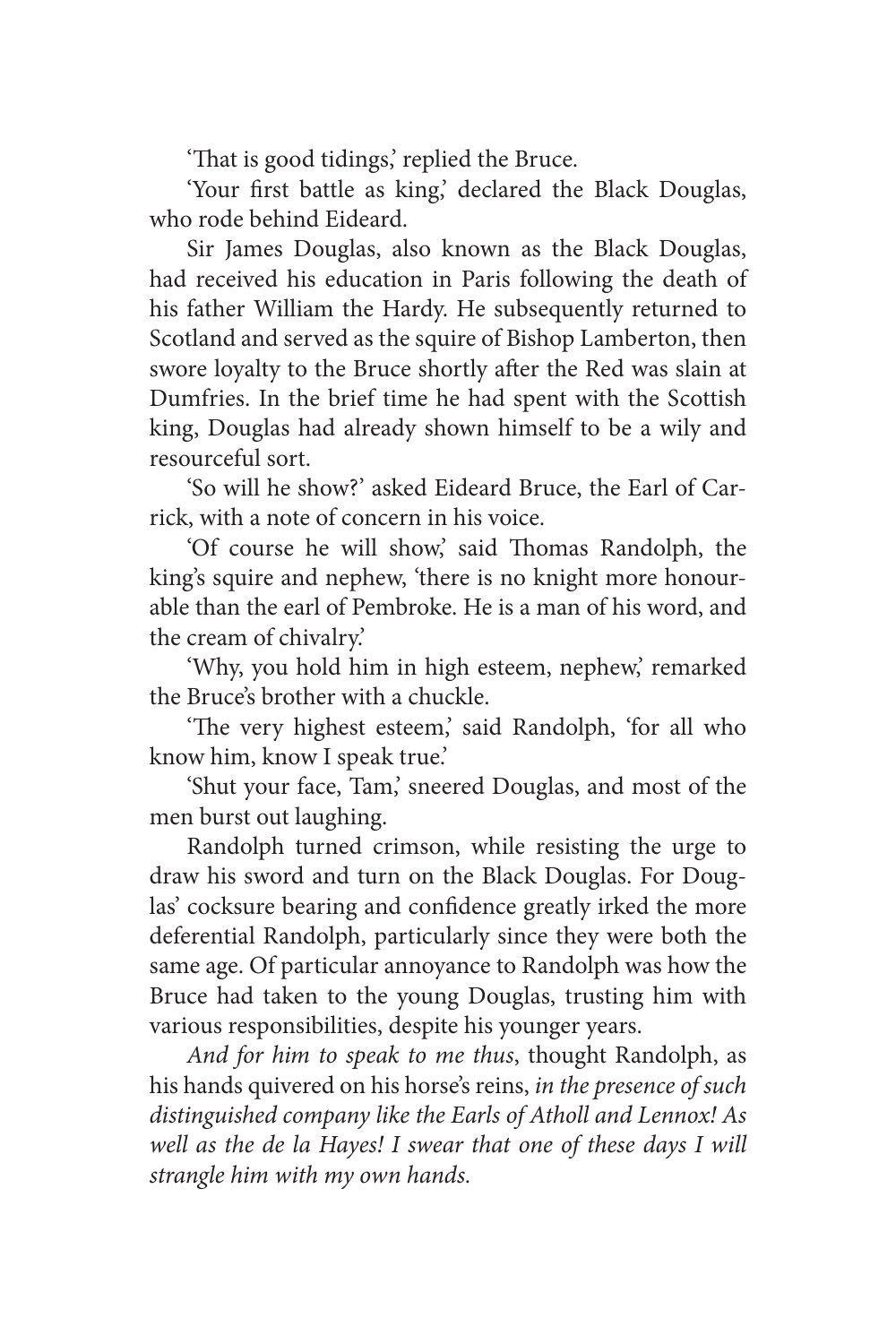'You speak truth, young squire,' said the king, when the cackling had subsided, 'for I knew Pembroke in London, before Comyn's treachery forced me to flee. He is a man versed in statecraft and diplomacy, who is a faithful servant of the Crown. His example is always to be followed when it comes to chivalry. He displays the gallantry and honour expected of all knights.'

Eideard nodded at his brother, half hoping that he would not next regale them with a story or verse. Yet the Scottish king could not help himself, as he raised his voice and recited a Latin poem by the Roman poet Horace.

*To suffer hardness with good cheer, In sternest school of warfare bred, Our youth should learn; let steed and spear Make him one day the Parthian's dread; Cold skies, keen perils, brace his life. Methinks I see from rampired town Some battling tyrant's matron wife, Some maiden, look in terror down,— "Ah, my dear lord, untrain'd in war! O tempt not the infuriate mood Of that fell lion I see! from far He plunges through a tide of blood!" What joy, for fatherland to die! Death's darts e'en flying feet o'ertake, Nor spare a recreant chivalry, A back that cowers, or loins that quake.*

'Hear, hear,' said Eideard with a sigh, with a low cheer also issued by the other lords gathered about them.

'Accomplished verse, Your Highness,' agreed the Scottish queen.

The king smiled at his wife. He thought she looked beau-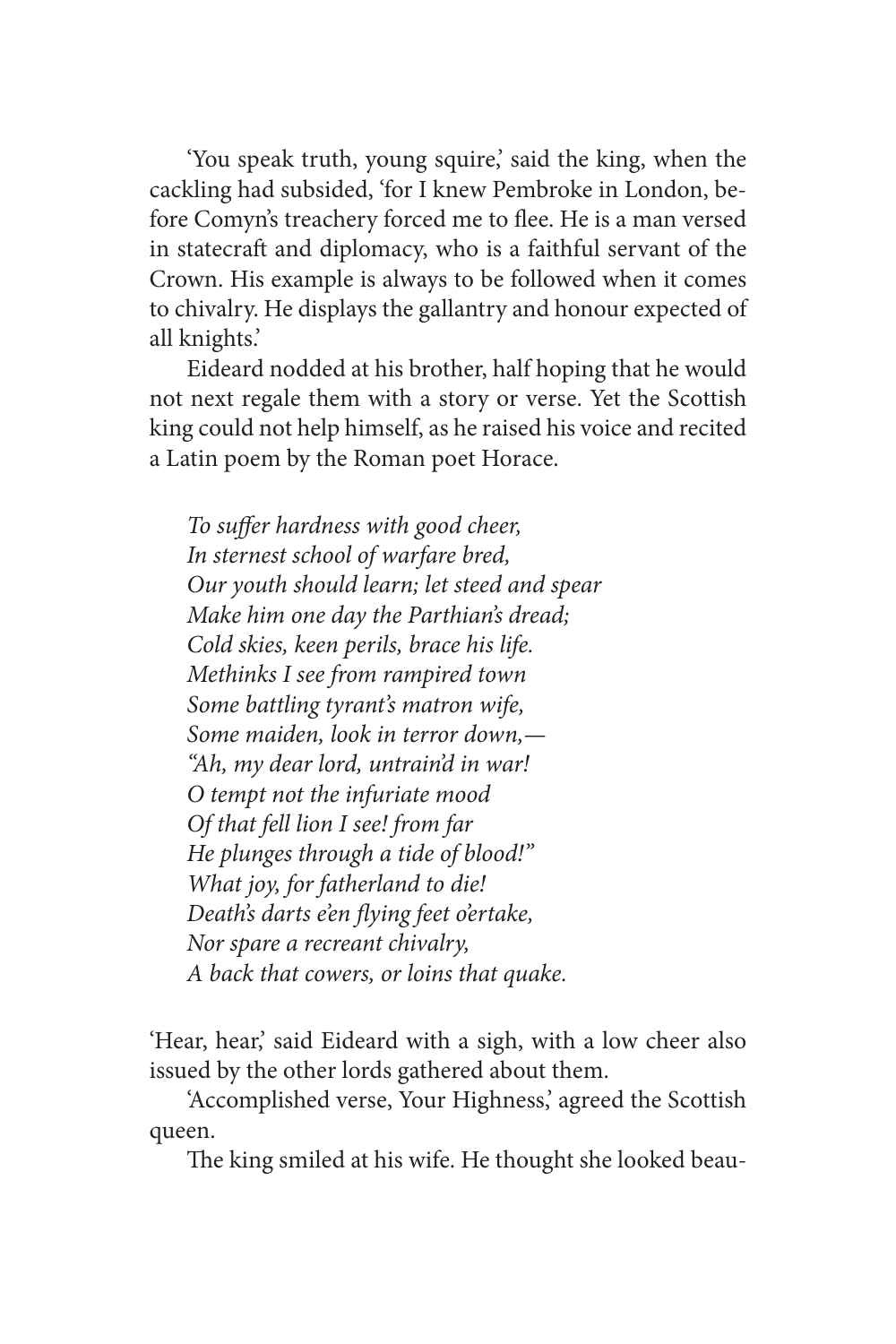tiful with her plaited brown hair enclosed beneath golden bosses.

'And what do *you* think, my love?' asked the Bruce, 'will the earl show tomorrow?'

Elizabeth sighed softly.

'The earl is an honourable man,' she said. 'Yet war is war, and he will do what best suits his cause.'

The Bruce nodded his agreement, then grinned at her.

'To the knoll?' he asked.

No sooner did he say this, than the queen dug her spurs in her palfrey's flanks, which charged on up the hill. With a laugh the Bruce kicked his mount forward, making after her as she closed in on their agreed target.

As Randolph watched them galloping away, he marvelled at the excellent horsemanship of the Scottish queen. She was renowned for her love of horse riding, a passion she had developed in the lands of her father Richard de Burgh, the most powerful man in Ireland. Randolph wondered what Lord de Burgh recently made of his daughter's union with the Bruce. For the Scottish king was once a leading light in Longshanks' court in London, yet more recently a usurper outlawed by the English king and excommunicated by the Pope in Rome.

*Just one victory tomorrow,* thought Randolph to himself, *all we need is one victory tomorrow, then more will flock to our banner.* 

After racing her husband to the knoll, Elizabeth rode back towards the mounted nobles. She wore a broad grin after beating the Bruce, her face roseate following her hard gallop. The Bruce rode after her at a canter, grinning foolishly at having been bested by his new wife.

'Soundly beaten, father!' cried the Scottish king's daughter Marjorie, as the Bruce laughed aloud and wagged his finger at the young princess.

As the Scots travelled over the knoll and made down a slight decline, they met with a beautiful scene of undulating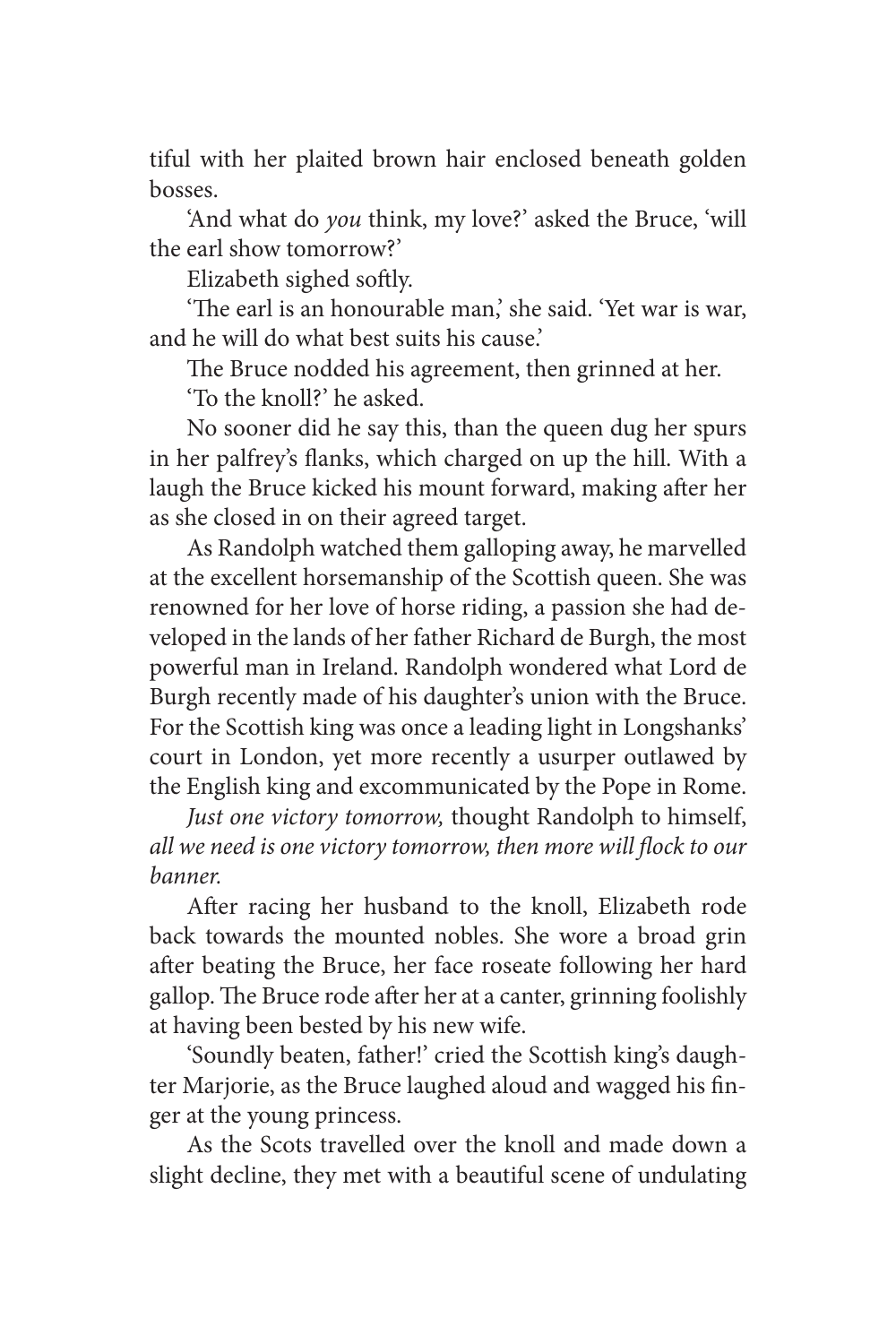countryside, with the river Almond hissing softly alongside it.

'Good Lord,' remarked Eideard, upon taking in the sight of the country ahead of them, 'if this country is not worth fighting for...'

None spoke as they proceeded with their journey, for many were tired from the long ride to Perth and looked forward to a good night's sleep on the eve of battle. After riding past the Methven Loch, they journeyed through forest and plain, with the sky turning greyer as they made their way up higher ground towards a small wood.

'Yonder,' said John de Strathbogie, 'is a clearing where we can spend the night.'

The Earl of Atholl was allowed to ride ahead of the king, as the men struck a path through the alders and birch trees. They also sighted the odd oak tree until they came to where the trees grew sparser, then entered a huge glade. Its ground was level and filled with soft grass, with its periphery skirted by trees.

'Very good, my lord,' said the Bruce to Strathbogie, as he drew rein and proceeded to dismount from his palfrey, 'we shall set up camp here.'

The Bruce's subalterns instantly did their king's bidding. Within the hour the nobility's large tents and the small folk's bivouacs were pitched, with men sitting in circles around low fires. After Randolph had helped him remove his plate armour, the Bruce summoned his closest circle to the edge of the clearing. This group included older veterans like the Earl of Atholl John de Strathbogie, his brother-in-law de Seton, Malcolm II the Earl of Lennox, Sir Neil Campbell and the de la Hayes. Younger nobles like the Bruce's brother Eideard, the Black Douglas and his squire Randolph were also present.

'The men are of good cheer, Your Highness,' said John de Strathbogie, 'they believe in your strength and cause.'

'We should depart at dawn,' said Douglas, earning him-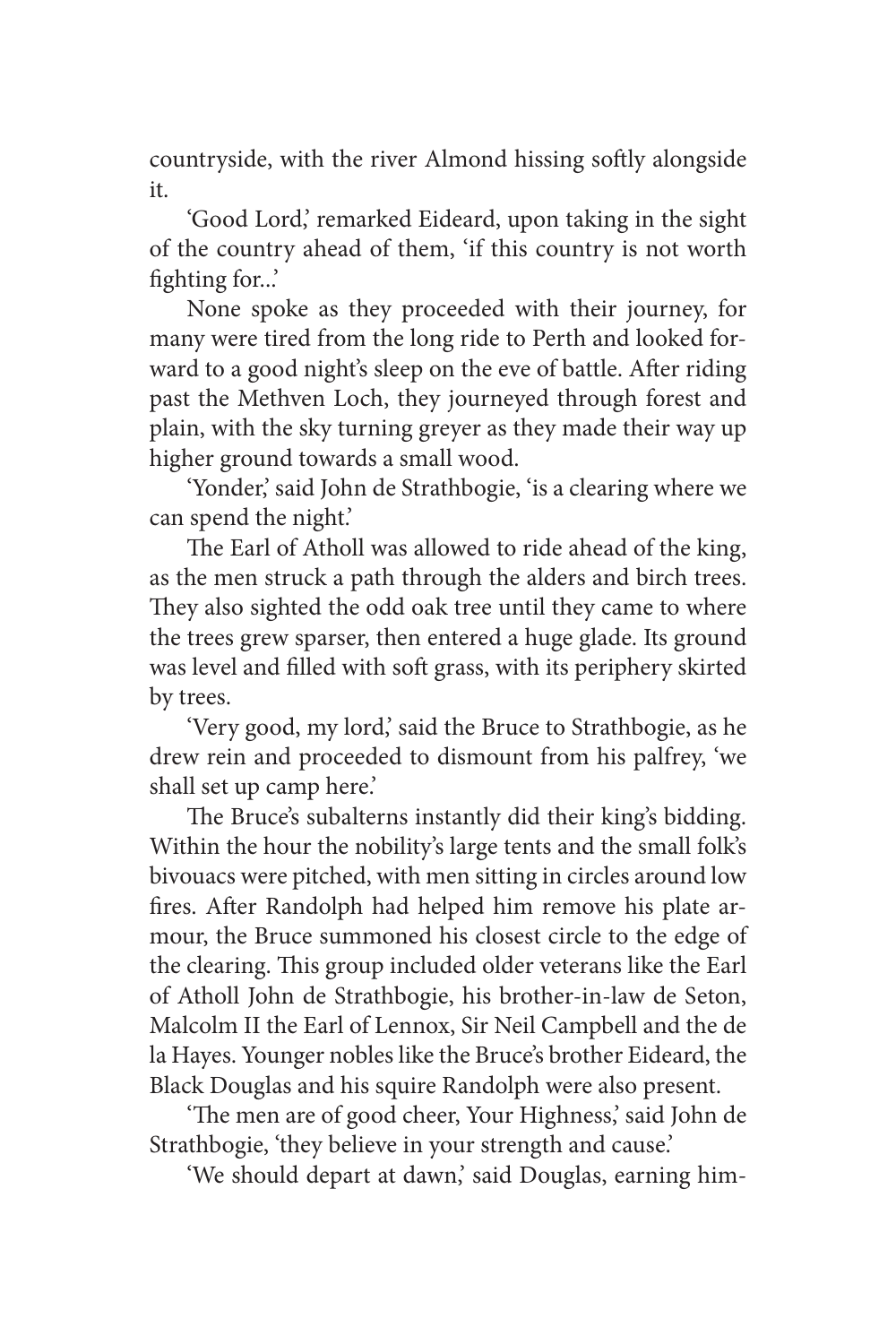self a frown from Randolph, who was still smarting from the earlier slur, 'perhaps even lure the English into a trap. As when William Wallace and my father tricked Ormesby at -'

'William Wallace is no longer with us,' cut in the Bruce, as Randolph smirked with satisfaction, 'nor is your father. There will be no traps or ruses. The earl of Pembroke has demonstrated the highest chivalry, and we shall ride out to meet him before Perth as tradition would demand.'

The Black Douglas nodded without making any objection, to Randolph's dismay.

*Arse licking, fawning hound*, he thought, *always doing my uncle's bidding without a word of complaint.*

'It is advisable,' agreed de Strathbogie, 'to observe tradition. We would not want to further incur his wrath unnecessarily. I trust in your strength, Your Majesty, although one can exclude little in battle.'

The Bruce grudgingly nodded at the Earl of Atholl. He did not want to think about losing the following day.

'The numbers favour us,' he said, 'and the men know our strength in battle. There is little to fear.'

'So there is nothing else then?' asked Gilbert de la Haye.

'Nothing,' agreed the Bruce, 'except to have the men prepare their weapons and get themselves a good night's sleep.'

'And to send out the pickets,' said Sir Neil Campbell, a lifelong Bruce loyalist, 'I can find some men to -.'

'There is little need for it,' said the Scottish king, 'for Pembroke has given us his word. We have more to fear from the wolves in these parts. Let us all get some rest, for it will be a day of hard fighting tomorrow.'

As the highborn nobles dispersed, de Seton called out to his brother-in-law.

'We need more food, the earl told me that the game is good in these parts.'

'You will forage?' asked the Bruce in surprise.

'We shall return towards dusk,' said de Seton, 'find our-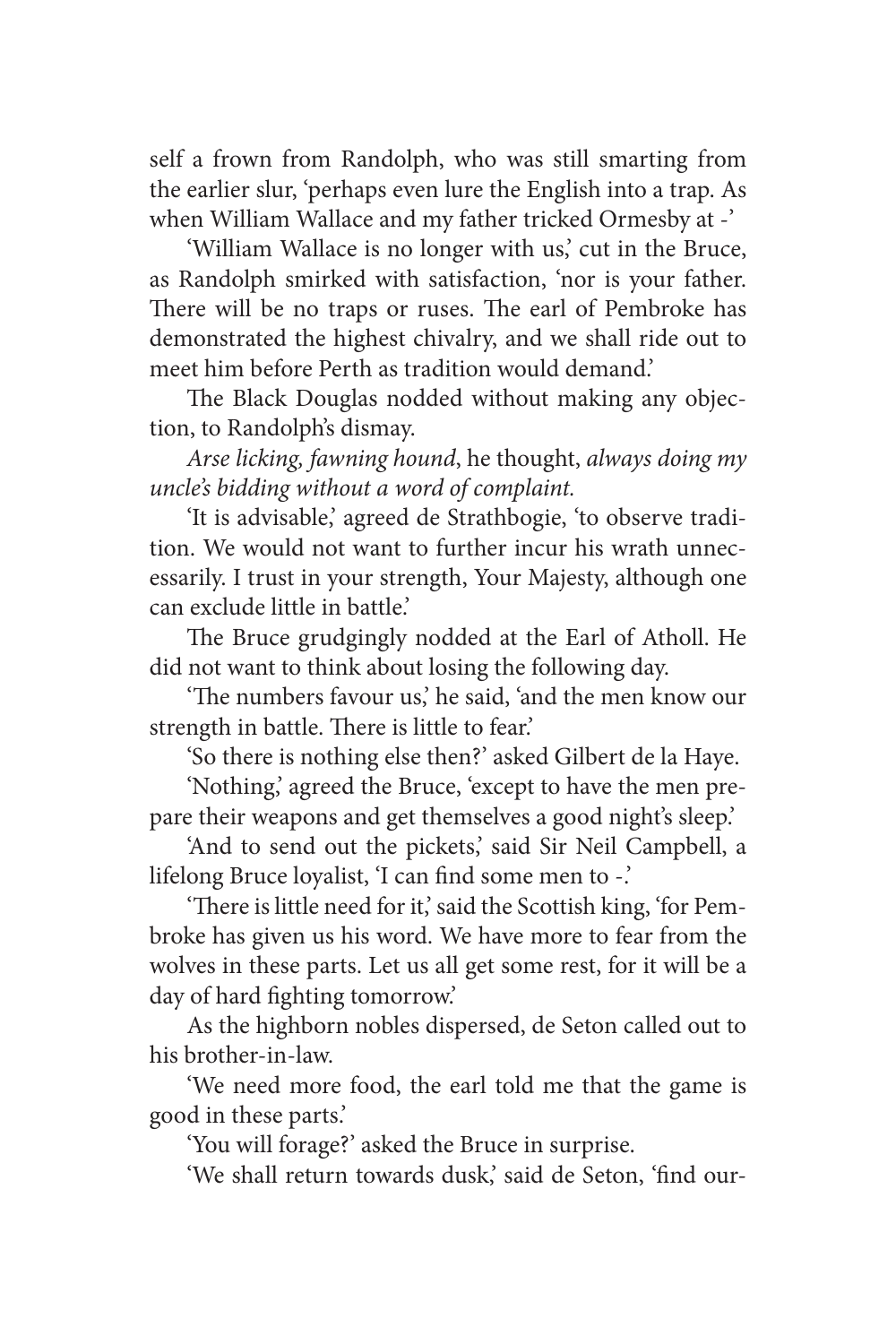selves a few red deer. I will take Sir Neil and Sir Gilbert with me.'

So saying, de Seton wandered off to gather a hunting band, while the Bruce decided to seek out his queen. He wanted to tell her about the decisions he had taken for her safety, as well as the other womenfolk in her company who included his sisters and daughter.

Randolph was halfway towards his own tent, wondering what he was going to do for the rest of the day, when a hand landed heftily upon his shoulder. In his surprise the Bruce's nephew whirled around and drew his dagger, only to find the Black Douglas scowling at him.

'What are you looking at, Tam?'

'What are you doing, Douglas?' snarled Randolph, 'creeping up on me like that and giving me a hell of a fright!'

'It pleased me to do that,' said the Black Douglas drily, reaching into his cloak, 'it's a few hours until dusk, and I want to have some fun.'

'Well, if that's your idea of fun -' said Randolph, then stopped when he saw the tarot cards which Douglas held out before him.

'Oh no…' said the Bruce's squire.

'Come on Tam,' laughed Douglas, 'what were you going to do? Read a book? Do you even have any with you?'

'No…'

'Come on Tam,' said Douglas, punching him in the shoulder, 'I borrowed these from a friend in Paris, before I joined the king's service. I know of a few games, I'll teach you.'

'Borrowed, huh?' asked the king's squire, raising a cynical eyebrow, 'he lent you expensive cards from far off Italy…'

Douglas laughed.

'Just one game Tam, it will be fun.'

Randolph made to protest, then slid his dagger back in its sheath while Douglas grabbed him in a stout headlock and dragged him towards a nearby oak.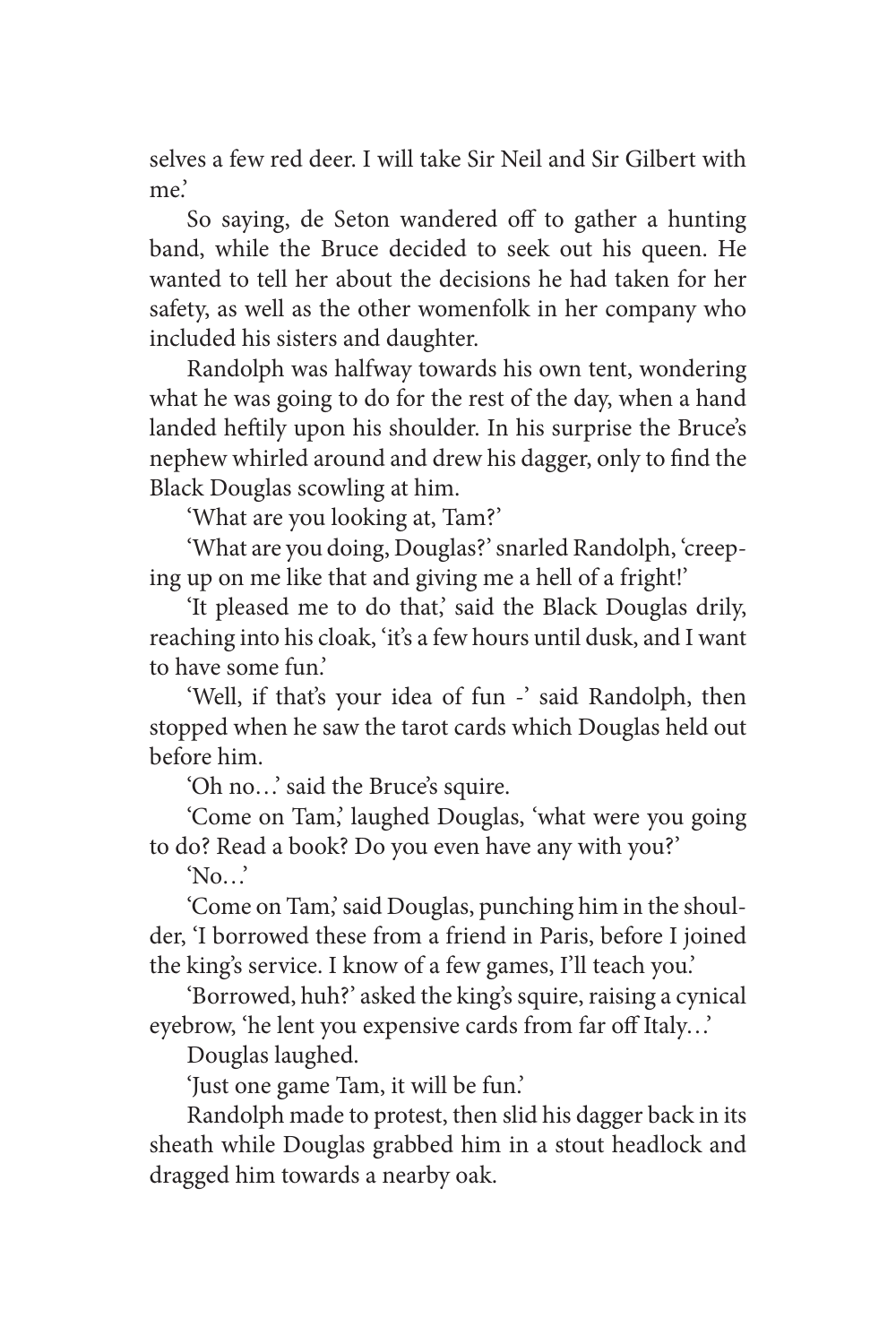The king was long in conversation with his sisters and daughter. Young Marjorie was but ten years of age, all he had left of his first wife, Isabella of Clan Mar. He had never told his daughter that her birth had been the cause of her mother's death. He fell to one knee before the girl, gently pinching her chin and looking into her ochre eyes which were so like Isabella's.

'Are you fighting tomorrow, father?' she asked him.

The Bruce could not resist a chuckle.

'Yes, my angel. But do not give it any thought. You will be safe with your aunts.'

'Will you be hurt?' she insisted, her eyes trembling and fearful.

'All these questions!' exclaimed her father, then rose to his feet and wrapped her in a great embrace. 'Do not trouble yourself, my dear. I would worry more for our enemies. I have many great knights who shall help me crush them.'

'You mean Uncle Christopher?' asked Marjorie, 'and Eideard?'

'And more,' said the Bruce, 'but I must now speak with your mother.'

'She is not my mother,' said Marjorie sullenly.

'Now, now,' said Christina, resting her hand on the girl's shoulder, 'the queen is kind to you.'

'She is,' admitted Marjorie.

'And smile,' said the Bruce's other sister, Mary, as she held out a pair of dice in her right hand, 'we can play a bit before supper.'

Marjorie's face lit up while the Bruce smiled at his sisters. He was so grateful that they had always cared for Marjorie as though she was their own daughter. After he had visited them, he also made time to visit the Countess of Buchan, Lady MacDuff. Weeks earlier, the brave countess had abandoned her husband, a staunch Comyn loyalist, to crown the Bruce at Scone. For it had always been Scottish tradition for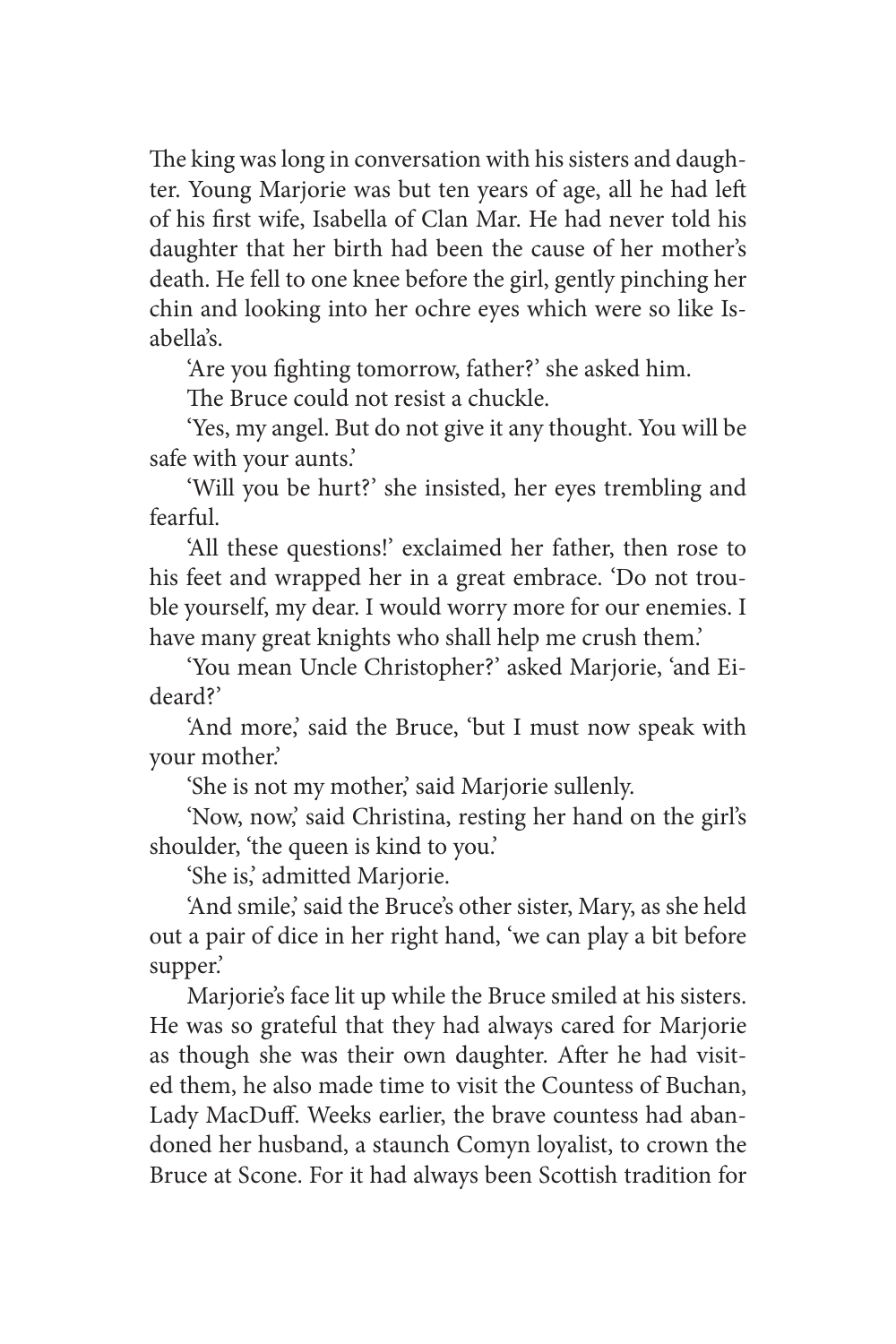a member of Clan MacDuff to crown the king. The proud woman was one of the Bruce's most loyal supporters, who burned with a patriotic desire to support a Scottish king backed by the church.

'Our hopes lie with you,' she told the Bruce, serving him with a severe stare, 'you must not fail us.'

'I will not, my lady,' said the Bruce, yet the countess was not appeased.

'One victory tomorrow,' she said slowly, 'will change all.'

'Indeed, my lady,' he said with a slight nod, then bowed respectfully and left her tent to find his wife.

Elizabeth lay upon their straw mattress in silence, dressed in a white gown with her hands clasped together in prayer. The Bruce noticed the wooden beads curled between her slender fingers; the rosary given to her by Bishop Wishart of Glasgow. The Scottish king sighed at the memory of his old friend, to whom he owed so much. Wishart, who had given him absolution following the killing of the Red Comyn at Dumfries. Wishart, who had always backed the Bruce's claim to the Scottish throne, and who had already been captured by Pembroke.

*May God protect him from the ire of Longshanks*, thought the king.

'Hail, Your Majesty,' said Elizabeth, interrupting his thoughts.

'How do you fare, my queen?' he asked.

'I am hopeful,' she replied, 'for we have many men now. More than first expected.'

'It will be a long road,' he replied, 'one step at a time.'

'Indeed,' she said, 'you should get some rest.'

After he lay alongside her, they spoke of years gone by. Of the time she had been a young woman sent from Ireland to Longshanks' court. Longshanks had been swift to realise that the widowed Bruce had eyes for her. The shrewd old English king soon pressed for their union, which had seemed a fine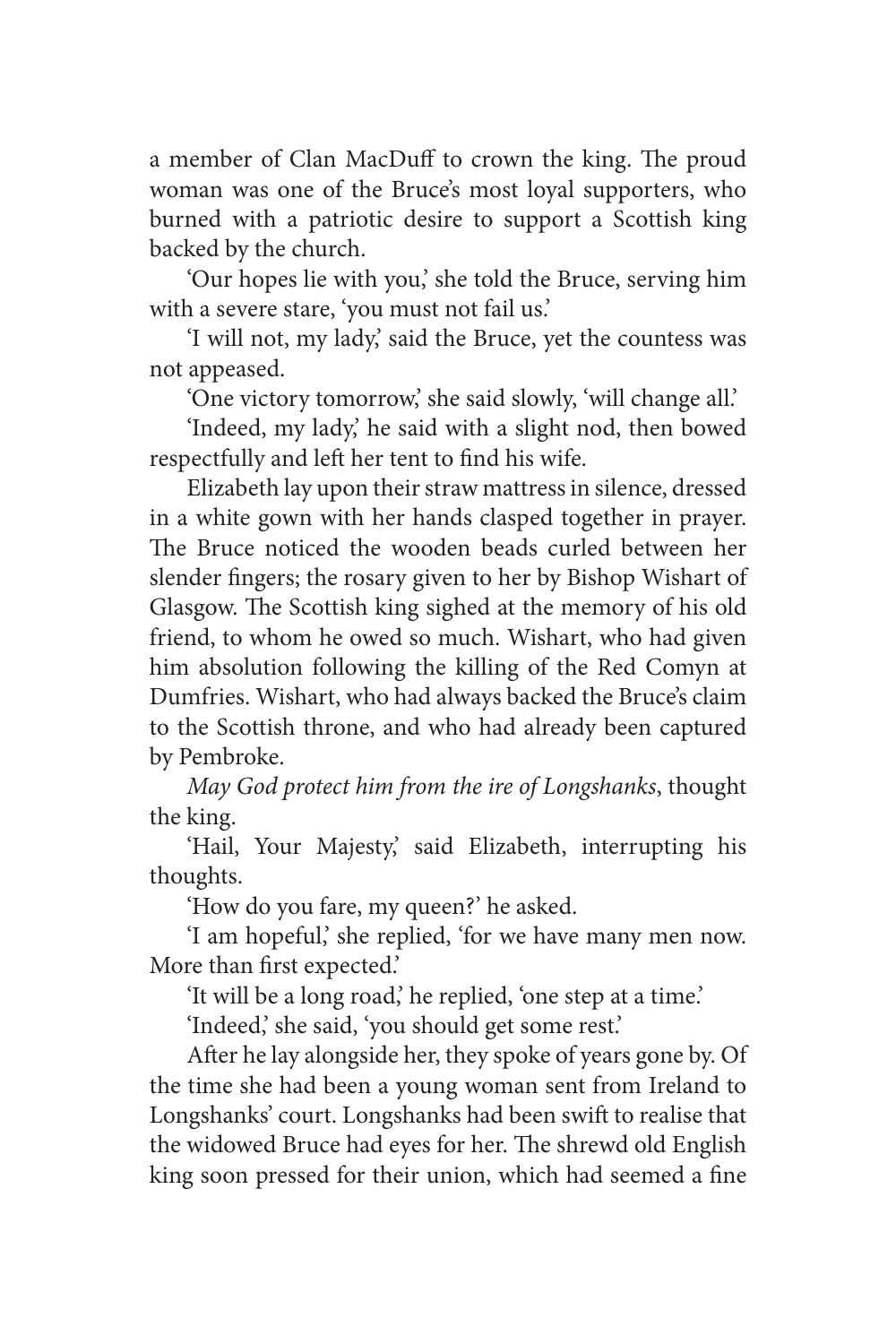match between two powerful Norman houses.

'So much has changed in so little time,' she muttered.

'It has,' he sighed, 'I never thought the Red would betray me.'

'Why not?' asked Elizabeth.

'He gave me his word,' replied Robert.

'And you took him at his word,' sighed Elizabeth.

'Is it does not behove a knight to break his word,' said the king with a frown.

'It did not behove the Red,' said the queen, 'and yet -'

'And yet?' asked the Bruce.

Elizabeth sighed again.

'No, no,' said the Bruce, 'out with it.'

'You place such trust in others,' she said suddenly, 'such faith in chivalry.'

'Chivalry is all!' exclaimed the king, 'what would we be if we do not keep our word?'

Elizabeth sighed as she rose from the mattress and scowled at him.

'You are still plagued by what befell the Red. Yet he left you with no choice.'

The Bruce was too surprised to say anything, as she fell back alongside him and sighed yet again.

'I am sorry,' she said after a while, 'I spoke out of turn. You are right to be honourable, to seek to do what is right.'

They sat alongside each other in silence for what seemed like an age. The king mulled over the words of his young wife, then spoke to her again.

'Perhaps you are right. I should not place such trust in the honour of men. An army is no place for you and my daughter, nor any other woman.'

'What do you mean?' she said.

'You must all leave tomorrow,' he said, 'Sir John will escort you to Nigel at Kildrummy. The army is no place for a child, and I will not have you in the vicinity of Pembroke's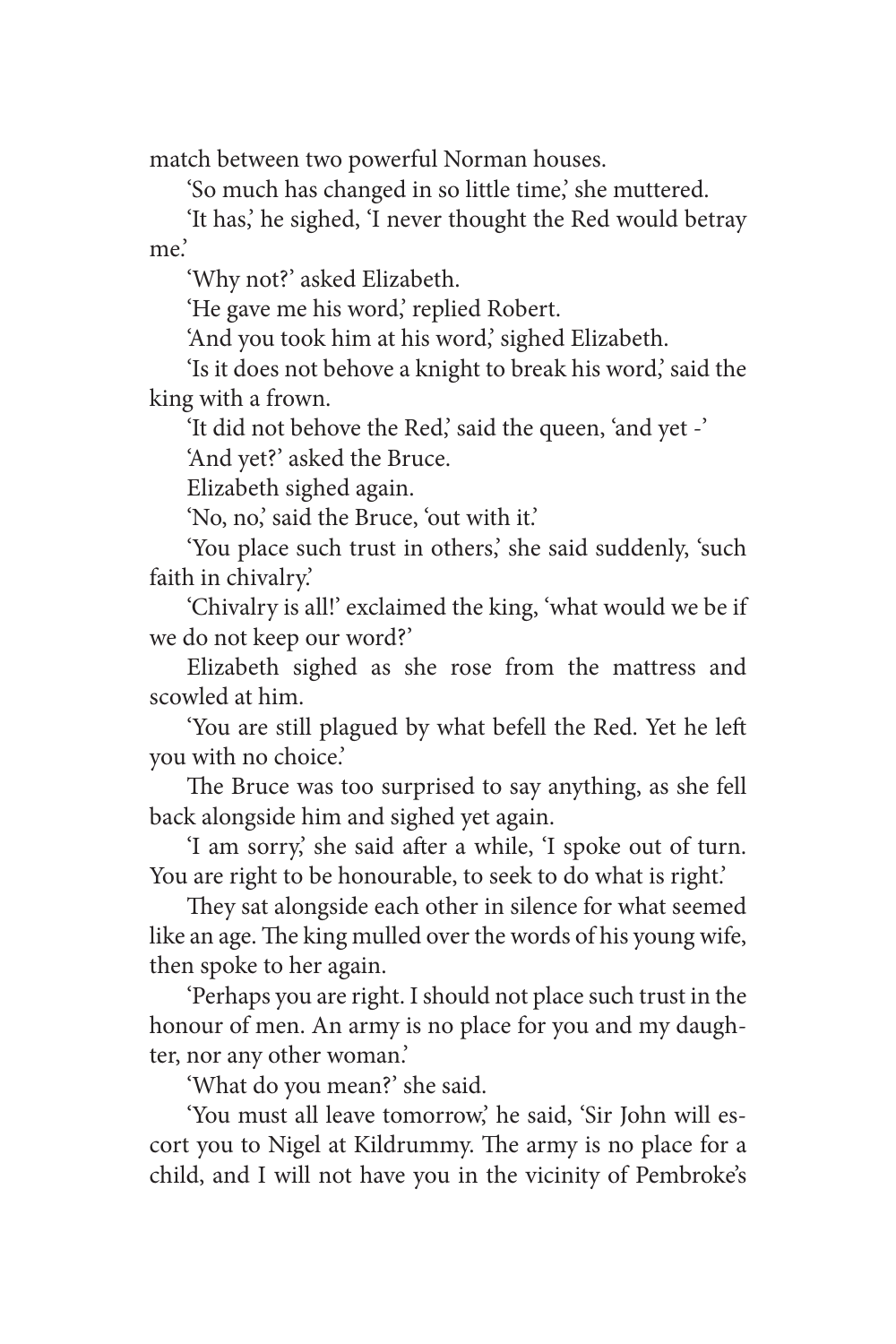army, or any other enemies. The MacDougalls want my head too…'

The queen sighed again.

'So many enemies…'

'For a while yet to come…' he replied.

They said nothing for some time thereafter, as it dawned on the queen that it would be their last day together. There was still daylight outside, but he had to sleep early to face whatever lay ahead of him the next day. On her part she was tired from the long ride to Perth, yet still felt a stirring for him. She turned around and kissed him gently upon the neck, then reached down and found him ready. His hands slid behind her back and hers slid behind his, then she felt a squeeze on one buttock and hairy legs rubbing against hers as their lips met again and then again. She drew a quick gasp of breath when he was suddenly atop her, still kissing her passionately while she felt him sliding within her.

'Oh dear Lord,' said the queen.

Her eyes were already shut, for his was always a generous serve. She felt whole, complete, with his face on her shoulder as she felt the full thrust of the Bruce's passion, again and again. She was already breathless, yet doing her best to keep with him, while her head jolted backwards again and again.

*Not even the best charger,* she thought, then flinched slightly when his mouth was around her breast and then the other, his rippling forearms suddenly wrapped behind her back once more in an iron grip.

'My queen…' he whispered, yet she could barely breathe, less talk, as another thrust sent a flood of ecstasy running right through her.

His thrusts were like lunges of the wildest horse, her legs quivering as he sent another flash of ecstasy through her. It was almost instantly replaced by another, with her whole body trembling as she again gasped for breath. Again and again, he crashed against her like a tidal wave, until a low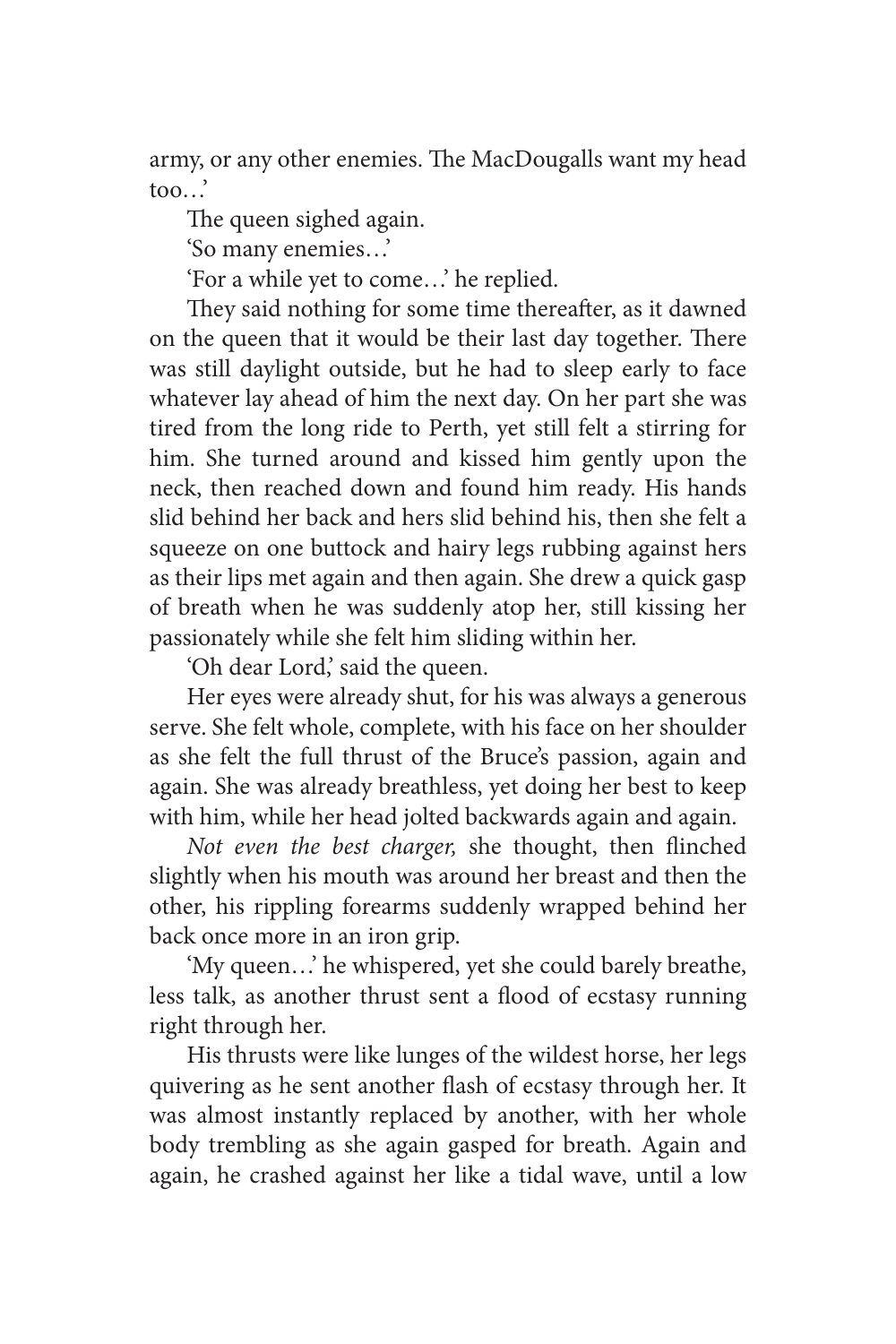moan was produced from her as she squeezed his forearms and shoulders, dug her nails into his skin.

'Don't…', she whispered, trying to not cry out loud and embarrass herself with the guards outside, 'do not…stop…'

She was so close to reaching a climax that she dared not stir, feeling both excited and wary of the eventual gush of pleasure when a low rumbling sound was heard. Yet the Bruce did not tarry, his lunges still powerful, when the drumming suddenly grew louder and a long candlestick fell over. The rumbling grew louder again until it sounded more like pounding.

'Don't…' she gasped, unable to think clearly.

The king suddenly withdrew, her disappointment like a pail of cold water dousing a fast-growing flame.

'What?' she gasped, yet the Bruce had already pushed his head through the tent flaps.

'What is it?' she asked again, her tone turning fearful when the thudding grew louder, with the rattling of other objects heard in the tent.

'Is that thunder?' she asked.

In an instant Elizabeth heard the mad screech of horses, the pop and crack of bones, the clash of steel and a cry of horror which seemed to rise from the depths of hell itself. Then her husband turned towards her, his face reddened with rage and shock, racing towards his blankets and snatching his sword.

'To arms!' he cried in desperation, then raced out of the tent, leaving her behind him as his next cry rose above the screech of horses and howls of agony.

'To arms! To arms! We're under attack!'

But a half hour earlier, Douglas and Randolph were finishing their last game of French tarot. The two men had played for hours, sharing a skin of wine which Douglas had also borrowed from someone. Randolph was slowly improving his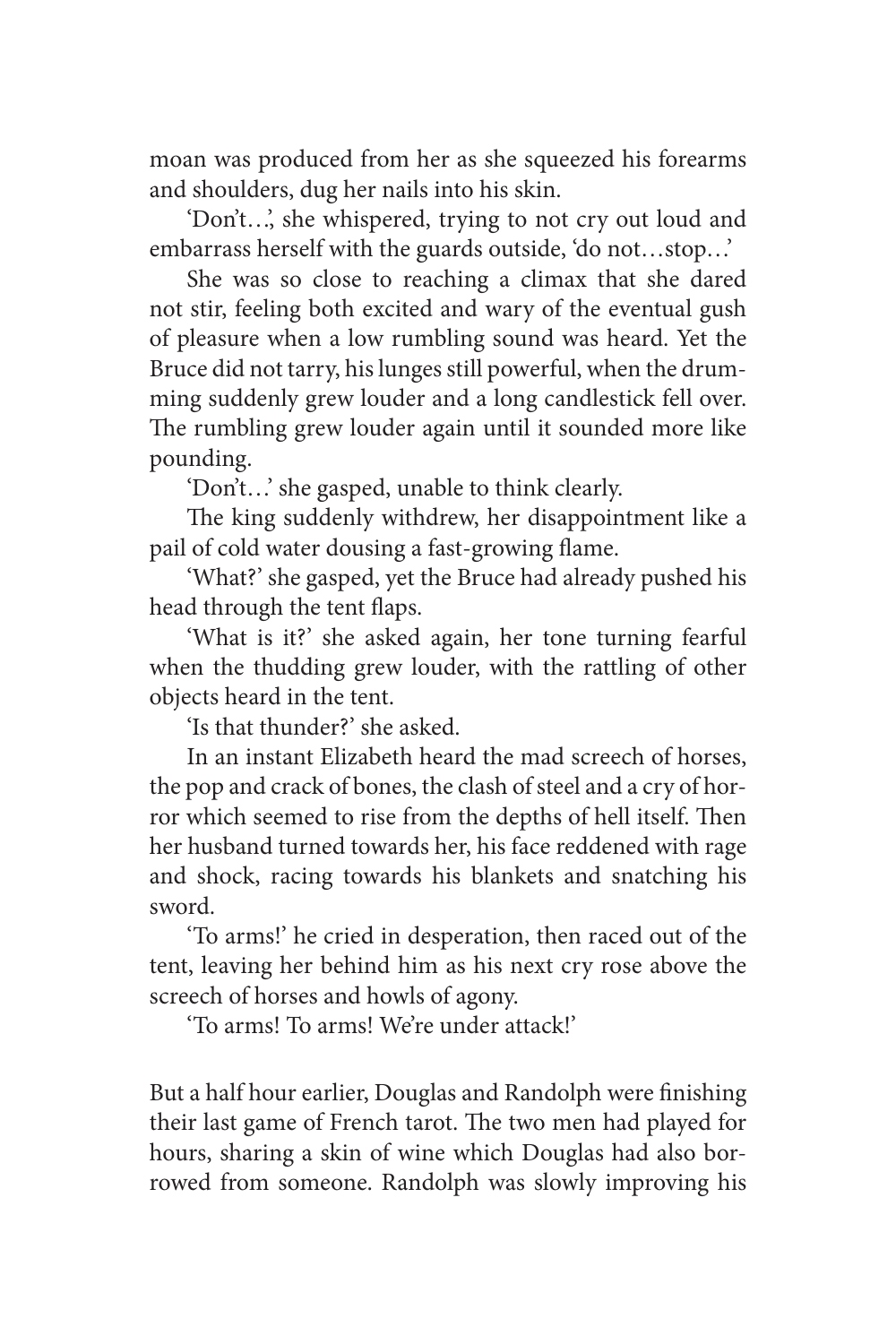play, although Douglas was inexplicably often a step or two ahead of him. The Bruce's squire observed the cards in his hands with a studious glance, while Douglas beheld him with the bemused air of a cat watching a mouse. In the distance they could still hear a soldier from Mar singing to his comrades, although the voices were dying down as men retired to bed while the evening dusk grew.

'The sun it sets,' remarked the Black Douglas to the Bruce's nephew, 'and I am afraid, young Tam, that you have lost again.'

He grinned broadly as he spread his full hand of cards across the grass.

'Who are you calling young?' asked Randolph, 'you're my age, James.'

'Not here,' said Douglas, tapping his temple.

'Whatever!' said Randolph indignantly, hurling his cards on the grass, 'these cards have more dog ears than there are in a king's kennels! You know what I hold the moment they're served!'

Douglas laughed and took another swig from the wineskin.

'Ever the sore loser.'

Randolph snorted and returned to his feet.

'Not at all, I find that your triumphs have given me a sudden stirring.'

With that he stormed off and made for the trees.

'Do not wander too far,' chuckled the Black Douglas.

'Of a surety, lord Douglas,' said Randolph, 'for I cannot hold it much longer.'

The king's squire was careful not to stray too far from camp. For there would soon be wolves about, not to mention bandits. Randolph wondered how many bandits roamed the country they were in, as he unfastened the front of his hose. He cursed all the wine which he had drunk because of Douglas, although it had helped to calm him down.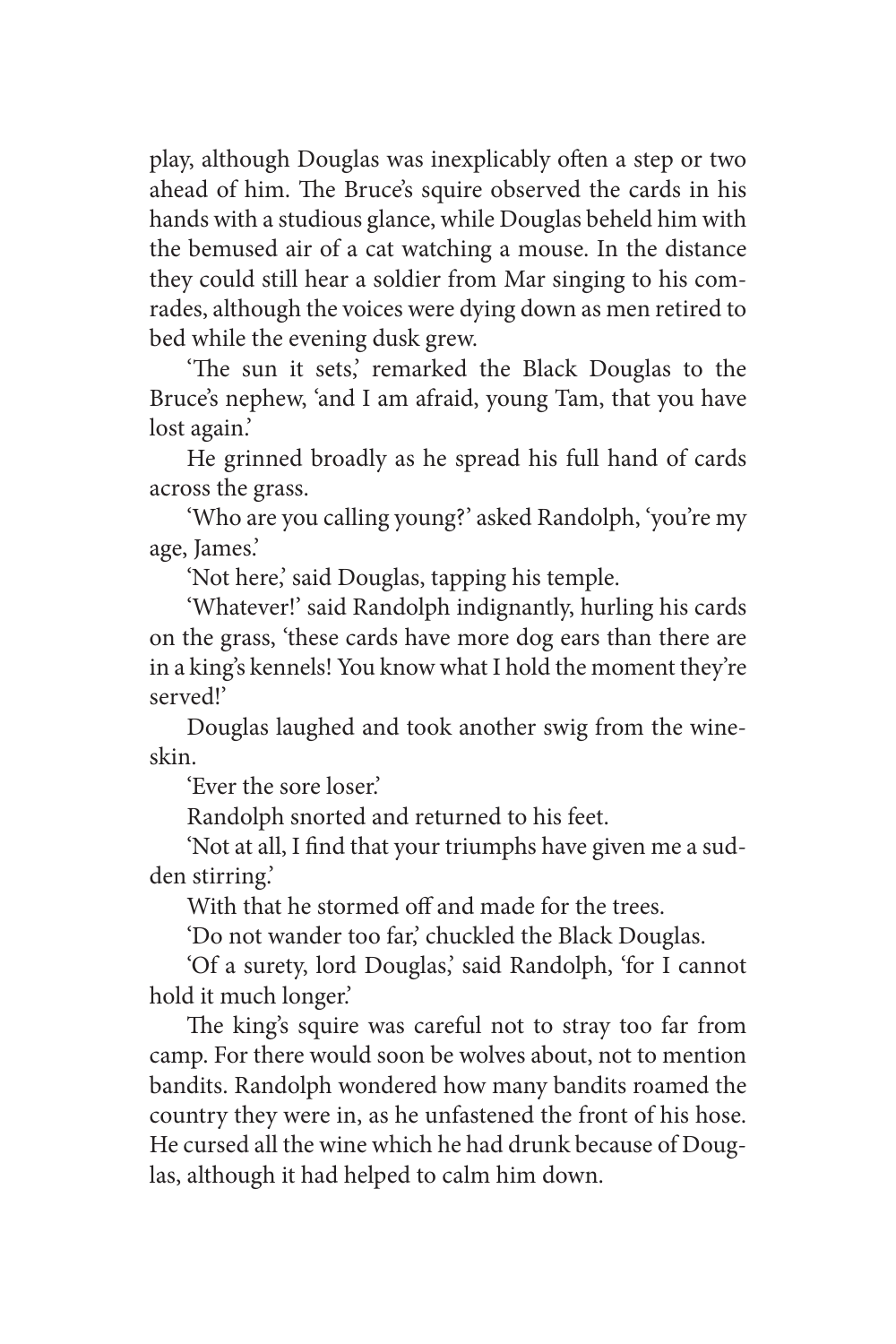*One good night of sleep,* he thought, *after the wretched last few weeks. And who knows what horrors await us tomorrow.*

He released a deep breath amid the sloshing sound from the grass in front of him, then sighed relievedly and pulled his hose up again. He was about to turn around and return to the clearing, when in the corner of his eye he glimpsed a movement low in the trees. As the Bruce's nephew slowly turned his head towards the slinky motion, he noticed a large cat with black and brown stripes, making its way over the branches and leaves towards where the trees grew thicker.

'A wildcat!' exclaimed Randolph to himself, with the scholarly side of him suddenly filled with curiosity.

Besides being a lover of learning, Randolph had always loved observing creatures in the wild, to study their habits and sleeping patterns. He was fascinated by how some creatures emerged at night, while others retired for the day. Few could agree whether wildcats emerged at night or during the day. Indeed, it was rare enough to hear of them, let alone see them. So he abandoned all caution as he silently made after the distant creature, gently loosening his sword in its scabbard when he heard the first howl of a wolf.

*I wonder if it is retiring for the night,* he thought to himself, *I might just be able to make out where it retreats to.*

As the dusk set in, Randolph followed the scurrying feline cautiously, always crouching low and careful not to make a sound. The squire froze in his steps but once, when the crack of a branch under his foot had the cat instantly turn around. Randolph cursed beneath his breath as he leant behind a tree bark, yet there was no wind, and the cat was soon proceeding deeper into the wood. The Bruce's nephew slowly released his breath, then waited a few moments and quickly jumped over a fallen trunk and hurried deeper into the forest. As he made behind a large oak, he was surprised to find himself bumping into another man in the growing darkness.

'Forgive me,' said Randolph, then remembered how he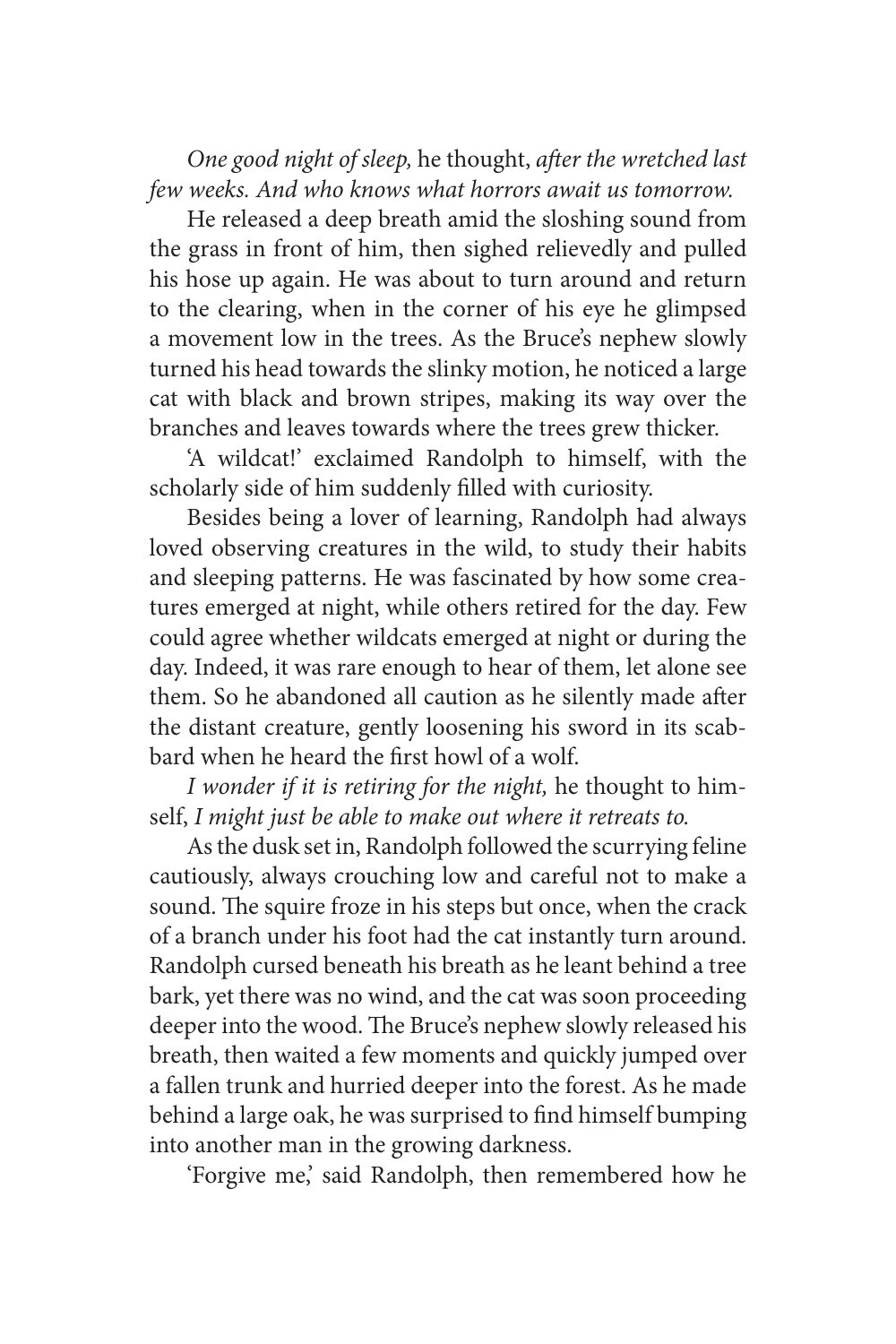was often berated by others for being too polite.

He also realised that he had not yet checked whether the man was highborn or a commoner. As his eyes grew more accustomed to the dark, he made out a fellow wearing bracers staring back at him in surprise. The stranger also held a bow and arrow, and Randolph could make out other archers behind him.

'William!' hissed one of the man's comrades, 'do not run too far ahead. The Bruce may have posted scouts…'

Randolph was first to react as he instantly drew his sword. The blade instantly hacked open the throat of the English archer, who collapsed onto the ground. With a curse the Bruce's squire was already racing back towards the Scottish king's camp, screaming at the top of his lungs while an arrow sliced the air above his head.

'Stop him!' yelled another English archer behind him, 'he's killed William!'

The Bruce's nephew quickly ran behind a tree, as yet another shaft flew past. He kept trees to his back as he wended his way towards where he had left Douglas, as a slow, rhythmic beat suddenly grew louder to his right.

*Please God let me live…* he thought, as yet more arrows struck the trees ahead of him, *please God let me live…*

The cries behind him grew more faint as the thuds to his right grew louder and louder. There was heard the odd whinny as Randolph reached the edge of the clearing, then he fell to his knees as he saw the first knights through the trees.

*My God, my God, my God my God my God…*

There was the pop of hips and shoulders and the crack of limbs as the knights thundered into the clearing, trampling the slumbering Scots on the ground. As howls of agony and disbelief filled the air, Randolph fell on his hands and knees, retching in disgust until he remembered his master.

'Robert,' he said, rising to his feet and racing along the edge of the glade.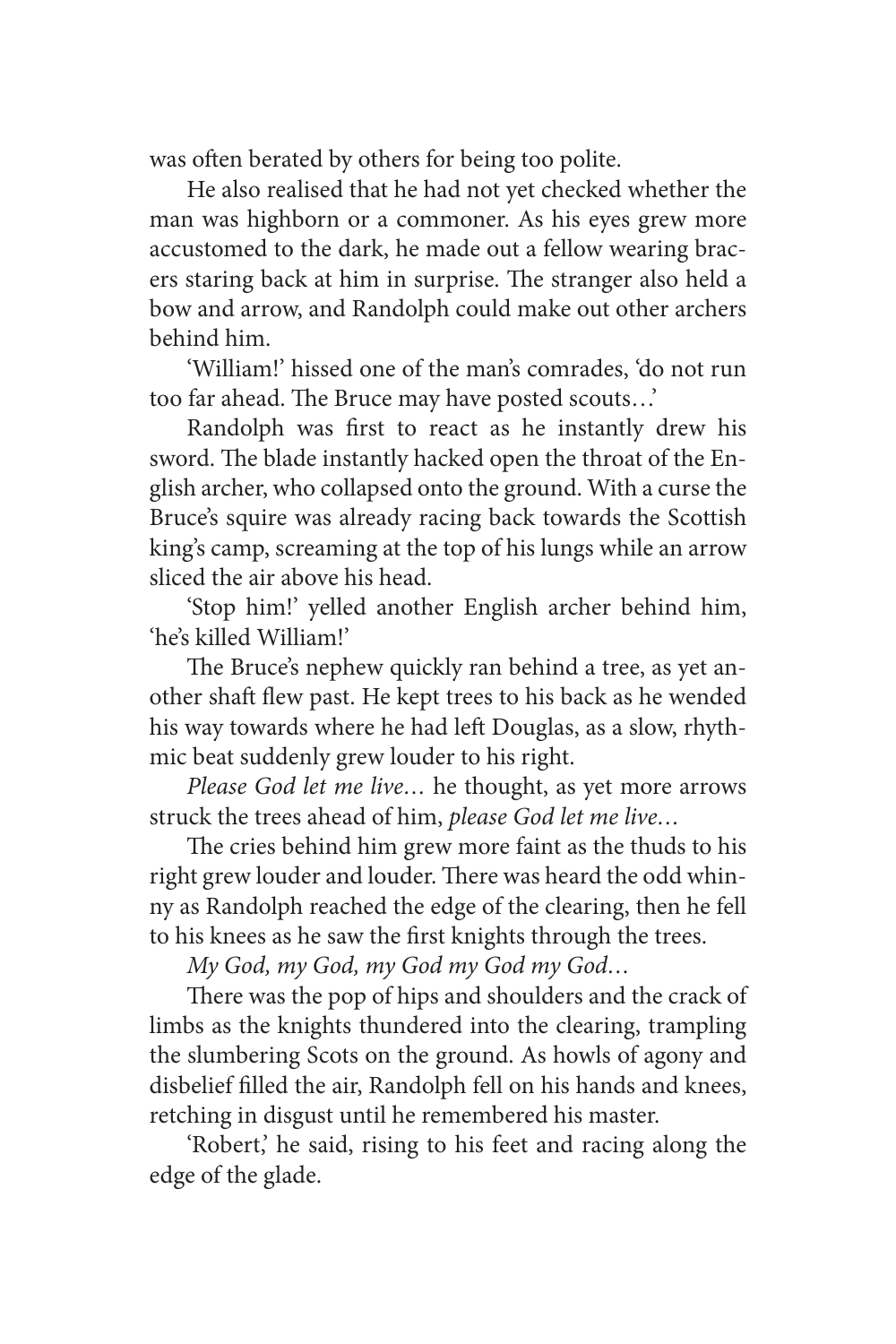The bodies of roused Scots were crushed by the onrushing riders and skewered by lances and spears. In a fit of panic Randolph stopped skirting the edge of the glade and ran instead over the small folk between him and his uncle's tent, most of whom were not yet roused and still wrapped in their blankets. His feet trampled soft groins and hard heads, as roars of protest were issued as the men were roused to even greater horror. Between muffled apologies Randolph slipped and stumbled towards his master's tent, as he recognised Clifford leading the knights back towards the trees to engage in another charge.

*Hundreds of them*, thought Randolph, *hundreds…*

He did his best not to slash himself with his own sword, as it wobbled about in his hand. He tripped over a rising footman, as the loud blare of a bugle was issued from somewhere and a man ahead of him was felled by a flaming arrow. More arrows thudded into the ground in front of him, as Randolph realised to his horror that he had left his shield on the ground beside Douglas.

*That cursed wildcat…where is James?*

His fears turned to worse dread as he followed the light of the flaming arrows and saw the king in his bedclothes, tearing through the flaps of his tent.

'To arms!' roared the Bruce, 'to arms!'

Randolph also spotted his uncle Eideard Bruce running towards the king's tent, just as he reached the king's side.

'Your armour, Your Majesty -' stuttered Randolph.

He was shocked by his uncle's ferocity as the Bruce seized him by the shoulder and shoved him away.

'What armour? There is no time! Fetch me a horse!'

'Your Majesty!' cried the Earl of Atholl, also running towards him with Sir David Barclay and Lord Alexander Fraser hot on his heels. Others soon also appeared, including Sir Hugh de la Hay, Sir John Somerville and Sir David de Inchmartin.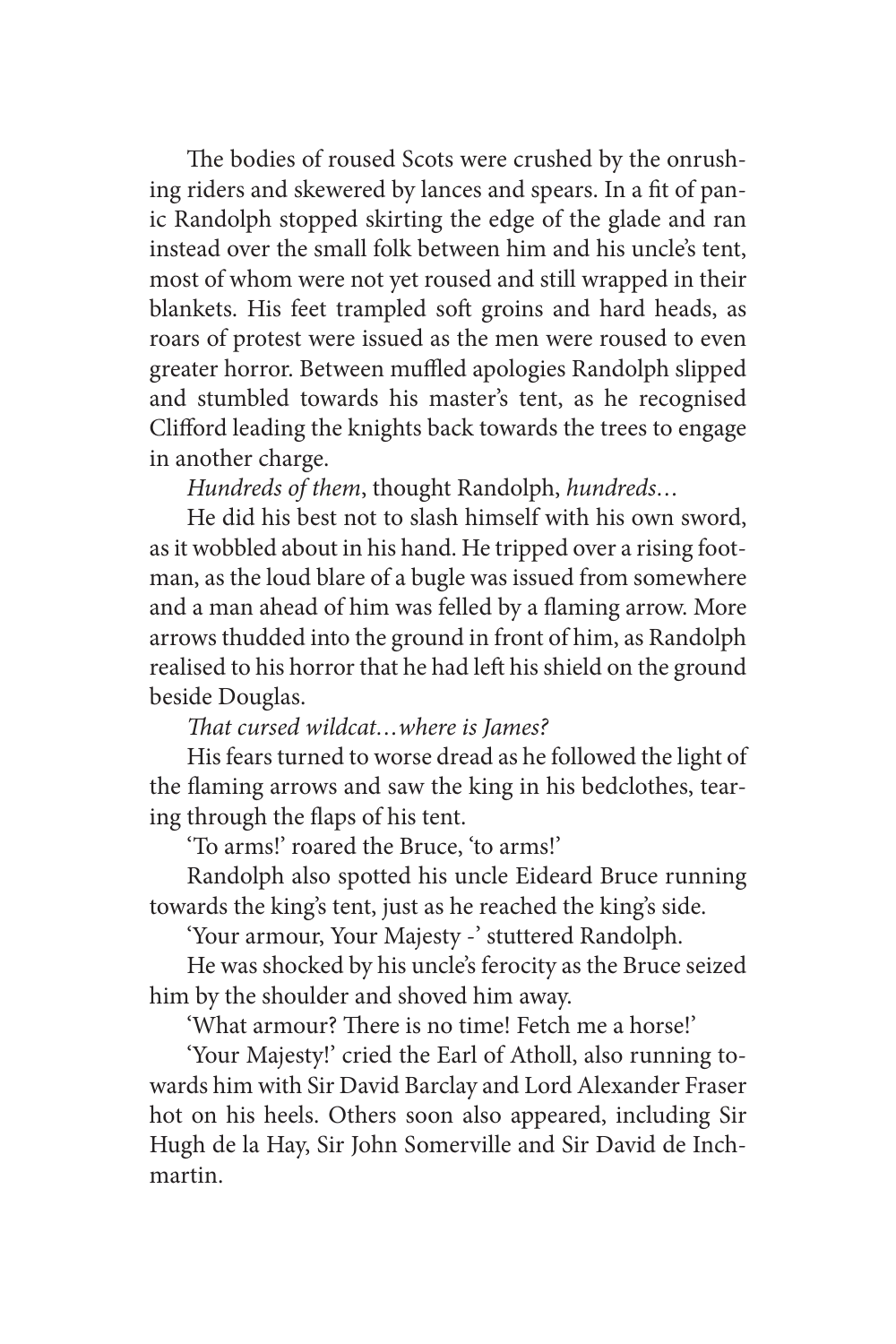All of the men were still in their bedclothes, with blood running down Fraser's face.

'Barclay!' roared the king, 'gather a guard to protect the queen! The rest of you, with me!'

As the Bruce raced off, Randolph fumbled about in the darkness, suddenly thankful for the light of the burning arrows as he made out the horses whinnying behind the tents. With a curse he held up his blade, ready to slash any hitches to fetch one for his master.

The Bruce flung his scabbard away and held up his sword. He could see that the impact of the second English charge had died off, as the knights hacked down Scottish peasants and footmen with a murderous urgency.

*Less men than us,* thought the king, *they must make every instant count.*

He knew they would soon be withdrawing for yet another charge, as a Scottish footman slid off the lance of Sir Adam Gordon. The Bruce also recognised the knights with Clifford, who included noblemen like the Earl of Percy and the huge Sir Philip Mowbray, as well as Abernethy, Berchin, Haliburton and Umfraville. They were all formidable champions who the Bruce had previously sparred with, yet his courage held when he made out Sir Alexander Scrymgeour to his right. The Bruce's standard bearer had borne the colours of the lion rampant and the saltire into the middle of the clearing. Scrymgeour stood barely a few feet away from the Bruce, as he and the Earl of Lennox roared at the top of their voices.

'To the king! To the king!'

The Scots drew their weapons and hurried towards the banner, with the red lion dancing upon the golden banner in the light of the blazing arrows.

'To me! To me!' cried the Bruce, with the cry taken up by his knights who clashed with those of Clifford's riders that still tarried in the clearing.

The lives of many Scots had already been claimed by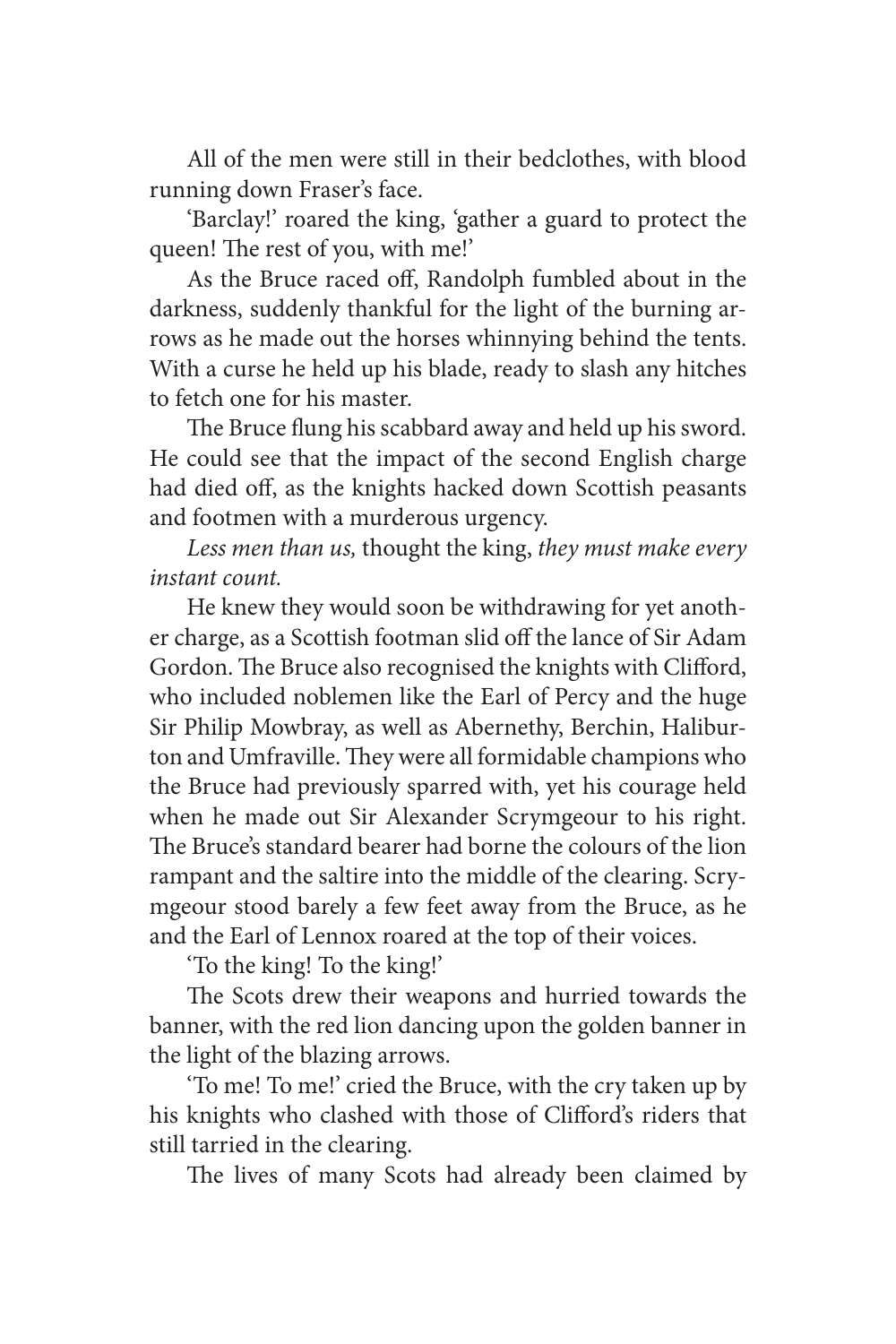the charges of Pembroke's knights, with many skewered by lances or killed by axe and mace blows. With a snarl Eideard Bruce caught a spear blow on his shield, then drove his sword deep into the breast of his attacker, causing the enemy rider to tumble off his mount. The Scottish king raced past his younger brother and snatched up the fallen knight's shield, raising it over his head as Percy brought his mace down upon it.

The blow was a hard one, yet the Bruce was fighting for his family as well as his country. No sooner was the blow deflected than he dropped his weapons and grabbed the earl's ankle, twisting the heavily armoured knight's foot out of its stirrup and flinging it up in the air. There was heard a loud crash as Percy fell off his stallion, with the Bruce snatching up his sword again and hurling himself upon the startled horse.

'To the king!' roared Eideard, with Somerville and other Scottish knights also charging their stunned English foes with their retainers.

The Bruce ignored them all as he charged at Abernethy, then rose in his stirrups and struck the knight's helmet with his blade. The blow sounded like a hammer upon an anvil, as the dazed Abernethy attempted to raise his own sword, then flew out of his saddle as the Bruce swung his blade again into the side of the knight's helmet. Eideard gratefully snatched up the reins of Abernethy's riderless horse, hauling himself atop it and charging towards Clifford.

The Warden of the Marches was stunned by the Bruces' attack, having first feared that they had already fled the field. Then he was suddenly excited by the prospect of seizing them, as he cried out to his other knights and raised his lance. Yet Eideard was already upon him, slamming his sword against Clifford's shield as the Warden struggled for balance. Beneath him his mount kicked the ground as it whinnied hysterically alongside the horse of the Bruce's brother.

'Bastard!' roared Eideard in anger, bringing his sword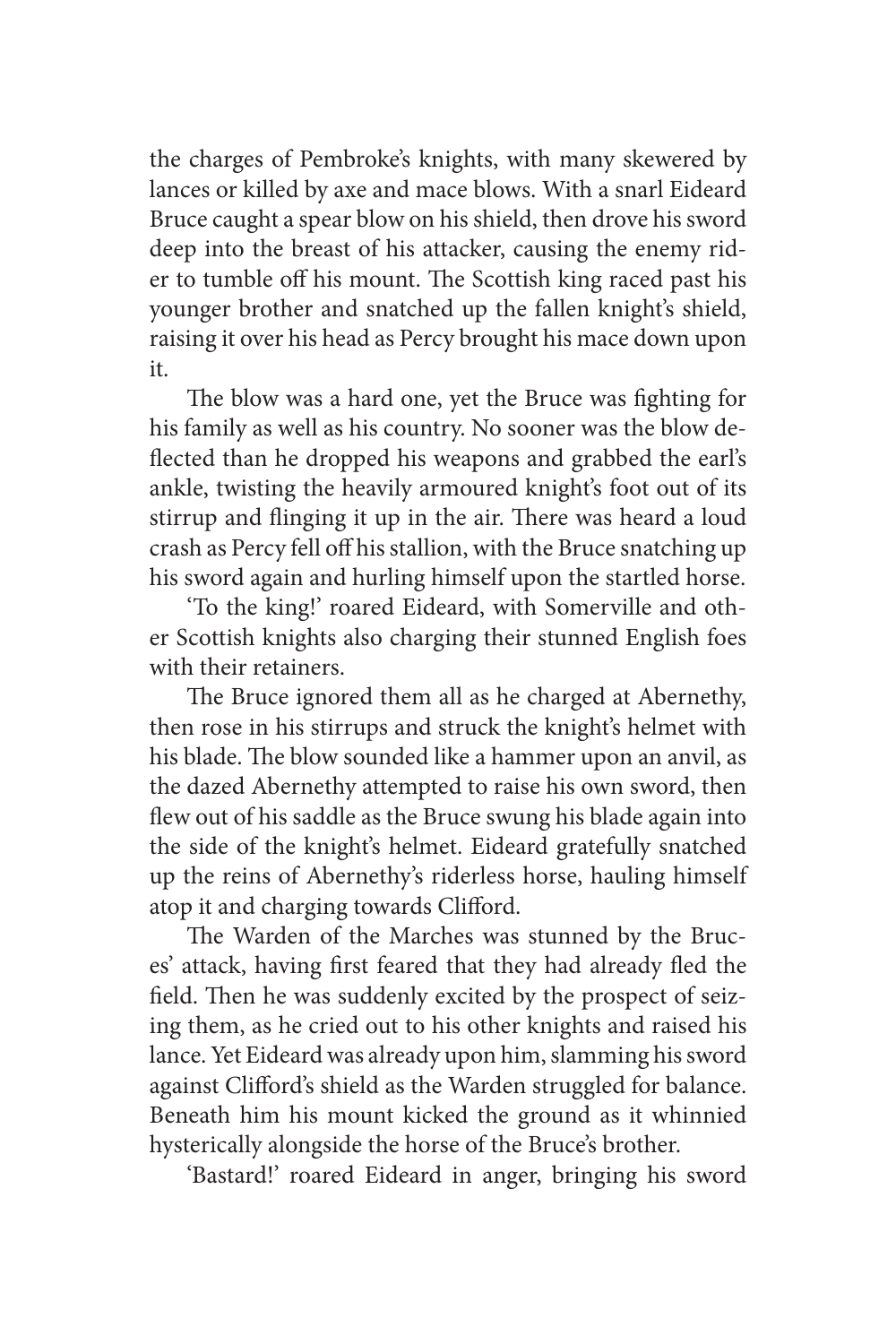down again upon the top of Clifford's helmet.

The blow produced a shower of sparks, while another shower of flaming cloth yard arrows fell amongst the roused Scots across the clearing. As Clifford grappled with Eideard's furious lunges, the Scottish king rode up and hacked the hand off Clifford's young squire with his sword. Meanwhile Lennox, Somerville and the other Bruce loyalists kept up their fierce attack on the mounted English knights who were trying to regroup.

The Bruce fought like a cornered lion, leading by example in his bedclothes and demonstrating daring horsemanship. In his desperation he tried to single-handedly turn the tide in the Scots' favour. With another blow of his sword, he knocked Adam Gordon out of his saddle into the mud, then turned towards Philip Mowbray. Like Gordon, Mowbray was a Scottish knight who also fought for the English. Except that Mowbray hated the Bruce more, for killing the Red Comyn at Dumfries.

'Cur!' roared the huge knight, wheeling his mount about towards the king.

The Bruce thundered towards him without fear, dodging a swing of Mowbray's mace. For a moment he hesitated to attack the knight's horse, thinking that it was not befitting of honourable knights like Pembroke.

### *Honourable knights like Pembroke? Just do it!*

He viciously hacked at the enemy charger's hindquarters, with the horse issuing a piercing shriek as Mowbray was sent flying off its back into the mud underfoot. As he thundered back towards the clearing, it suddenly occurred to the Bruce that his brave resistance had paid off beyond his expectations. In following his lead, the Scots had mounted a tigerish attack on the English knights on horseback, who were slowly being overcome and unhorsed as more of the roused Scots set upon them with snarls and steel.

The Bruce next spurred his mount towards Clifford, who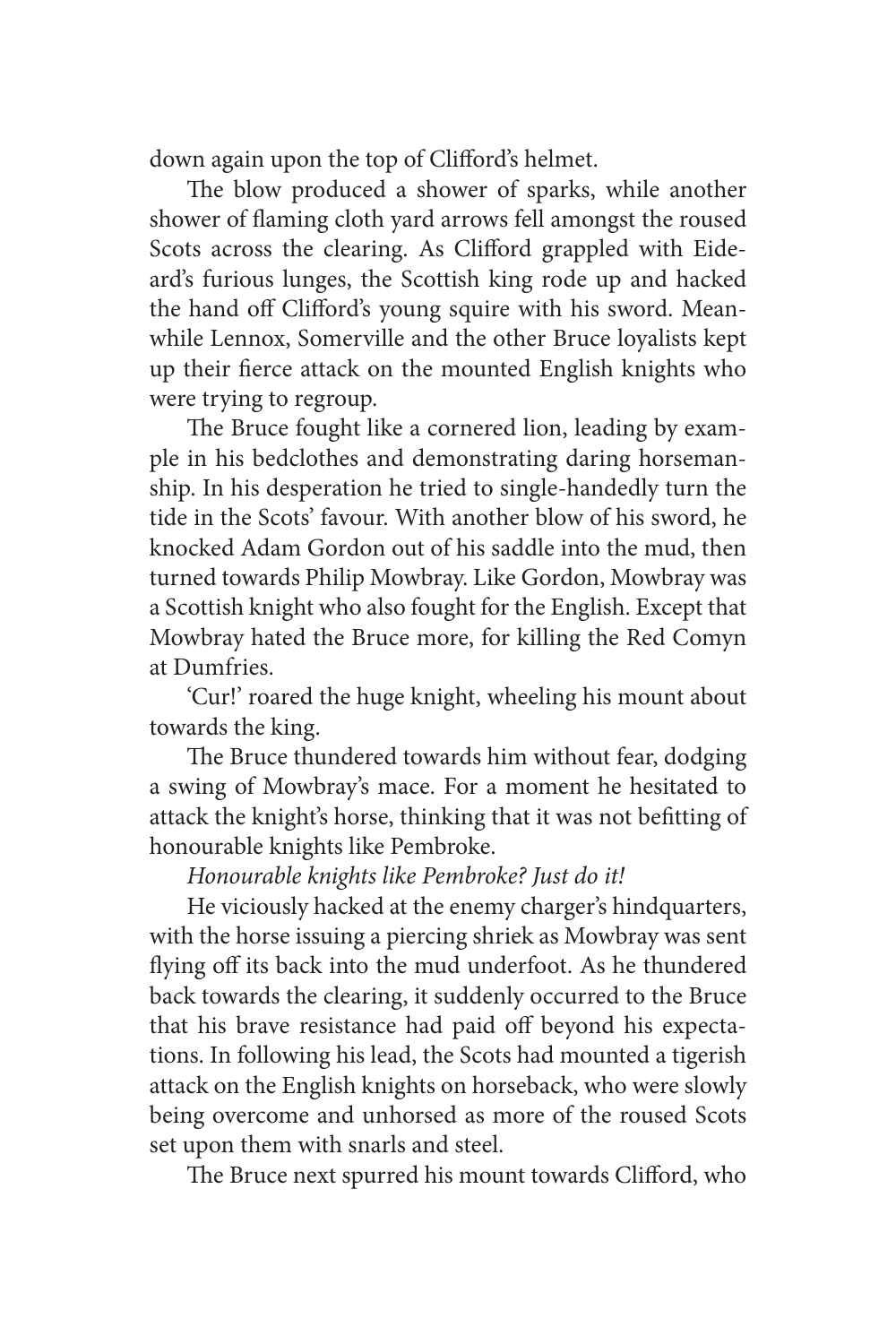was still locked in a fierce fight with Eideard. Then a low rumble of thunder was heard in the distance, followed by a flash of lightning which briefly lit up the clearing. The Scottish king nearly gagged when he saw the hundreds of English footmen approaching through the trees from the northern side. His spies had told him that Pembroke's force numbered three thousand men, yet in that instant the Bruce guessed at there being at least twice as many.

*Comyn supporters*, he thought, as his courage momentarily wavered.

The next flash of lightning was like a hammer blow to his spirits, when he saw the English standard bearer carrying the dragon banner. As he stared on in horror at the red dragon on the black flag, everything suddenly made dreadful sense to the Bruce.

*So they have raised the dragon,* he thought, *yet the wily Pembroke kept it out of sight. He is not bound to honour any oaths to the enemy. No mercy shall be shown to us, our women can be raped and murdered…*

He suddenly remembered his wife and daughter, his sisters and Countess MacDuff. A flood of panic ran through him, as he gritted his teeth and rammed his heels into his horse's flanks. His wet hair fluttered about his face as the mud underfoot became soggier from the growing rain. His men slipped about as they tried to keep their footing, horses stumbled and fell sideways with their riders crashing to the ground. Yet the Bruce had no mind for knights anymore, horrified as he was by Pembroke's design.

'To me!' he cried out to his men, 'to me! For Scotland! For Scotland!'

Yet too many of his subalterns were already locked in a desperate tussle with Clifford's knights, although Scrymgeour spotted him. The Scottish standard bearer withdrew from the raging conflict at the east side and quickly rode after the king, holding aloft the banner of the rampant lion.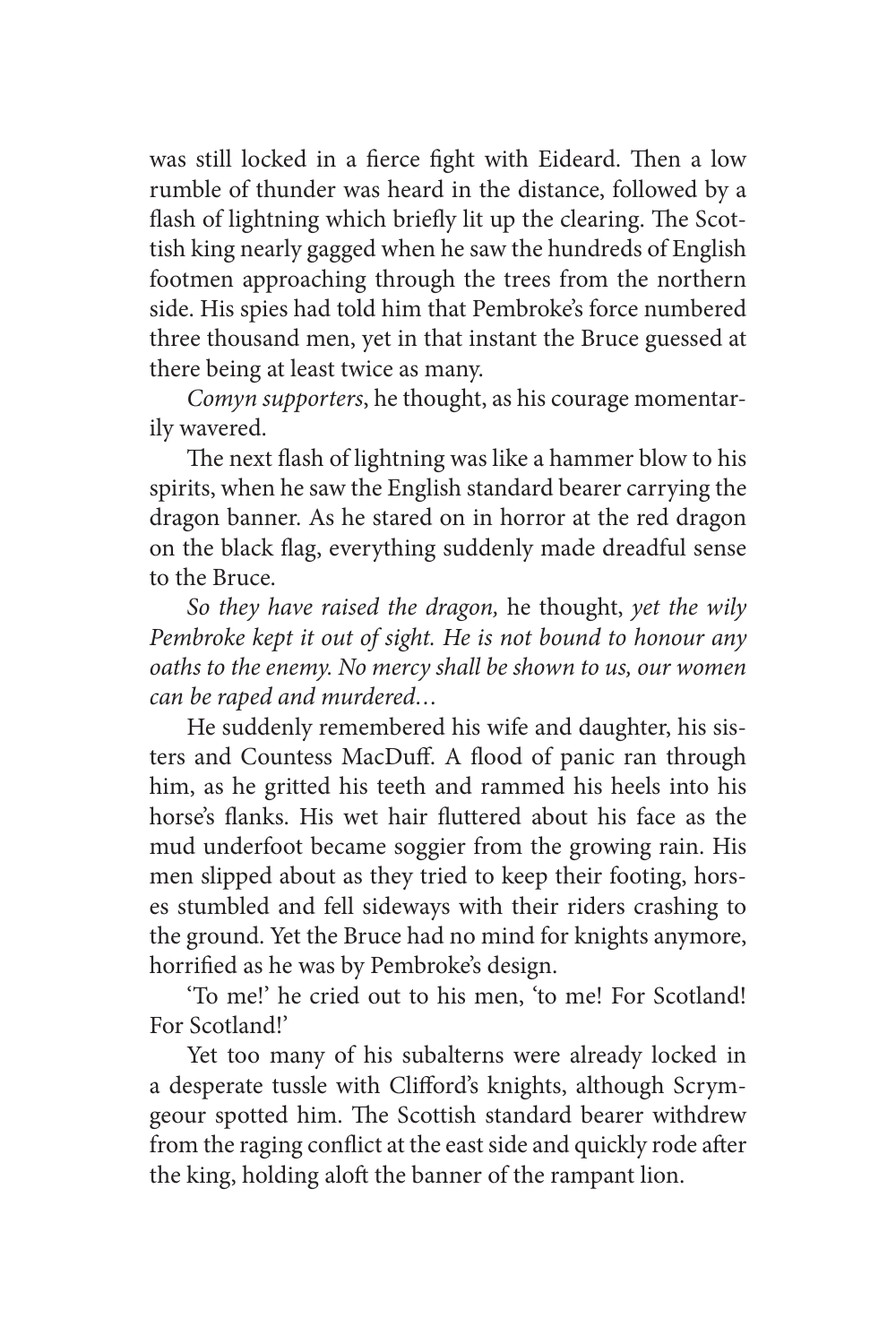'To the king!'

Bands of small folk hurried after the Bruce, as the rain grew heavier amid the cries of the many bands of enemy footmen. They quickly set upon the Bruce's men, kicking over both cooking fires and bivouacs. With a growl the Scottish king made out the red martlets and the white and blue hoops on Pembroke's surcoat, with the mounted special Lieutenant leading the hundreds of footmen who already poured into the clearing.

'Liar!' yelled the Bruce, standing in his stirrups again as he galloped at the earl.

Pembroke raised his shield at the king's charge, with the first blow of the Bruce's sword almost toppling the earl as he reined his horse sideways. Pembroke tried to raise his lance while the Bruce cut down the earl's squire, then made straight for the Pembroke again. Another blow resounded on the earl's shield, followed by yet another, as Pembroke silently weathered the onslaught while trying not to fall off his horse.

The earl dropped his lance as he struggled to keep his balance, for it was of no use to him at close quarters. He next drew his sword and dug in his spurs, yet the king was already at him again. The Bruce leant sideways and hacked open the throat of Pembroke's steed, with the earl issuing a loud groan as his horse collapsed and sent him rolling over the mud. The king was incensed with rage as he jerked his mount's reins leftwards, then charged at Pembroke again. Yet the earl rolled away with surprising agility, having been instants away from being trampled.

'Bastard!' roared the Bruce, as his mount wheeled around again.

He was determined to end Pembroke's life as hundreds of enemy footmen streamed about him. One of them ran up to him in that instant, holding a pike out before him. The Bruce was still leaning sideways on his mount, with the spear point inches away from his face and leaving him with a single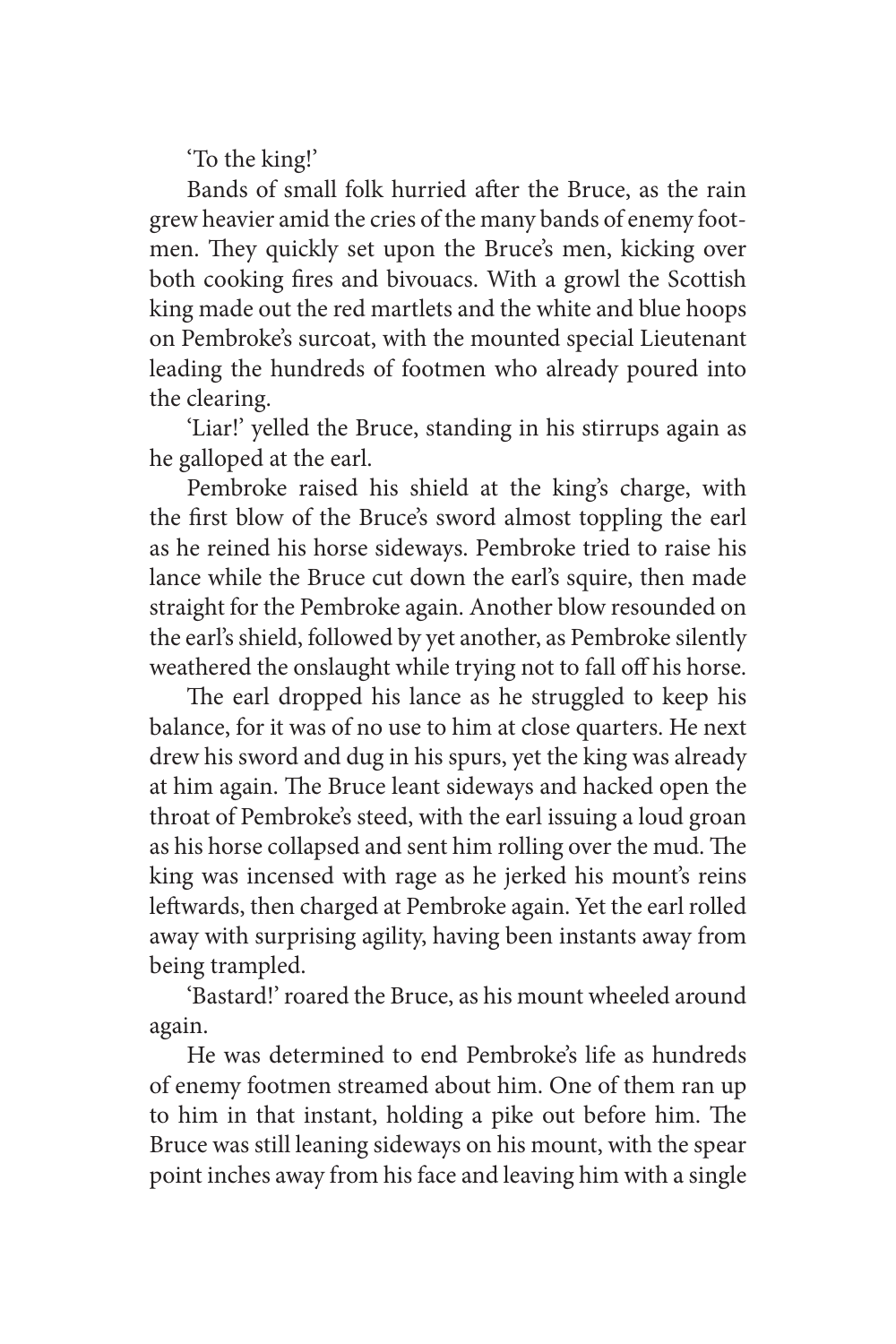option. He loosened his feet from their stirrups and fell over into the blood-streaked mud below, then rolled under his horse and shoved his sword point into the footman's groin.

His English assailant shrieked aloud and fell backwards, with blood spurting everywhere while he wailed again and again in agony. The Bruce hacked down another three footmen who assailed him, then ran back to his horse and flung himself atop it. The once peaceful clearing was an insane din of screams and battle cries, with the rainfall heavier as flaming arrows in the ground revealed the savage clash between knights on the northern side, while Pembroke's footmen hacked down everyone in their path.

'Elizabeth,' gasped the Bruce, 'Marjorie…'

He jerked his head towards the tents, where he could make out the dim outline of fighting men, where Barclay was putting up a stout defence of the womenfolk. In his alarm the Bruce made to snatch up his reins, only to find them in the grasp of another. To his horror he saw the figure of Sir Philip Mowbray in front of him, with mud still dripping off his broad, bearded face. The huge knight held the reins of the Bruce's mount in one hand, while also grabbing the king's sword arm by the wrist. The Bruce tried to punch him with his other hand, only to find it snatched up by Mowbray's squire as yet more footmen surrounded him.

'Help!' cried Mowbray, 'help! I have the new-made king!'

The Bruce's heart sank as he struggled against the hold of his captors. Yet Mowbray held him in an iron grip, as he proceeded to pull the king off his horse. Meanwhile the cries from the tents grew louder, as a lady's shriek pierced through the night.

'No!' cried the Bruce as he looked over his shoulder, where he could see Barclay fighting with two Scots against over a dozen men.

Then there was heard a loud crash, as Sir Christopher de Seton suddenly appeared with a set jaw and a heavy mace.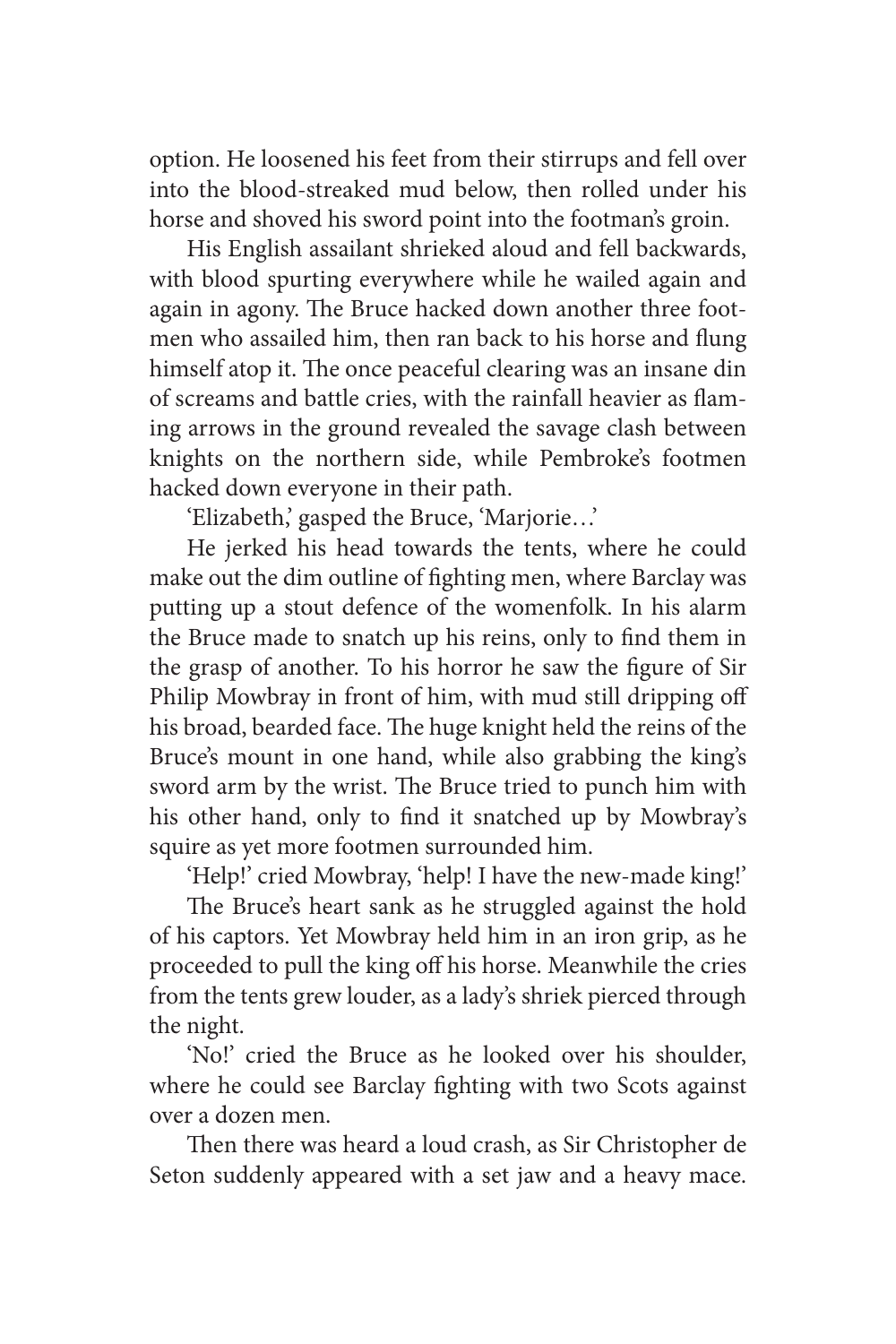He was closely followed by Sir Neil Campbell and Sir Gilbert de la Haye, whose blades dripped with blood as they took on the Bruce's captors with insane fury. The men had heard the sounds of fighting while coursing a red deer. They had instantly abandoned the hunt and hurried back to the clearing upon realising what was astir.

Mowbray turned towards the Scots with a snarl, only for de Seton to lift his mace and deal the knight such an almighty blow to the head that it also made the Bruce shiver. Mowbray was powerfully built yet staggered sideways, tottering from one leg to another until his hand slid off the Bruce and he landed in a dazed heap. The Bruce and de Seton exchanged their last stunned stare, then the king's brother-in-law tore off towards the tents where Barclay fought alone and wounded.

'Christina!' roared de Seton, calling the name of the Bruce's sister, 'Christina!'

'Mary!' cried Sir Neil Campbell behind him.

This cry from Campbell hardly surprised Gilbert de la Haye, who also hurried after them with their retainers. For it was no secret that the brave Bruce loyalist was besotted by the Bruce's other sister. Dozens of English footmen fell before de Seton's men as they reached the tents, just as the heavily wounded Barclay was finally struck down in the dirt. One footman was already tearing open the flaps of the shrieking Christina's tent, only for de Seton to reach him and crack the man's skull open with a single mace blow. The Bruce's brother-in-law next flung the stricken footman aside like a rag, then seized up his wife in a hard embrace.

'Christopher,' gasped Christina in disbelief, her eyes full of tears, 'Christopher…'

Their lips were locked for a few instants, then de Seton looked behind her and saw Mary, Elizabeth, Marjorie and Countess MacDuff, all pale yet defiant in the weak candlelight.

'Are they harmed?' gasped Campbell, reaching de Seton's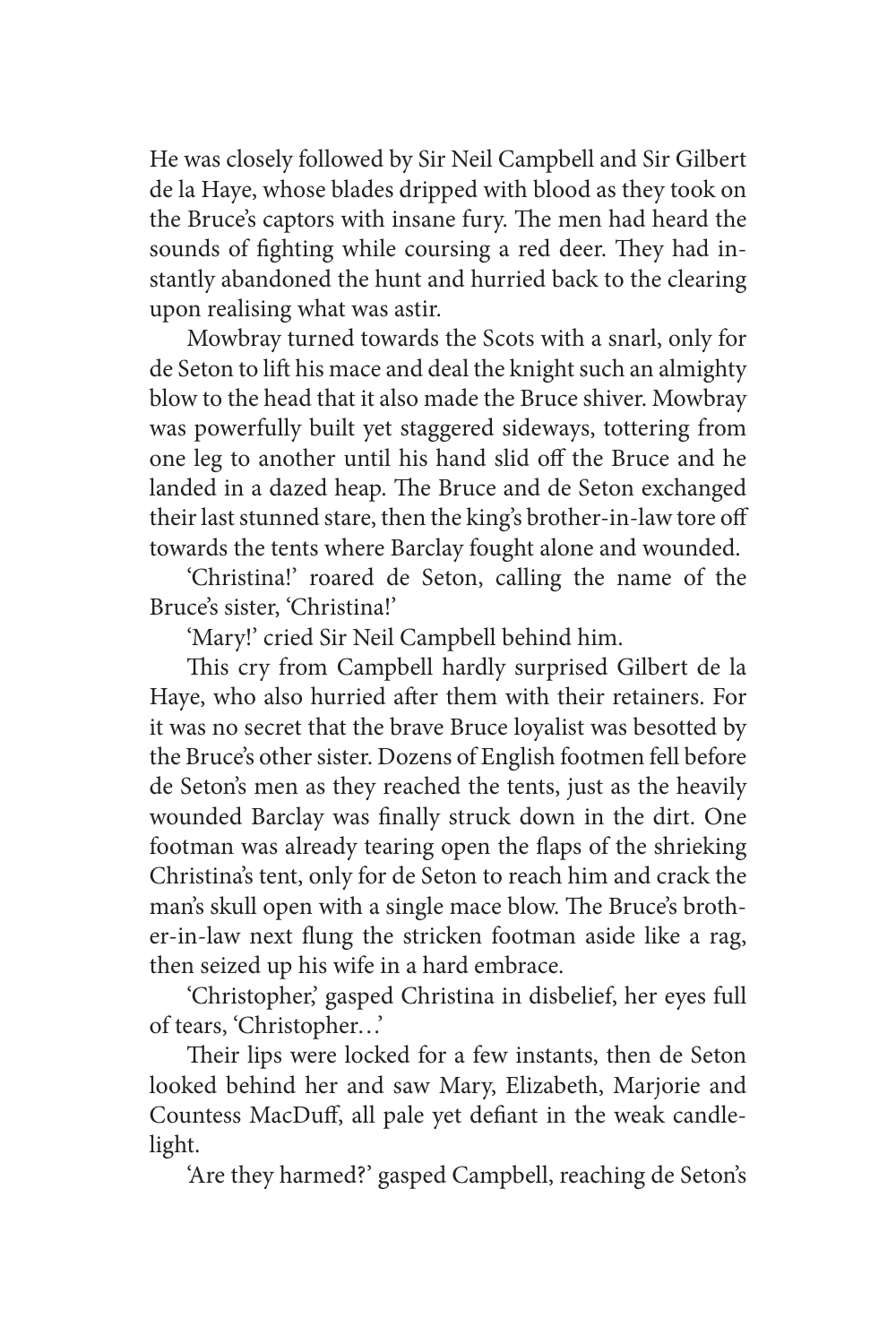side.

'Stay here,' said de Seton to his wife, gently pushing her back inside, then turned to Campbell and said, 'do not delay.'

Behind them Sir Gilbert and their other men formed a defensive ring around the tents, as scores of footmen charged towards them. De Seton ignored the sight of Mary's hand being kissed by Campbell and walked towards the younger de la Haye, his mace held at the ready. On his part Sir Gilbert regarded the tall figure of the Bruce's brother-in-law with a degree of reverence and fear, then wiped his wet hair out of his face as de Seton growled at him.

'To the death.'

De la Haye nodded back at him, while Campbell quickly rejoined their side with his sword drawn.

There were simply too many footmen, so that in less than an hour the clearing had turned into a killing field. The Bruce was furious when he saw many of his own footmen fleeing into the woods.

'Bastards,' he said, furiously seeking out Pembroke.

If he would lose everything that night, he would do all he could to take the English special Lieutenant down with him. As the rainfall grew there was yet another flash of lightning, which revealed the figure of Pembroke attacking the Scottish knights on horseback. With another loud war cry the Bruce charged at the English earl again, with his sword blade missing Pembroke's head by a handspan as his horse slid on the mud. The special Lieutenant first galloped away from Bruce, then veered sideways and charged the Scottish king, raising his lance.

As the king's palfrey regained its footing and turned towards Pembroke, the special Lieutenant's lance ran through its breast, spitting the horse like a chicken as the Bruce was sent rolling over the muck underfoot. Pembroke's sword was already drawn and falling upon the Bruce's head, when there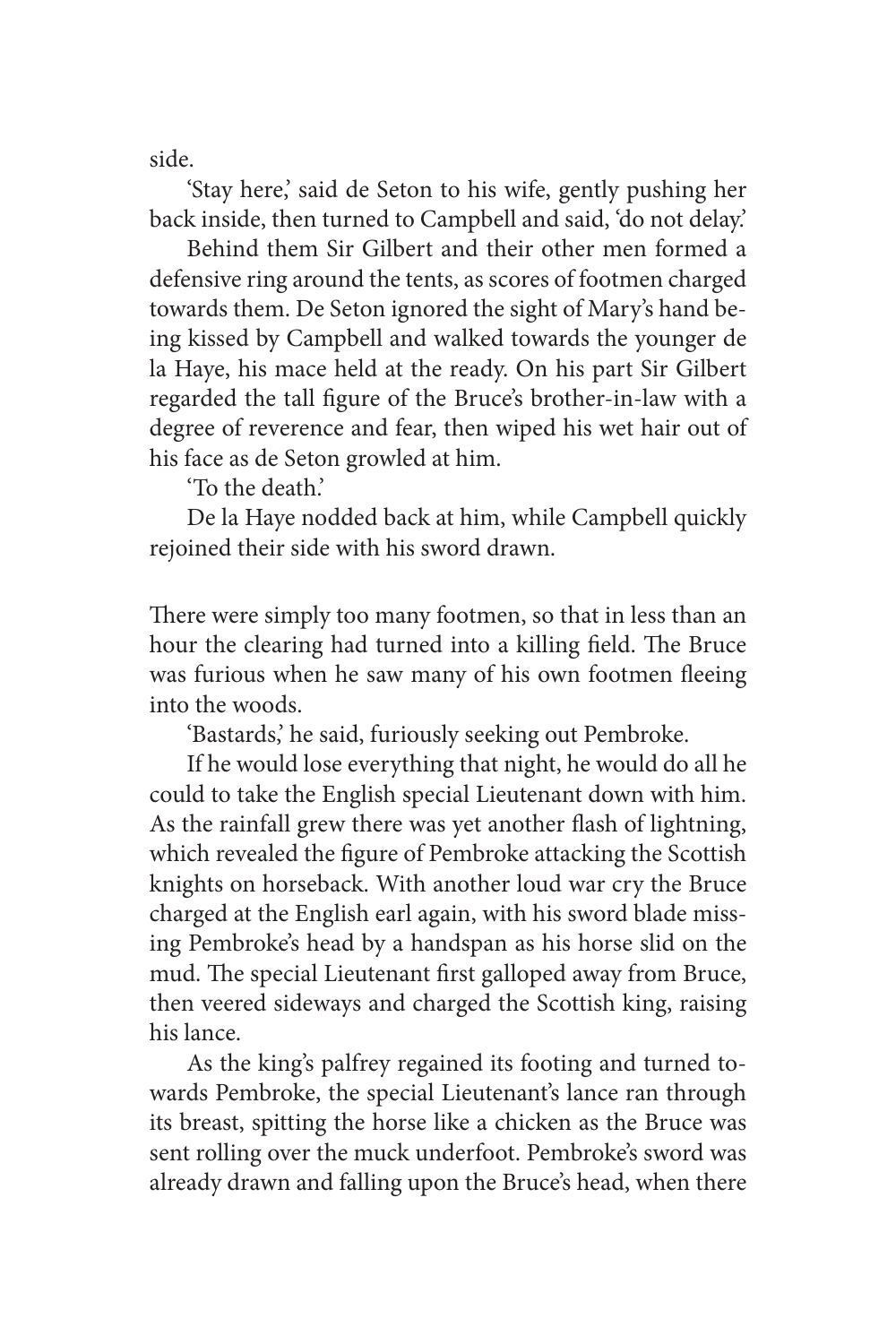was heard a loud clash of steel. The Scottish king looked up in disbelief, where he could make out Douglas, teeth gritted, shoving a shield against Pembroke's blade.

The Black Douglas next aimed an axe blow at the earl's head, which caused Pembroke's helmet to ring like a gong while the king gratefully rolled away from the quivering figure of his shrieking horse. No sooner did he return to his feet, than the sodden Randolph appeared, dragging another horse behind him. The king seized up the mount's reins and shoved his squire in the direction of the tents.

'Help Christopher!' he gasped, 'help Christopher…'

He climbed atop his steed and sought out Pembroke, yet both the special Lieutenant and the Black Douglas were gone, having no doubt taken up the fight in another part of the clearing. Amid the cry of men and the endless screaming, the Bruce made out Eideard running towards him from where the English knights were rallying again. Blood ran down the face of the Bruce's brother as he cried out to the king with other unhorsed Scottish knights close behind him.

'Too many brother!' cried Eideard, 'fall back, there are too many!'

'Never!' cried the Bruce, then saw his standard lying abandoned in the mud.

He beckoned to Eideard to fetch it for him, then held it aloft as he thundered towards the gold and blue checked surcoat of Clifford. Pembroke was already at the Warden's side, as together they led their hundreds of English knights on yet another charge towards the clearing. Every last loyal Scot rode or ran after the Bruce, intent on defending him as he rose in his stirrups and slashed his horse's withers with its reins. He was barely five yards from Pembroke when an arrow was buried in his charger's throat, sending both horse and rider flying to the ground.

The onrushing English knights had not had the time or the distance to build up enough speed for a charge. Pem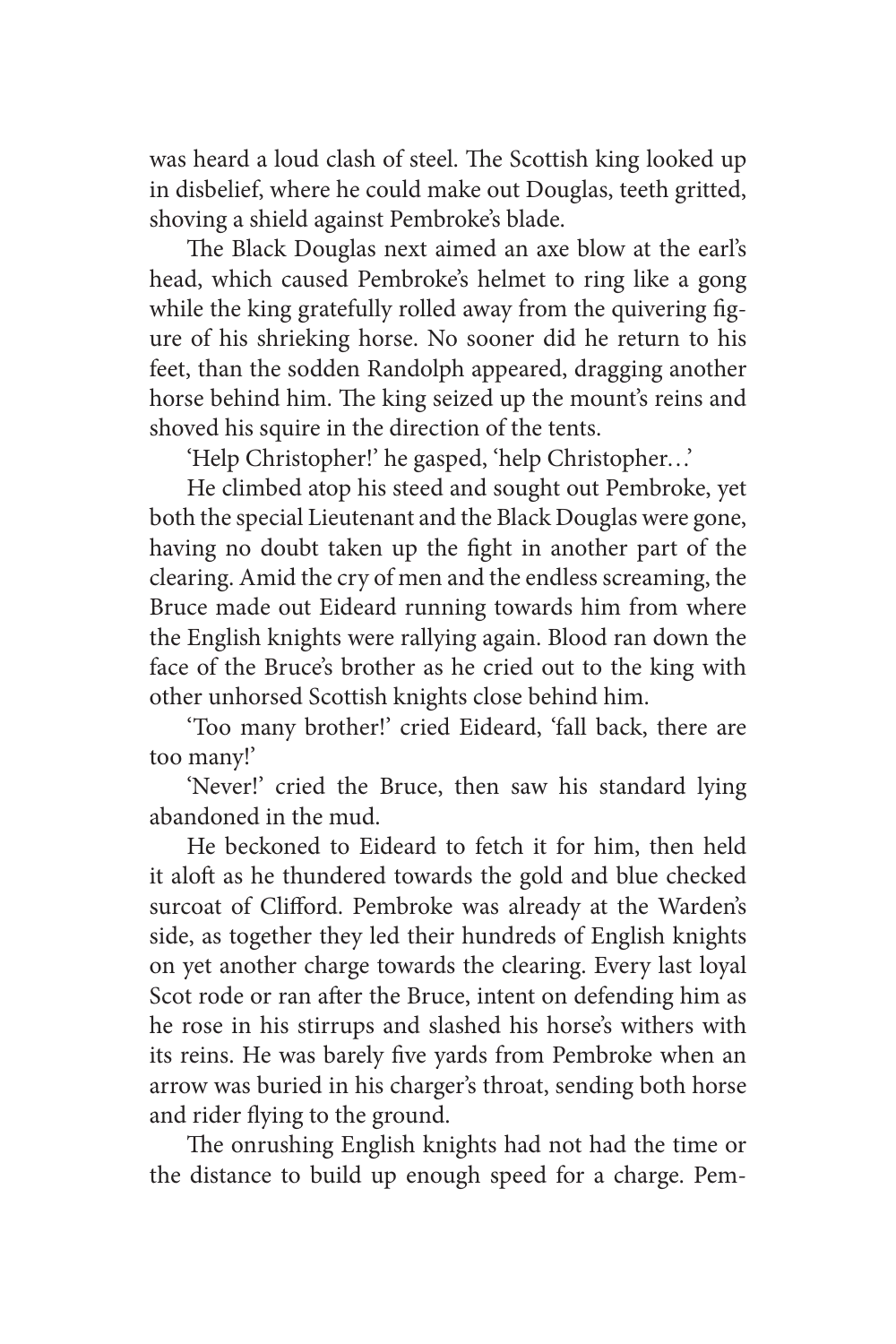broke's mount rose on its hind legs and kicked the air while the Bruce lay in a daze, having fallen for the third time. Then his brother Eideard was at his side and Sir John Somerville too, with Sir Hugh de la Hay and Sir David de Inchmartin appearing to defend their king.

'Get him away!' snapped Somerville, as he shoved Eideard away, 'get him away!'

Eideard beheld the knight in disbelief, then received a slap across the face for his hesitation.

'I said,' snarled Somerville, 'get him away!'

The Bruce's brother nodded once in disbelief, then grabbed the king under one arm and found that Douglas was grabbing the other. Eideard was grateful for the help, as the two men dragged their stunned sovereign back towards where de Seton was still fighting like a fiend. The Earl of Lennox and his clansmen followed closely behind them, hacking at anything that threatened their progress until they cut their way through the footmen who had fearfully withdrawn from the furious de Seton and his band. Randolph had already joined the defence of the tents, with dead enemies also lying at his feet when he saw his uncle being dragged towards him.

'Leave me,' gasped the Bruce at last, 'leave me, leave me.'

Eideard and Douglas instantly dropped him in the dirt and stepped among de Seton's band, with Neil Campbell helping the king back onto his feet.

'Too many, Sire,' said Campbell, 'we must away, or the ladyfolk shall also perish.'

'Fetch them,' gasped the Bruce, suddenly fearing for their lives, 'before it is too late.'

Hundreds of footmen were charging the tents again, as the Bruce shoved his wife, daughter, sisters and the countess between him and Campbell. Eideard, Strathbogie, Douglas, Randolph and Gilbert de la Haye also helped form a ring about the womenfolk and young Marjorie.

'Join us, Christopher!' cried Christina, yet her husband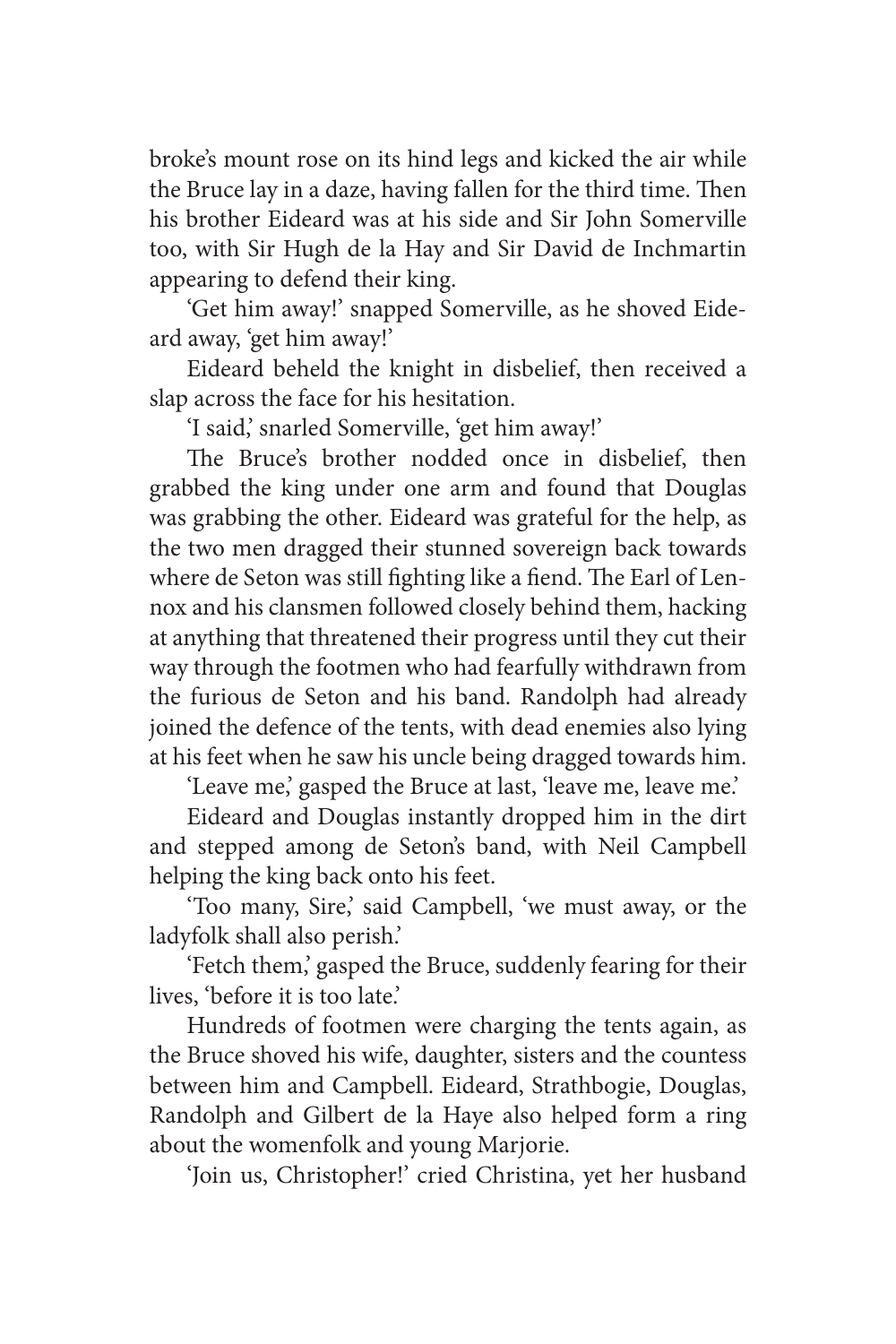ignored her and roared at his own retainers.

'Stand firm!' he cried, as the Scottish king reluctantly led his group of knights towards the trees.

To the Bruce's disbelief, Randolph ran off and took his place at de Seton's shoulder with his sword held out before him.

'What are you doing Randolph, you fool?' howled Douglas.

'Begone!' cried Randolph, as Pembroke's footmen closed in.

The Scottish king needed no encouragement, as he led his hastily assembled band towards the other side of the clearing. Any foe who approached them was instantly struck down, until at last the trees on the southern side were reached and the ring disbanded, with men and women alike running as fast as they could downhill and away from the madness.

Meanwhile Randolph caught the first sword blow on his shield, then shoved his assailant away as he sought to control his fear. De Seton was roaring as he felled one attacker after another, with the mad flailing of his mace producing sickening cracking sounds with each swing. Randolph felt himself fading as he struggled for breath, then ran another attacker through the leg and caught yet another blow on his blade as the sheer number of assailants shoved him backwards. The Bruce's squire slashed at another angry face, then saw the cudgel too late, as all turned into a hundred brilliant stars.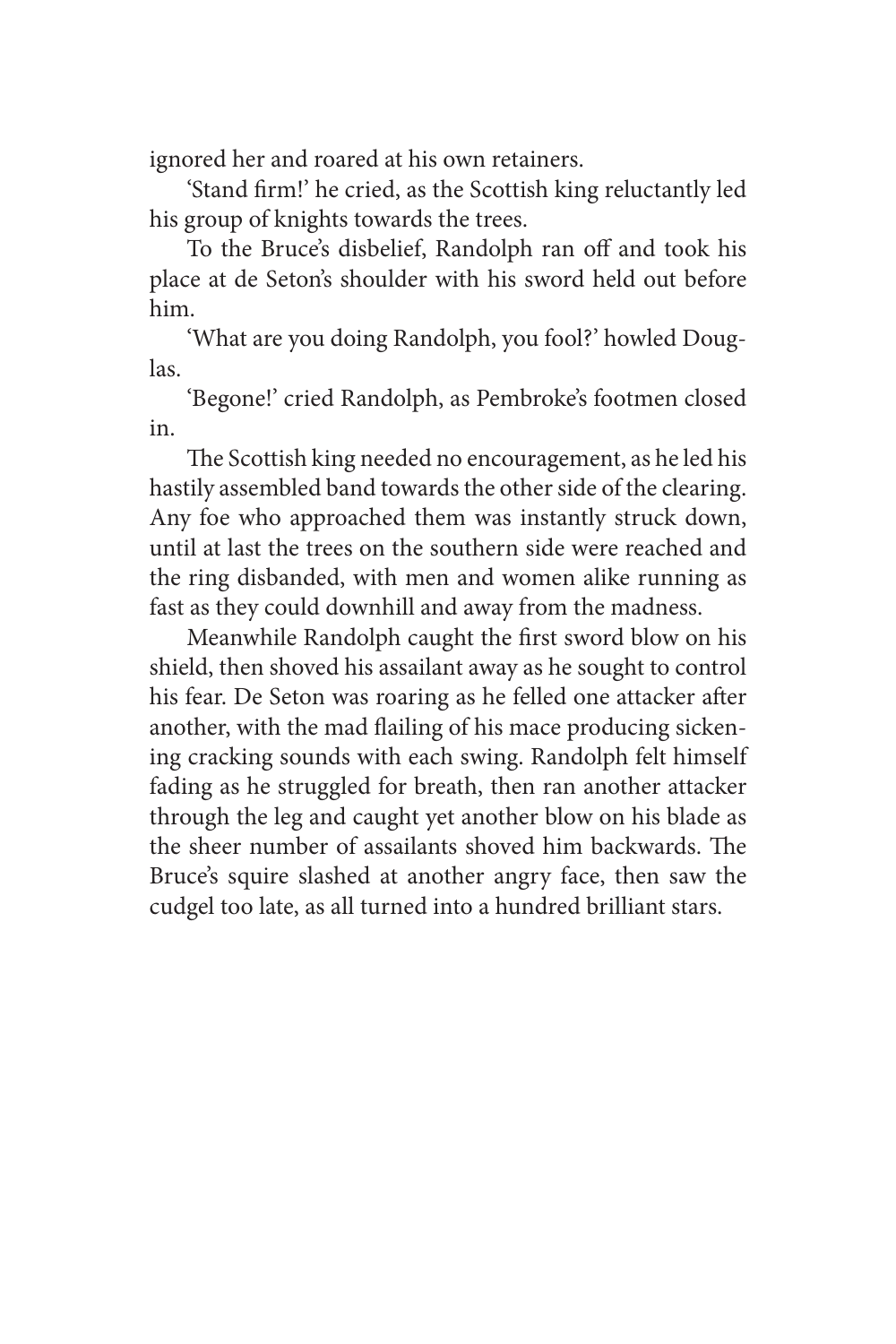**II**

#### *Loch Monzievaird, 19 June 1306*

They had journeyed away from the cursed clearing for hours, and at last the small band came to a halt within sight of Loch Monzievaird. They were a sodden, miserable gathering, not more than fifty people. It was all that was left of the Bruce's army of over four thousand men, and they staggered towards the growing sun in muted disbelief. Christina had not stopped weeping since they had fled the clearing, with everyone else also stricken by grief and overcome by a great weariness.

When the Bruce called a halt, those on foot fell to their knees amid ragged gasps, while those on horseback dismounted. The Scottish king's brow darkened as he turned and stared at the distant forest near Methven, which was encircled by large flocks of crows. He sighed heavily and proceeded to address the earl of Atholl.

'What becomes of our cause, I cannot yet say. Yet they have raised the dragon and they shall not spare the women or my child either.'

Strathbogie issued a low sigh, then shook his head in disbelief.

'You do not have to -' began the Bruce, only for the earl to serve him with a look of outrage.

'Your Majesty! I said I would do it…'

The Bruce fell silent for a few moments, feeling wholly unworthy yet also grateful for the earl's devotion.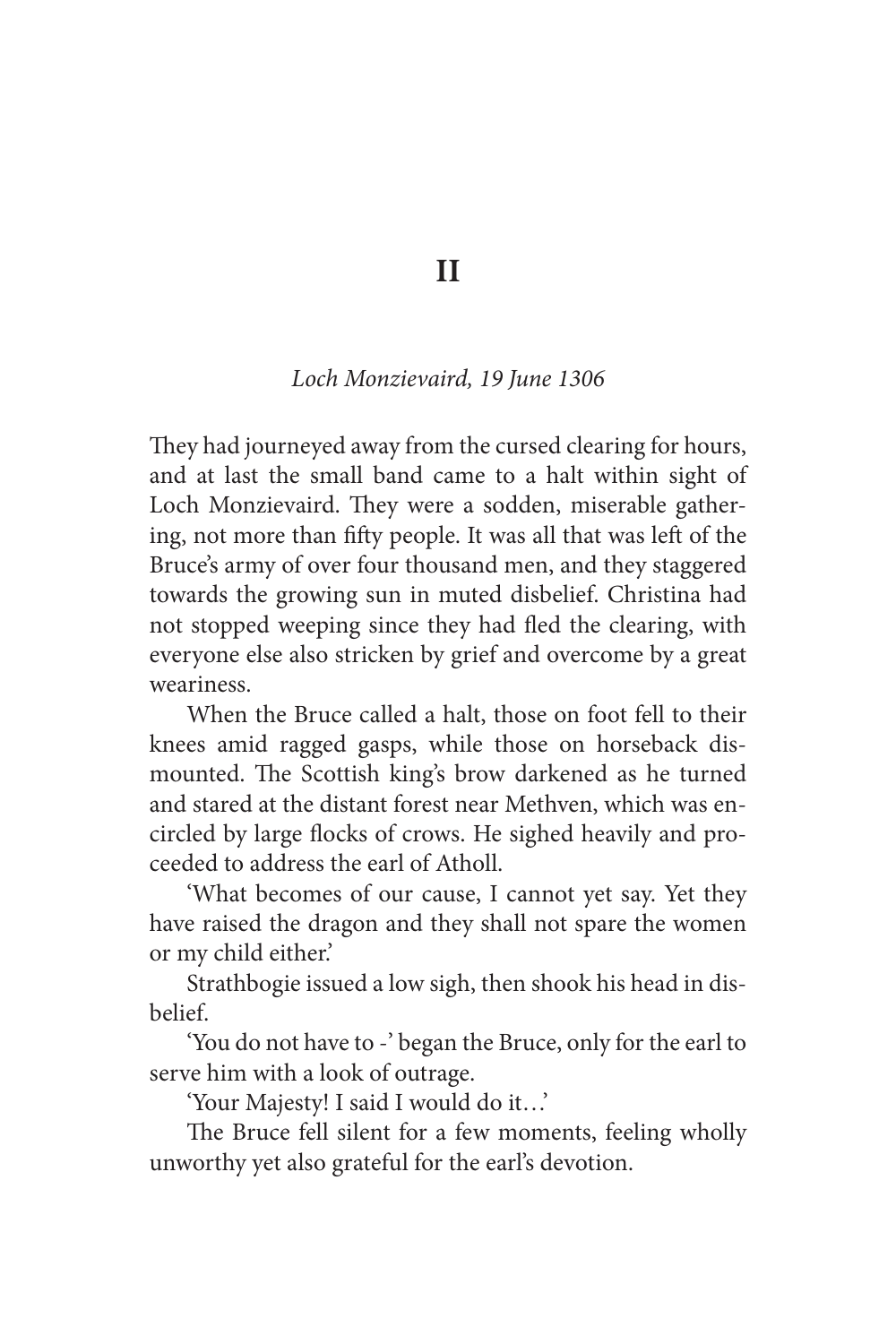'Thank you,' was all he could say, since he could not promise anyone anything anymore.

Strathbogie said nothing and made to mount his horse, with a half dozen of his riders following his lead. The Bruce turned towards the womenfolk, who all looked on the point of tears, with his young daughter appearing particularly confused. He stepped towards her, ashamed of his blood-spattered garments as he held out a grimy hand and gently held her chin between bruised thumb and forefinger.

'I will see you again soon, my angel,' he whispered, falling to one knee, 'you will be safe with Uncle Nigel.'

'How long…' she instantly asked, as he tried to hold her stare.

'I will come for you as soon as I can,' was all he could say, as the agonising magnitude of his loss sank in like a length of cold steel through his gut.

It was all he could do to kiss his daughter gently on the forehead, then somehow rise back to his feet and embrace the women in turn. Christina was still sobbing, and Mary and Countess MacDuff were forlorn figures. Yet they knew that he had fought bravely and risked his life with reckless abandon.

'You could not have done more,' said Mary, embracing him tightly.

'Our hope rests in you,' hissed Countess MacDuff defiantly, yet he could not even find the words to reply.

At last, he turned to his wife, Elizabeth. She beheld him with great concern yet allowed him to kiss her.

'What will you do?' she replied in a faltering voice.

'I don't know,' he managed, feeling sick to the stomach, then regained his composure, 'I will do what I can.'

'Will it be enough?' she asked fearfully, for she was scared that she might be about to lose him forever.

'I do not know,' he sighed, then added, 'perhaps your father…'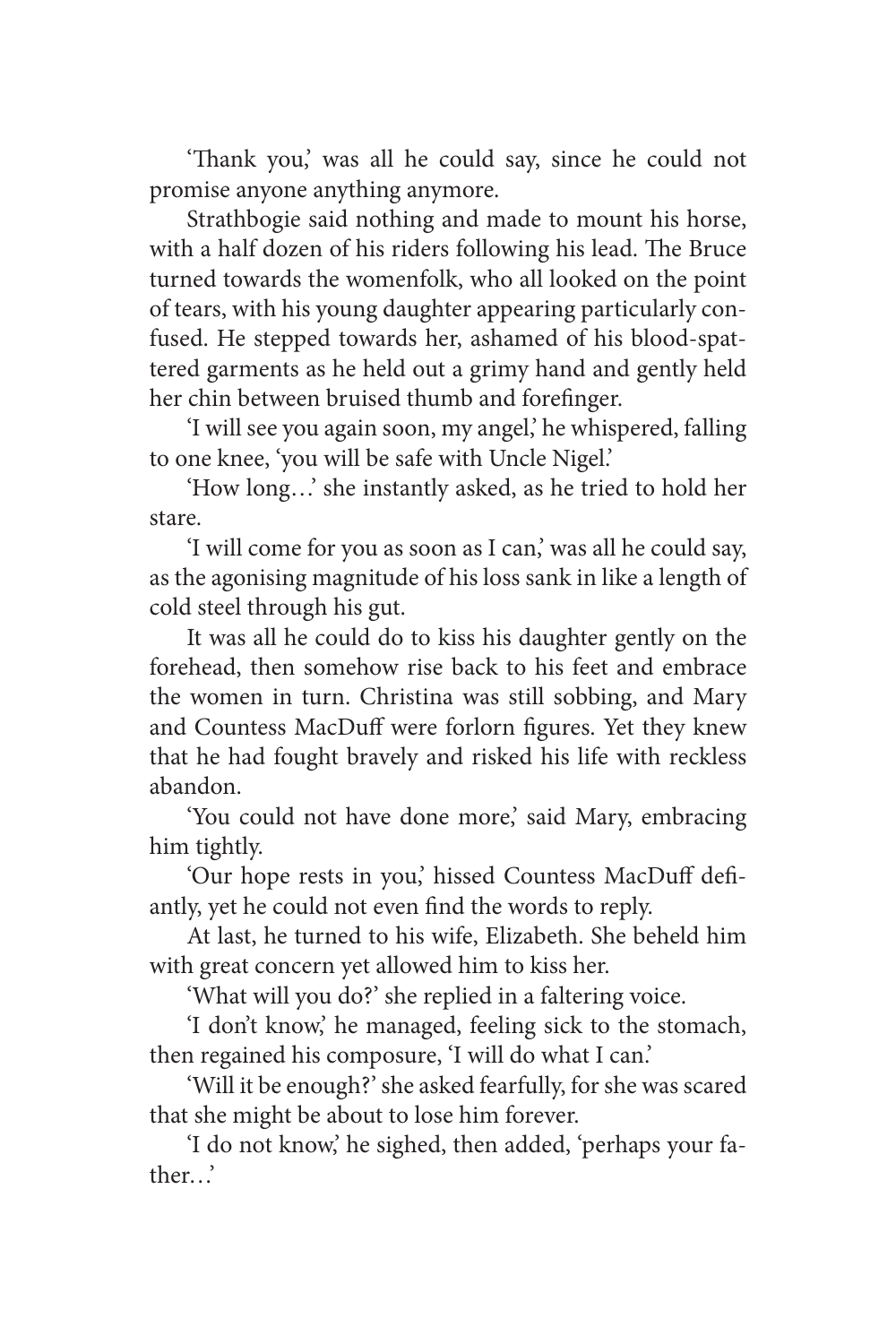'Oh Robert,' she sighed, 'you always knew that he would never raise his sword against Longshanks.'

The Bruce nodded and kissed her on the forehead, then stood away as the womenfolk and his daughter mounted their horses. He stared after them long after they were gone, until they were but distant specks on a hillside. At last, he turned to face his two score men, as the growing wind rippled the grass about their feet.

'Where to now?' asked Campbell.

'St Fillan's Priory,' declared Douglas in a brash voice, 'then on to the mountains of Atholl.'

The Bruce looked at the young man in surprise, awed by his resolve. It was too soon after the rout to feel heartened, yet he felt a slight flicker of belief far sooner than he had expected.

'And what then, young Douglas?' asked Campbell, as he climbed atop his horse.

'Then,' growled Douglas, glaring at the Bruce, 'then we fight like Wallace.'

'Never mind Wallace,' said Eideard drily, 'we'll be lucky to see out the year.'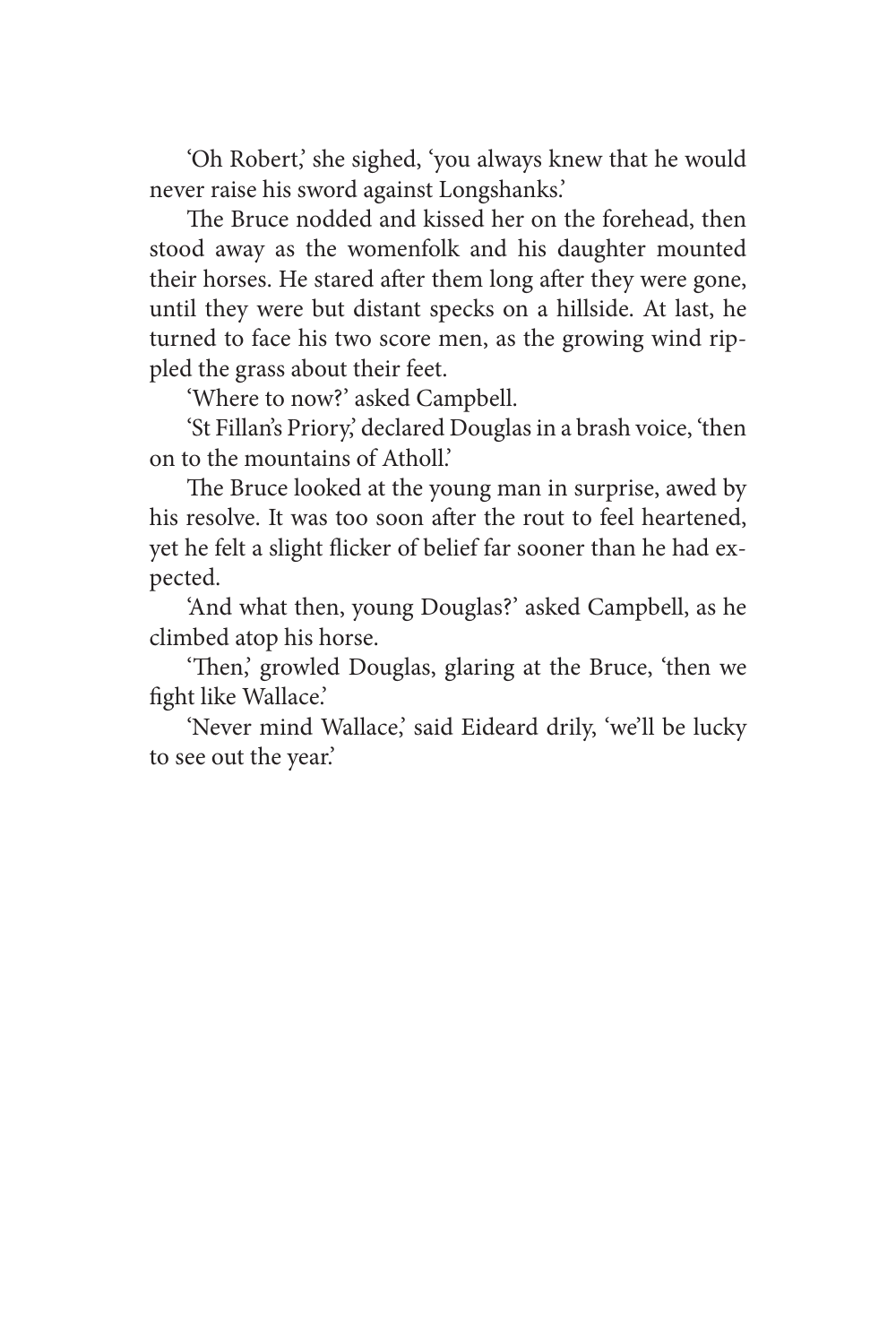**III**

#### *Methven to Perth, 19 June 1306*

Many miles away, it was all Randolph could do not to trip over as his guard shoved him forward by the shoulder again. As he stumbled through the trees, the Bruce's nephew could make out the city of Perth in the distance. As the English footmen kicked him in the buttocks, the Bruce's nephew almost fell onto his face, with his chained wrists grasping at the thin air before him. Randolph dared not cry out, for some of the other prisoners were in worse shape than him.

His head still spun from the blow which had knocked him out cold for most of the night. Yet Randolph could still recognise the scowling Sir John Somerville, as well as other knights loyal to the Bruce like Sir Alexander Fraser, Sir David Inchmartin, as well as the standard bearer Sir Alexander Scrymgeour. All of them were battered and bruised, with their surcoats in tatters. Sir David Barclay's face was caked with dried blood, and Sir Hugh de la Haye's jaw was badly swollen, while his broken arm hung limply at his side.

It was a sorry gathering of highborn prisoners, with the snarls of wolves and the cry of crows still audible behind them as the creatures feasted on the hundreds of Scottish corpses in the wood. As they drew closer to the city, Randolph was filled with dread when he saw the raised dragon banner atop its walls, fluttering alongside the St George's flag.

#### *Damn bastard tricked us.*

The sight of the dragon was all too much for Randolph,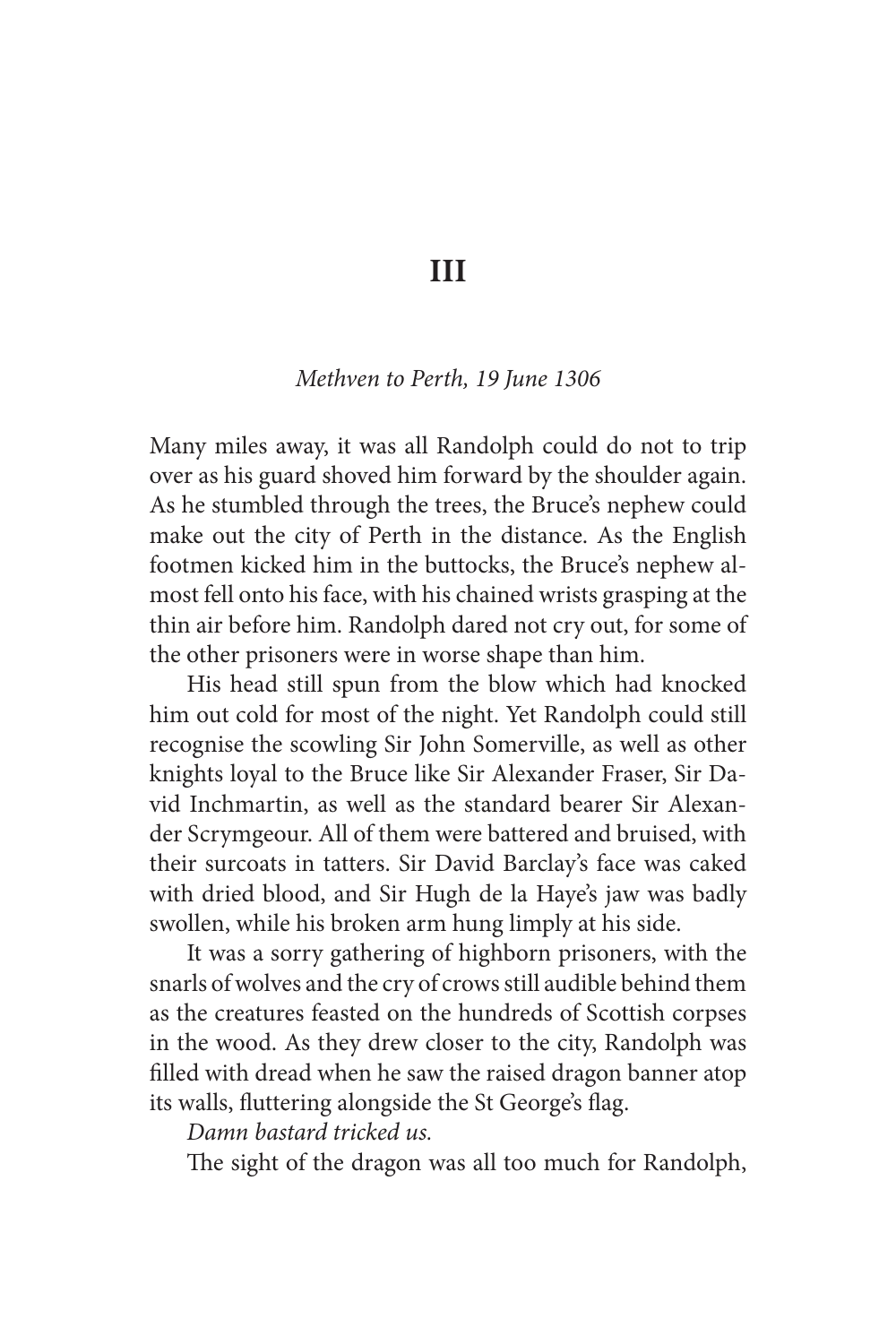whose vision suddenly blurred before he tripped over a tussock and fell on his face. The other English footmen shouted at him in protest, as his guard kicked him back onto his feet. Randolph's captors suddenly bowed their heads when a whinny was heard, with Pembroke riding up to the prisoners with Percy and Clifford.

'What shall become of us, you honourless bastard!' cried Somerville, earning himself a punch in the face from a guard.

Pembroke drew rein and raised his visor, as Percy and Clifford followed suit. Then the special Lieutenant cast a dark glare at his prisoners.

'You should all be ashamed of yourselves,' he said, 'for serving the usurper. It is you that are honourless.'

Randolph beheld the distinguished nobleman in disbelief, as the earl's eyes fell upon him.

'And you too, Moray,' said the earl dismissively, 'what were you thinking?'

'I thought,' replied Randolph hesitantly, 'I thought that you were the cream of chivalry.'

'Which one shall we kill first?' asked Clifford.

'You mean you'll not ransom us?' cried Somerville in disbelief.

Pembroke said nothing as his cold blue eyes remained fixed on Randolph, for the words of the Bruce's nephew had cut him deeply.

'I am not judge or executioner,' he said to Clifford.

'But King Edward,' said the Warden of the Marches, 'King Edward said they were to -'

Clifford was cut short as Pembroke raised his hand for silence.

'I said I am neither judge nor executioner,' he repeated tersely, 'they will be sent to Berwick where they will meet with the king's justice.'

So saying, the earl served Randolph with a dark scowl, then kicked his horse on towards Perth.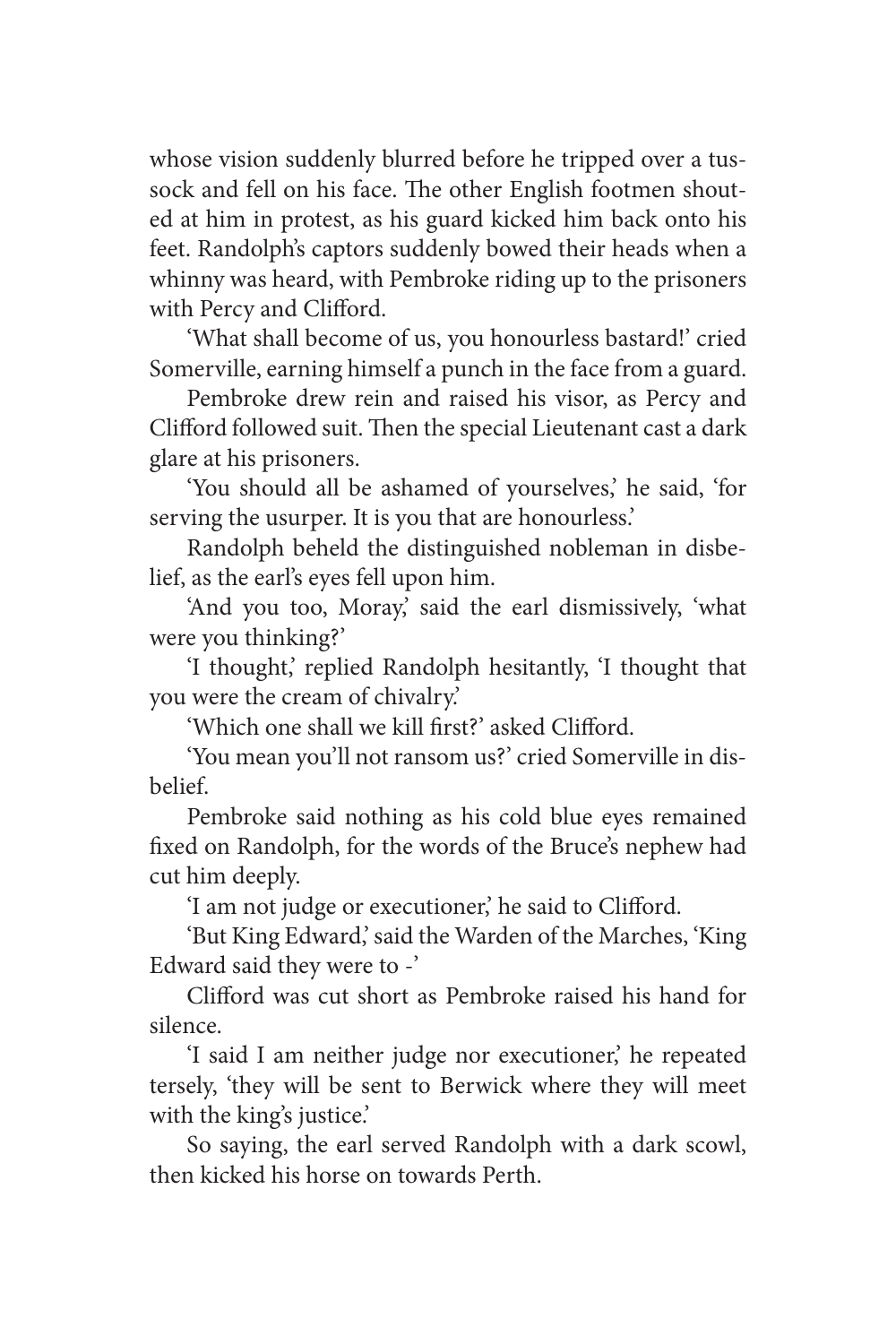*I hope you've enjoyed 'The Cream Of Chivalry', a short story which is the perfect companion piece to my next story on Robert The Bruce, 'Mad King Robin.' Here's the prologue which I hope you'll enjoy:*

## **SACRILEGE**

## *10th of February 1306 AD Greyfriars, Dumfries, Scotland*

The small window glowed in the light of the dying sun. It was a small dome-shaped aperture, situated high above a large crucifix. A weak radiance streamed through it, revealing an intricate marble floor which spread before an oaken door that creaked open. A faint gust of wind blew across the nave, which disturbed the flames of the nine candles behind the altar. The overbearing silence in the chapel was broken by a man dressed in a fur-lined cloak. As he stepped inside his face was twisted by a frown, and his long red hair was parted in the middle. The entrant's breathing was terse as he closed the door before he proceeded to enter the circle of faint light before him.

'Times are troubled indeed, Lord of Badenoch, if you must also bear arms in a place of worship.'

The redheaded lord jerked his head to the right. Across the nave he could make out a tall figure kneeling before a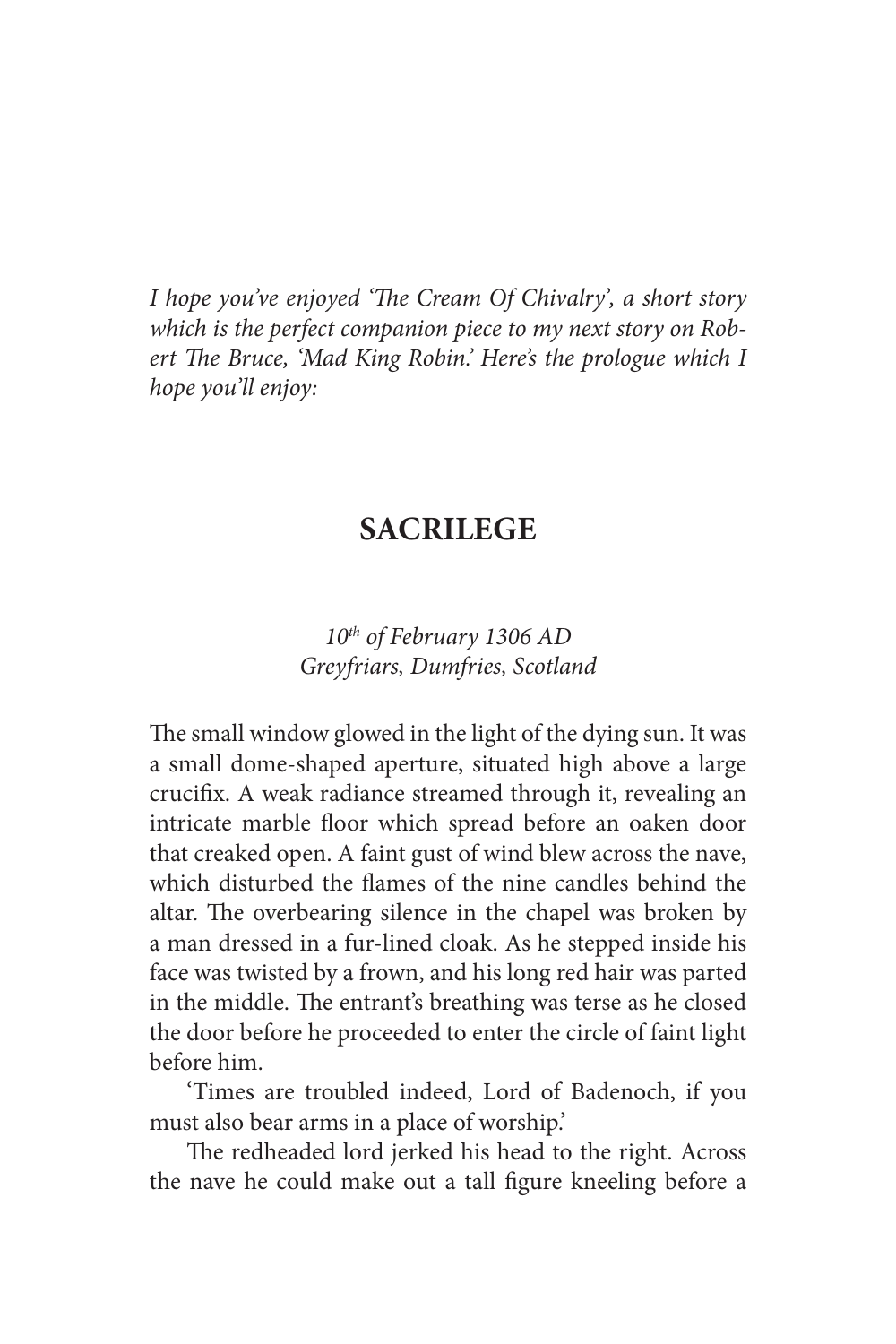statue of the Holy Virgin, with both palms tightly clasped together in prayer.

'Hail, Robert the Bruce,' said the redheaded lord with a sneer.

It was a dismissive salutation, for the Bruce should have been greeted as the Earl of Carrick. Yet there was no love lost between the two men, so that the slight was repaid in kind.

'Hail, John the Red,' replied the still kneeling figure, 'and well met. I am here, just as we agreed.'

The Bruce rose to his feet and bowed once to the statue of the Madonna, before walking towards the newcomer. John the Red quietly observed his approach, then decided to further assess the Bruce's mood by engaging in further conversation.

'Word reached us from London that Longshanks wants you dead,' said the Red, while beads of perspiration prickled his brow despite the winter cold.

In truth the tidings from England had filled the Red with a deep joy. Yet he was still nervous, for he knew that one did not lightly cross Robert the Bruce. Which was not to say that Red had lightly crossed the Bruce, because he had recently done far worse than that. For years, great rivalry had existed between John the Red Comyn and Robert the Bruce. For after the king of Scotland had died childless, both men held a claim to the Scottish throne.

Robert the Bruce and John Comyn were both thirty-one years of age, yet had the wisdom of men twice their age. From their earliest years, they were both forced to take part in battles and eventually also lead their own armies. Both men were also Guardians of Scotland, yet many arguments had often broken out between them during the gatherings of Scottish lords.

So John the Red was surprised when the Bruce had agreed to enter into a secret pact with him. This agreement bound the Red to support any Bruce-led revolt against Longshanks,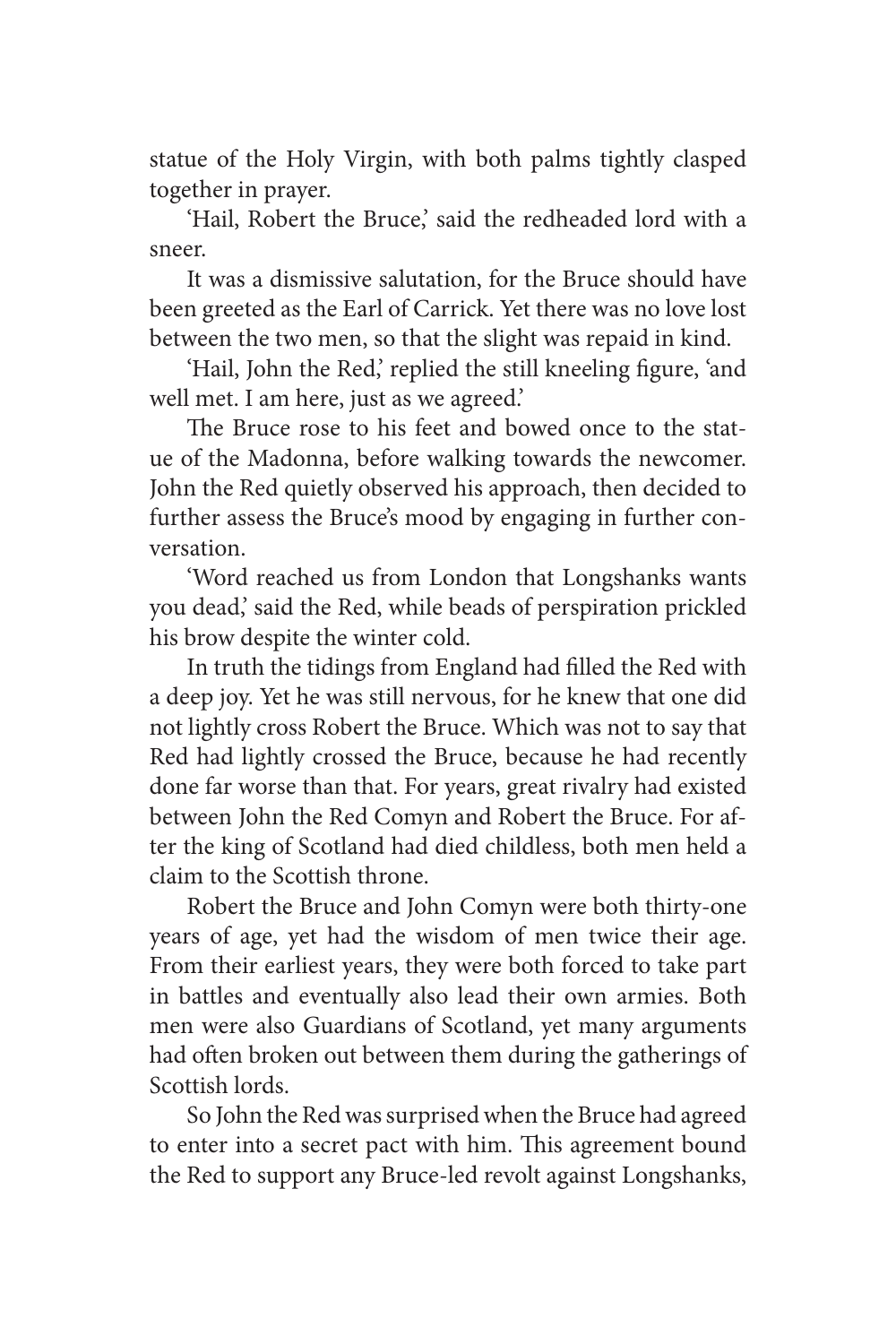the fearsome English king, who constantly behaved as if he were Lord Paramount of Scotland. Yet in truth the pact had been a cunning ploy by the Red to destroy his lifelong rival. Indeed, Comyn was surprised that the Bruce was still alive at all.

The Bruce stepped into the glowing circle on the marble floor, standing around five paces from his visitor. On his part the Red was also quietly delighted to see that recent days had not been kind to his young rival. For the Bruce was swathed in a fraying cloak which hid all of his appearance save for his height, which exceeded that of most men. The Bruce pulled back the hood about his head with blistered fingers, revealing gaunt and unkempt features beneath an unruly tangle of black locks.

As the Red observed the Bruce's weary countenance, he became more confident. As he became more confident, he was also overcome by hatred so that his initial wariness turned into a growing rage. Meanwhile the Bruce maintained a stern, unmoving expression as he reached for something in his cloak. At this gesture, a low intake of breath was heard from the Red, who took a step backwards.

'Why Lord Comyn,' whispered the Bruce, 'do you not trust me?'

The Red flinched when the Bruce threw something towards his feet, which produced a sharp clink of steel against stone. The Lord of Badenoch scowled at the coins and the steel spurs which had landed upon the ground before him.

'What is that?' he snapped.

'Twelve pence and a pair of spurs,' replied the Bruce. 'A trusted friend sent them to me in London, the day after Longshanks interrogated me about our pact.'

'I see,' replied the Red between gritted teeth.

He felt crushed by disappointment, while secretly cursing the man who had warned the Bruce about Longshanks' intentions.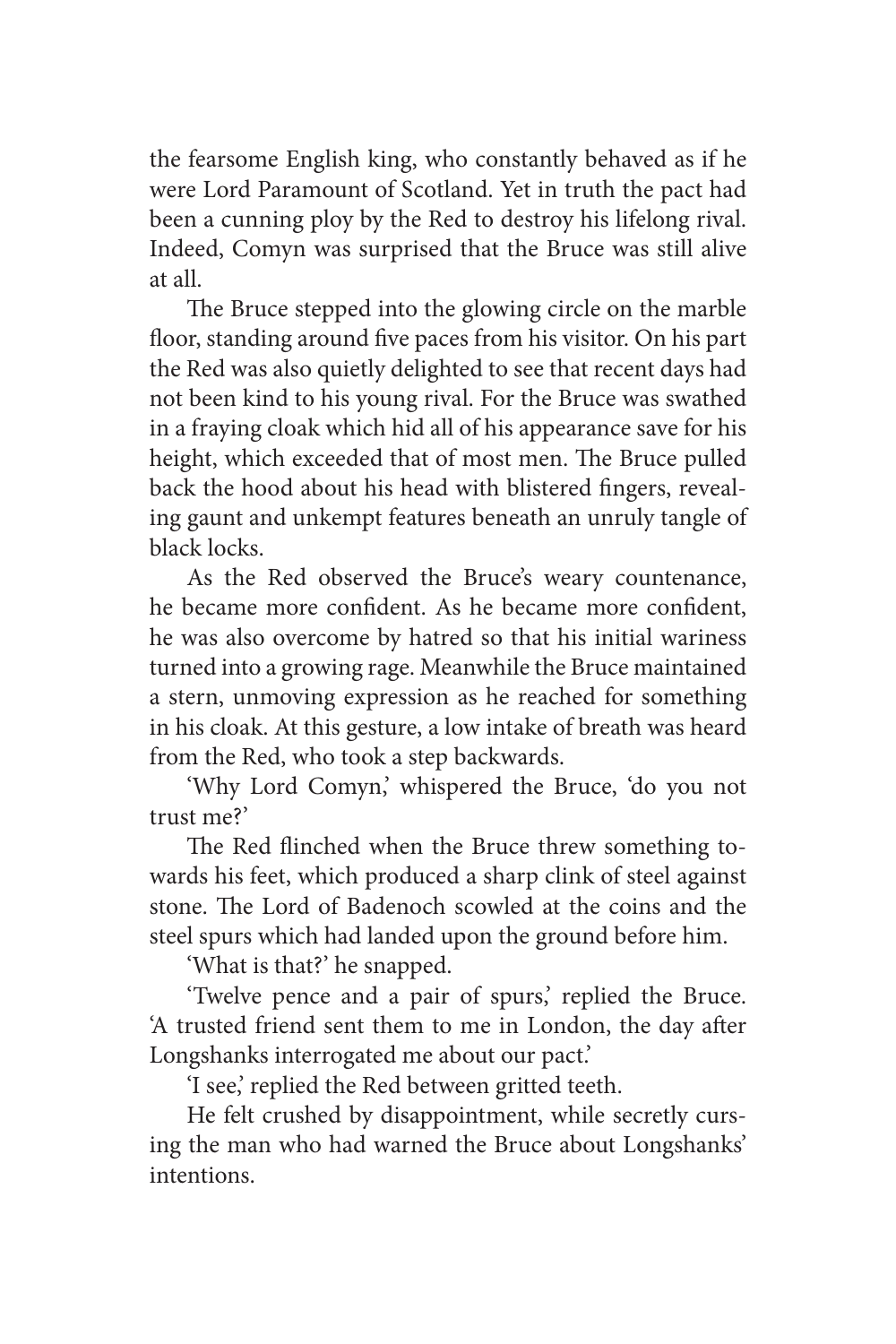'I rode my unhappy steed half to death to flee England,' said the Bruce.

The Red said nothing while the Bruce whipped out a scroll and held it out before him.

'Here is our pact. You agreed to support my claim for kingship in return for the Scottish king's lands. Now Longshanks has learned of it, he will invade. The hour is at hand. The time has come for us to rise up again. Together we can be free again.'

At the Bruce's declaration, the Red stared back at him defiantly while his lips formed into a smirk.

'I will do no such thing,' he said, never batting an eyelid as he enjoyed the changing expressions on his rival's face.

The Bruce's expression had already changed from one of shock to one of disbelief. As he stared back at the Red, he eventually sighed and looked wholly crestfallen. as the scroll fell from his hand onto the floor.

'Why did you do it, John?' he asked at last, as the scroll fell from his hand onto the floor. 'The pact was your idea.'

The Red appeared thrilled by the Bruce's dismay, with his rage welling up further as he stepped towards his old rival.

'Do not look at me like that, Bruce. You who have only ever served your own interests, who have only raised your sword for or against Scotland as best suited you.'

'You are not Scotland,' whispered the Bruce. 'And yet I would have given you whatever you wanted. We had a pact.'

'And more fool you for believing in it!" roared the Red, his eyes blazing from his years of hatred for the Bruce. 'Who are you, for me to be second to you? After all, my claim to the throne is the rightful one. You thought that I would surrender it to you so readily?'

In his anger the Red stopped short of seizing the Bruce by the throat, as he had infamously done years earlier. On his part Robert did not stir as John Comyn yelled at him again.

"Wallace, Moray, my uncle, me – we all bled for this land!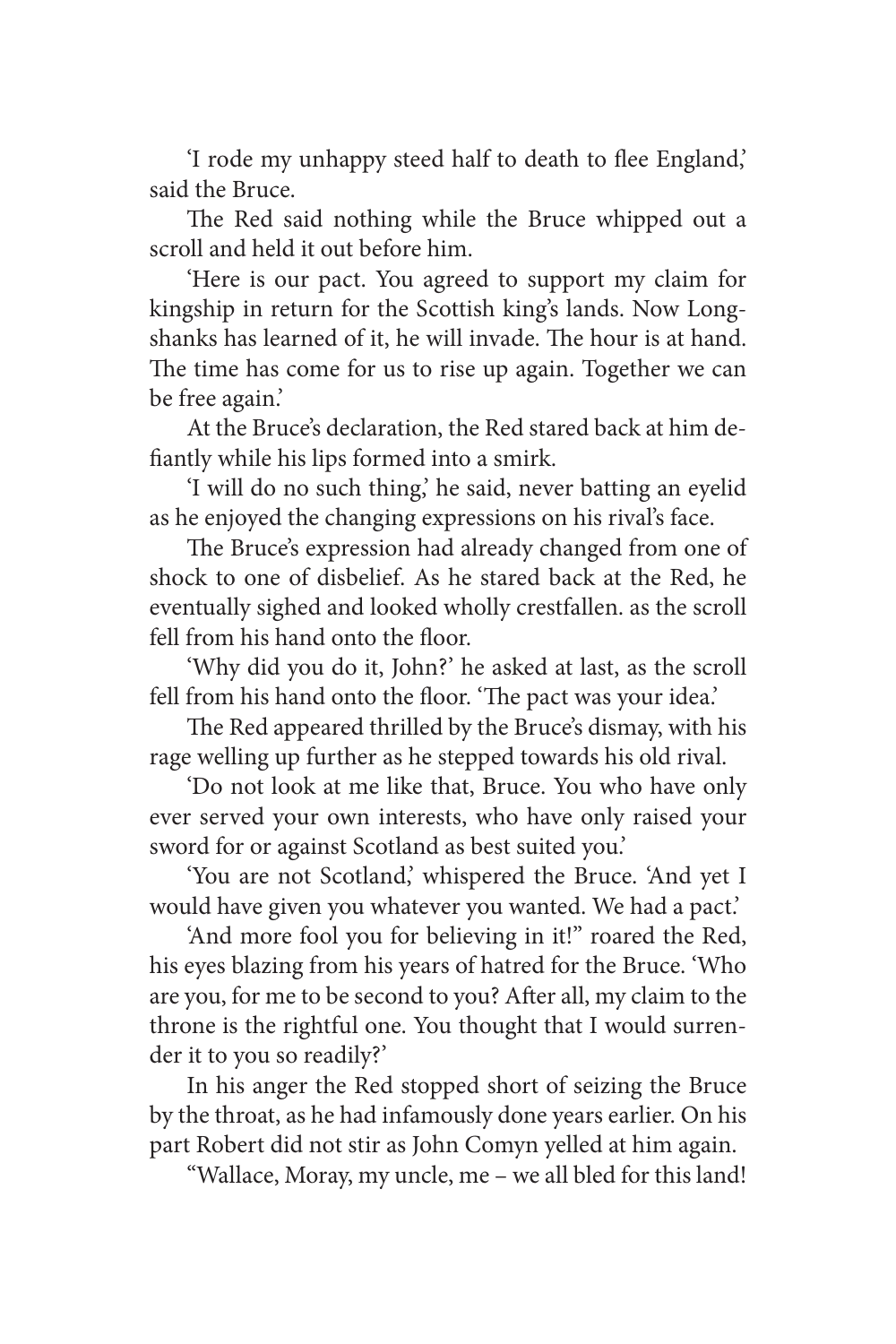All of us more loved by the people than you, who would as readily fight for Longshanks and swan about his court! Men say he all but considers you his own son!'

Spittle dribbled down the Red's chin as his livid stare bore into the Bruce who beheld him almost sorrowfully.

'Readily do you talk of fighting for freedom!' yelled Comyn, 'yet did you end up in the tower of London, like I did? Did you beg at the king of France's feet for this land's freedom?' Tell me, lord Robert, what did you ever do to earn the right to become king? When did *you* bleed? How did *you* suffer?'

The Red was appalled when the Bruce spoke again, seemingly deaf to all of his rival's accusations.

'I thought you were a man of honour.'

'Honour be damned!' shouted the Red, then laughed aloud, 'I have freed Scotland from a profiteer and a wouldbe usurper. And now Scotland will no longer be divided, for Longshanks wants you torn apart. You are finished Robert, yet there was only ever one true heir to the throne.'

He turned on his heel and readied to make for the door.

'And you think Longshanks will respect your claim?' asked the Bruce.

'Well,' said the Red, 'you spent years being his lapdog, yet the revelation of our pact has left you without standing. Once you are out of the picture, the Scots will only look to me.'

He was already feeling quite smug and could not help gloating further. So he turned on his heel and faced the Bruce with a hateful grin.

'Farewell Robert. We led each other a merry dance, but it is now all over. Get yourself on the first ship to France or Norway, or to hell for all I care. Longshanks will show no mercy, he will have you torn limb from limb when his men find you.'

The redhead issued another mocking chuckle. He could not resist twisting the knife of betrayal, since he was filled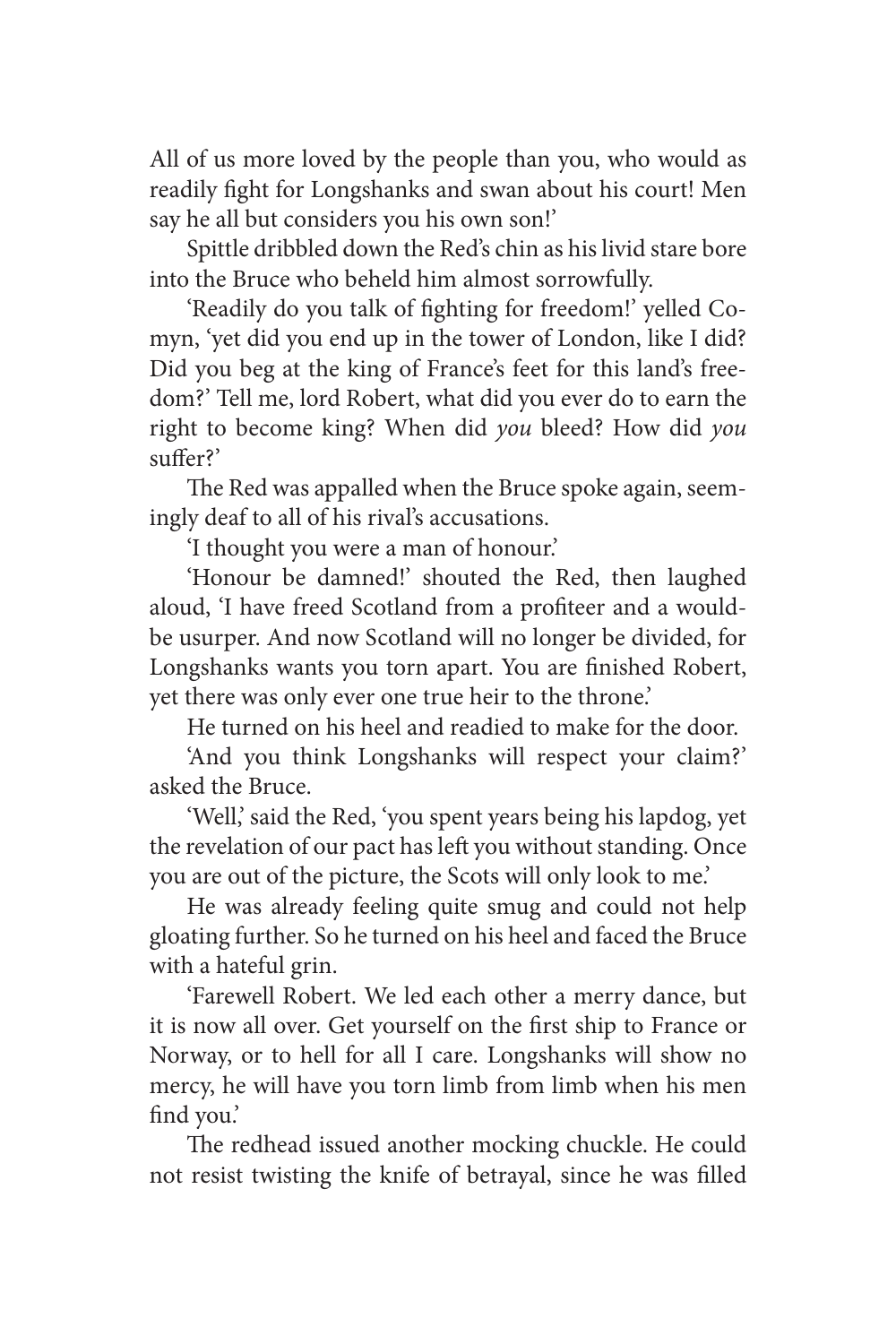with loathing for the Bruce. Yet as he readied to turn back towards the door, he found that his rival had already crept past him and stood before the door.

'Let's settle this,' said the Bruce, 'once and for all."

The Red took a step back as his rival drew his dagger.

'In a church? Have you not dug a deep enough hole for yourself man?"

'As you say John, I am left with no choice. I may only survive Longshanks' fury if I am the sole claimant. I may as well be dead if I do not leave this church alone.'

The Red suddenly realised that the Bruce was serious, so that he whipped out his own dagger and lunged forward, aiming it at his rivals' breast. Yet the redhead's blade met with thin air, and dots appeared before his eyes as the Bruce's knee was buried into his stomach. The blow knocked the wind out of the Red, who fell onto the marble ground. He still held his dagger as he gasped for air, then groaned aloud when the tall figure of his enemy stepped towards him.

'Have you not backstabbed me enough for one lifetime Comyn?' cried the Bruce, the echo of his words as loud as a crashing rafter, 'confront me face to face for once!'

Although he was as versed in treachery as most men of his rank, the Red was no coward.

'Readily!" he cried, then rose onto his feet.

If he was to dance with death, he would first learn whether the Bruce fought with the dagger as well as he did with most weapons. Scotland's two guardians moved warily along the edge of the faint ring of light, circling each other like rabid dogs ready to spring at the first sign of hesitation.

Outside the friary of Greyfriars, a band of men waited anxiously in the street.

'What can be keeping him so long?' mumbled de Kirkpatrick.

'Hope they're at least past the greetings,' groaned Lindsay,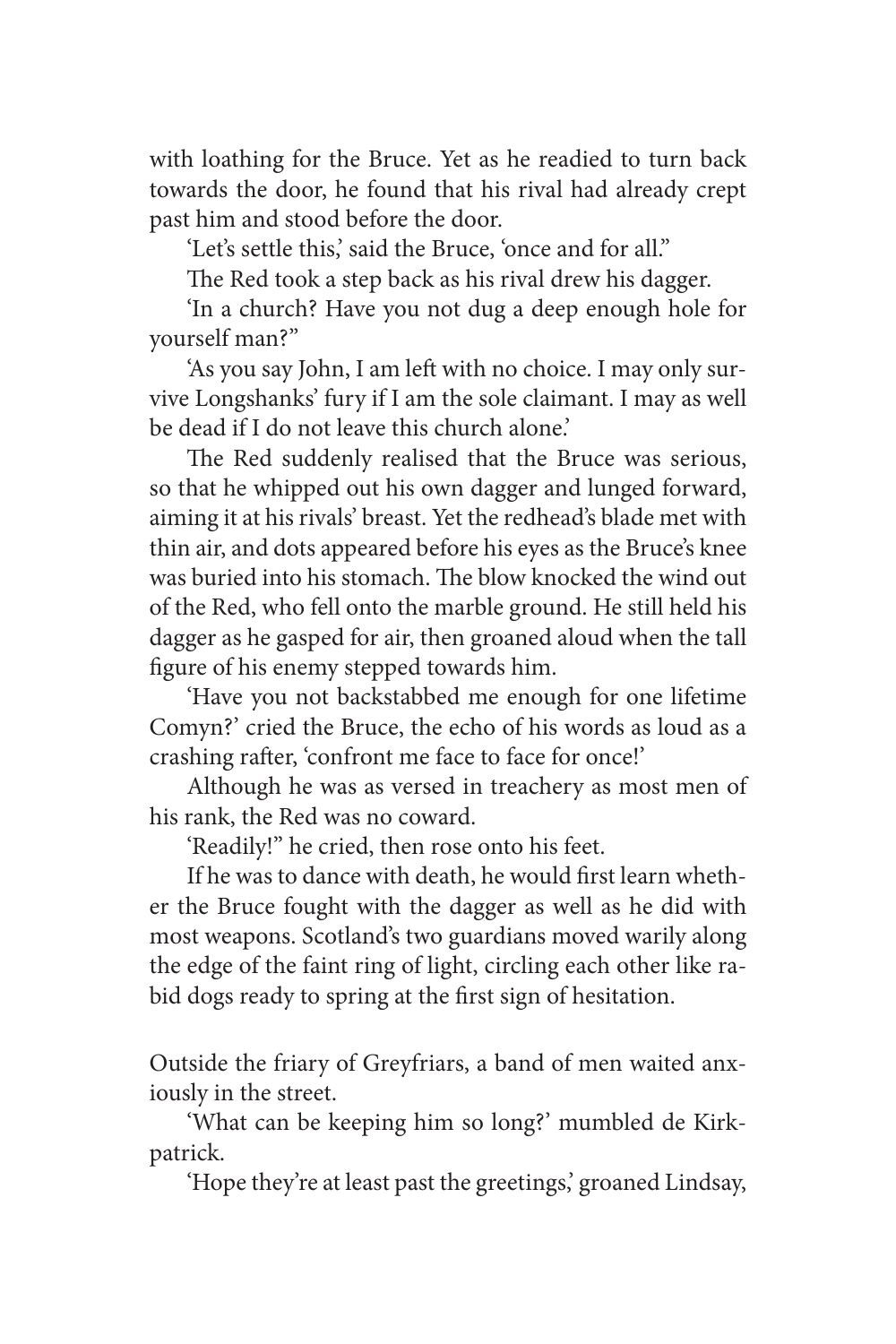barely restraining a shiver of cold.

'Stay your tongues!' hissed a lord in their company.

Roger de Kirkpatrick and James Lindsay heeded the man's command, since he was Sir Christopher de Seton, the brother-in-law of their leader Robert the Bruce. Seton nodded towards another group of men who had appeared further along the road, and who served them with dark stares.

'They be the Red's folk,' whispered de Seton, 'I've met the fat one on the right. He's Sir Raibeart, Comyn's uncle.'

Both de Kirkpatrick and Lindsay said nothing, worried as they were about what was happening inside the chapel. They knew that the two lords' exchanges had been fiery at the best of times, with Comyn once grabbing the Bruce by the throat seven years earlier, at a Scottish baronial council held in Peebles.

'Hope they've not come to blows again,' muttered another man named Cuthbert.

'What? In a church?' said Christopher Seton, 'only a madman would do such a thing. It is why they met on holy ground.'

De Kirkpatrick sighed. Scotland had seen endless strife for years since its king Alexander had died childless. This in turn led to years of succession disputes between the Bruces and the Comyns, who both had the best claims to succeed to the throne. Matters had deteriorated further because of the king of England, who had done all he could to weaken and take control of Scotland.

'Utter madness, this,' grunted Christopher de Seton nervously, as he loosened his sword in his scabbard and glared back at the Red Comyn's followers across the street. 'Utter madness.'

Although the Bruce was the taller of the two rivals, the Red by far preferred close combat. He waited until Robert tried to stab him, then spun sideways as his foe's knife edge missed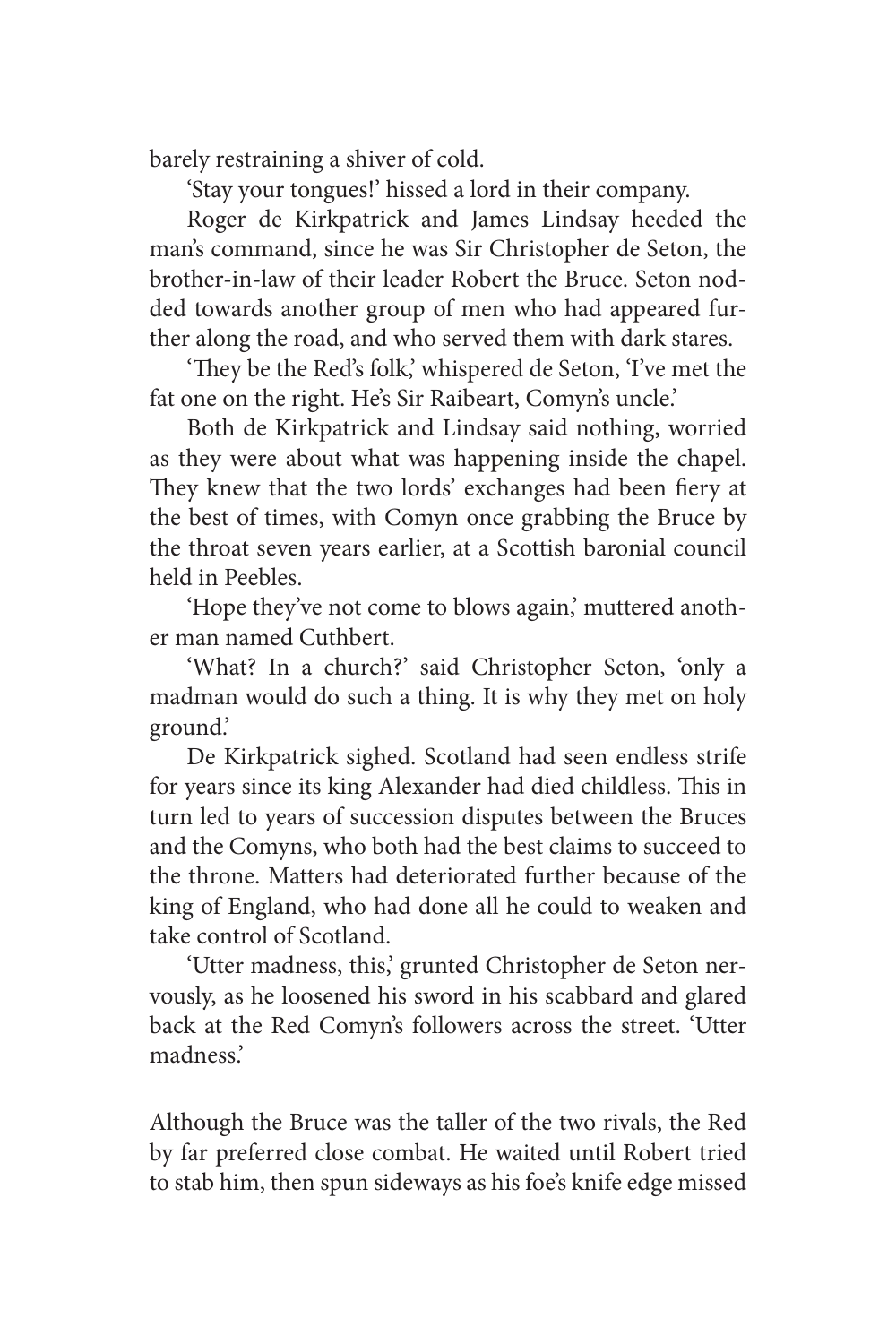his gullet by a handspan. The Red's swiftness filled him with a rush of daring, and he aimed a savage kick at his rival's crotch. A stunned grunt echoed against the walls as the Bruce collapsed to the ground, then rolled over sideways and tripped the onrushing John Comyn. The Red slashed at thin air with his blade, then crashed into the wooden benches along the wall.

Many months spent in the court of the English king had not softened the Bruce. He sprang back to his feet and dealt the rising Red a punch to the jaw which sent a tooth bouncing across the cold tiles. No sooner did the Lord of Badenoch's bloodied face hit the floor, than the Bruce hauled him back onto his feet and flung him towards the high altar.

As the Red crashed into the exalted table, the heavy statue of the crucifix behind it wobbled once before toppling onto the marble steps. The sound of its collapse was deafening, yet it still took a few moments for the Red to recover from his savage collision. When at last he stirred again, he turned onto his back and looked up at the Bruce who approached him like some growing nightmare.

'You would not dare,' gasped John Comyn, warily eyeing Robert's drawn dagger while he wiped fresh blood from his eyes, 'this is consecrated ground! Besides, I am the Guardian of Scotland, appointed by the king himself!'

The Bruce remained silent while his gait never faltered. Despite his dizziness, the Red somehow staggered back onto his feet, then seized a tall candlestick from the ground and flung it at his rival. The Bruce dodged the iron missile with a slight dip of his shoulders, then raced at the redhead with a loud roar and smashed his forehead into his rival's face. The Red tumbled back to the ground with an agonised howl, then attempted a last stab at his enemy.

As the dagger tore through the air, the Bruce snatched up John's wrist and wrenched the blade out of his hand. Without a second thought, he next slammed it into the Red's chest.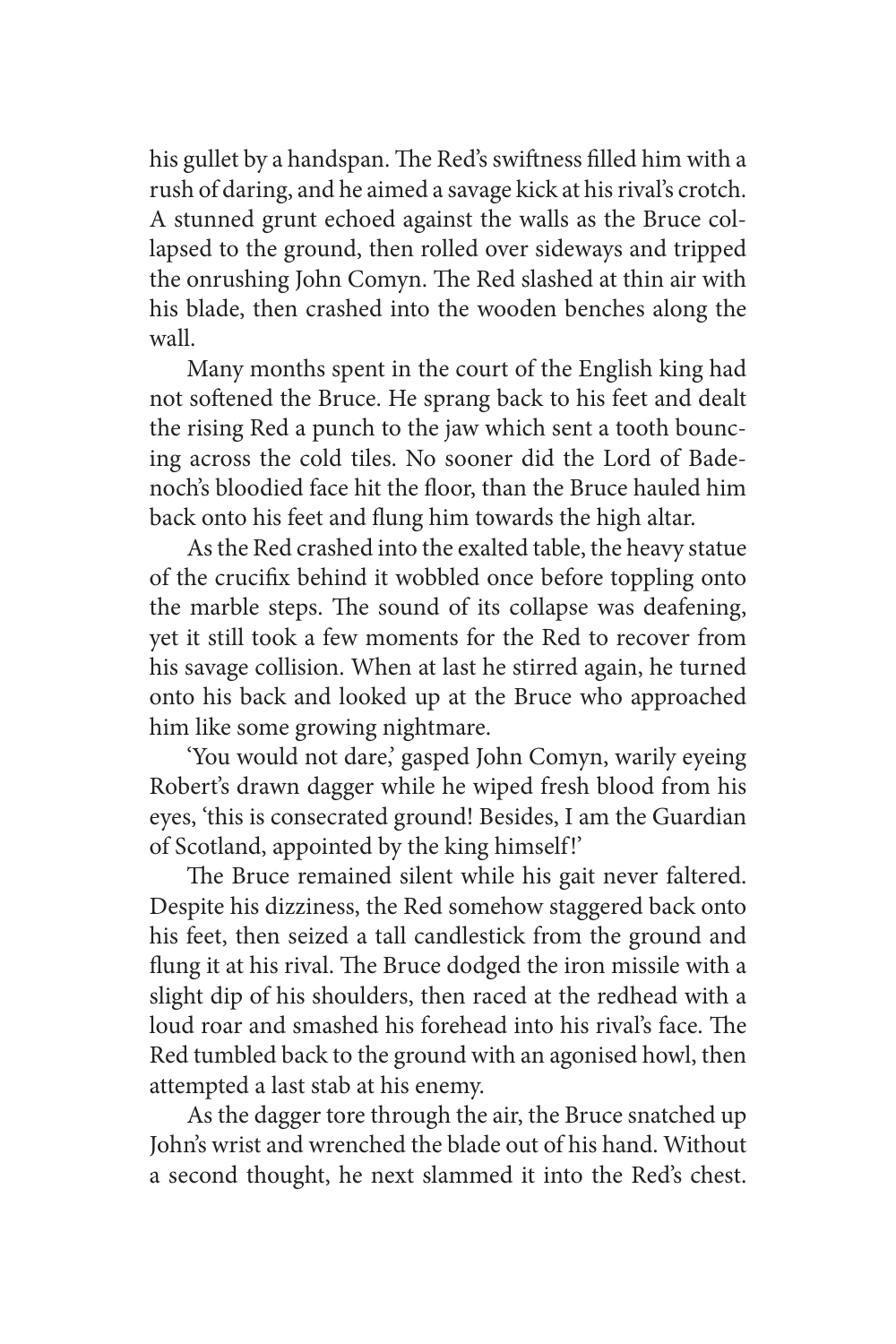Blood appeared on the Lord of Badenoch's lip, while the Bruce's furious stare slowly turned into one of disbelief. He staggered away in shock, as the realisation of what he had just done cooled his rage like a pail of ice-cold water.

The Bruce almost missed his footing as he stumbled away towards the door. Meanwhile the mortally wounded Red seized the dagger in his breast, while his scream tore through the fleeing Bruce's ears like a malediction.

'Doomed!' he screeched, 'your lands forfeit! Longshanks will never stop searching for you!'

Robert turned to flee, and he had hardly reached the chapel door when a last cry reached his ears from the ravaged altar.

'The English will find you like they did Wallace!'

The fray was over, yet the Bruce felt suddenly overwhelmed by thoughts of Longshanks' terrible rage when word of the stabbing reached London. The door of Greyfriars chapel burst open as the Earl of Carrick ran into the street and fell onto his knees, staring at his bloodstained dagger hand. At the sight of their master, Christopher de Seton and the other followers of the Bruce pushed aside the townsfolk who had gathered about Robert and made out the glint of tears upon his cheeks. Robert shivered wildly as they helped him to his feet, when he cried aloud.

'I drew blood in a church!'

De Seton stared at him in horror.

'Did what?'

The Bruce looked back at him, scarcely able to talk. De Seton looked over his shoulder and saw the Red's men drawing their arms. Then he met the Bruce's stare again and drew the mace at his belt, stepping back towards the gathering onlookers.

'Christopher…' said the Bruce in disbelief, yet his brother-in-law was already pushing his way through the crowd.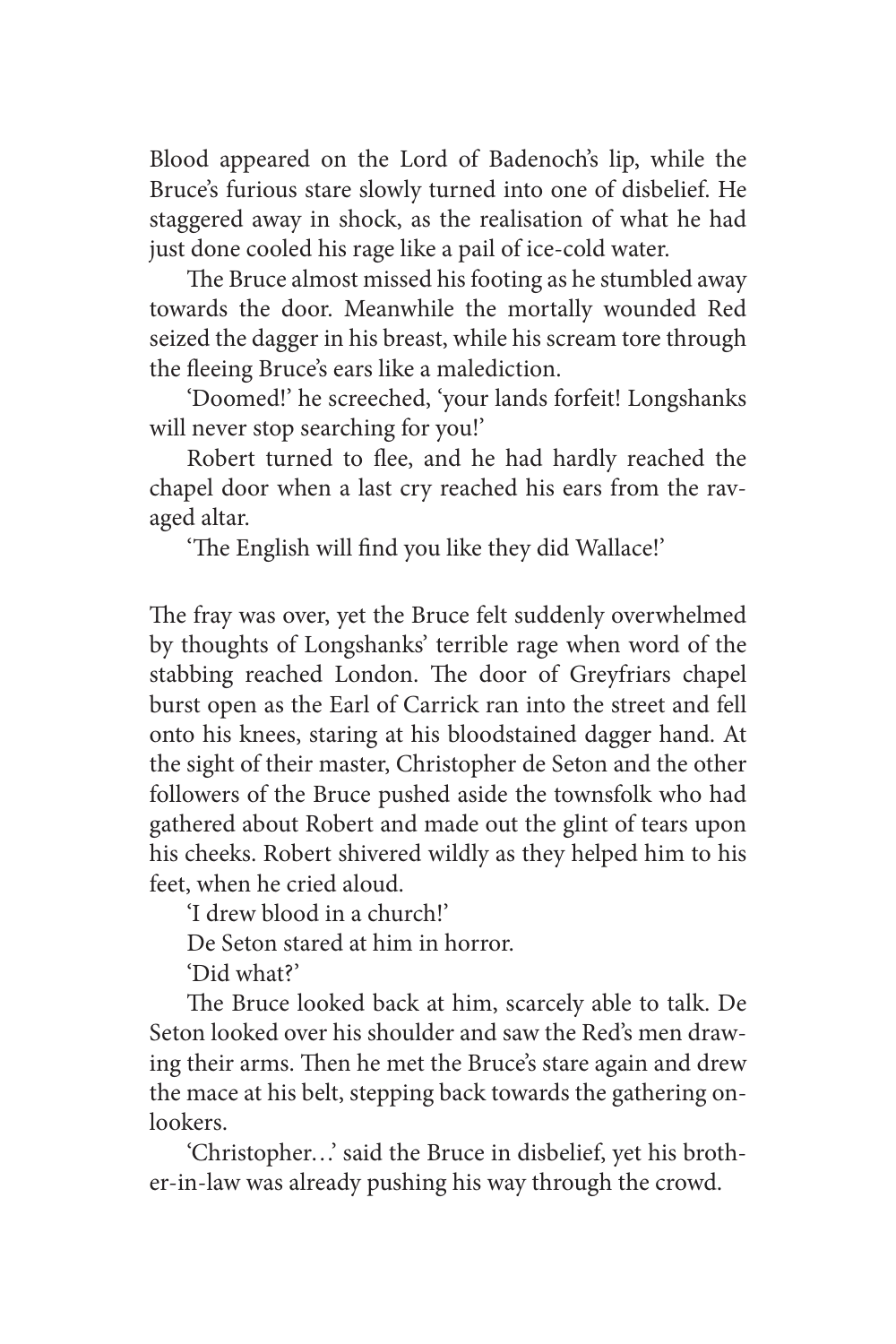'Coward!' snarled Lindsay after the vanishing de Seton, as he grabbed the Bruce by the shoulder and hissed in his face.

'Did you stab the Red?'

'Yes.'

His portly follower swallowed hard in disbelief, before he finally managed a reply.

'Is he dead?'

'I don't know!' wailed the Bruce.

Lindsay swallowed hard and traded a look of dread with de Kirkpatrick.

'I'll make sure,' gasped de Kirkpatrick, then ran into the chapel with Lindsay close on his heels.

They had hardly run off when Comyn's men were seen running towards the Bruce, while the Red's uncle Sir Raibeart yelled at the top of his voice.

'John! John! What did you do to him, cur!'

Cuthbert and two of the Bruce's remaining followers met the assault of the Red's men, yet not enough of the Bruce's men were left to fend off Sir Raibeart. The Red's uncle glared murderously at the bewildered Bruce, as he raised his sword over the Guardian's head. He readied to split the Bruce's head open, while a man pushed the stunned bystanders aside. A crash of steel was heard when de Seton's first blow sent Sir Raibeart's helmet flying into the air. His second blow producing a sickening snap as the mace head cracked open the back of Raibeart's skull.

Comyn's uncle was dead before he collapsed to the ground, while Cuthbert's axe tore through the shoulder of one of the Red's men. Meanwhile de Seton drew his sword, using it to run through another enemy and then chase the remaining pair down the street. As they vanished around a street corner, de Seton made his way back towards Cuthbert and the Bruce. He panted heavily as he recovered his breath, while whispering beneath it all the while.